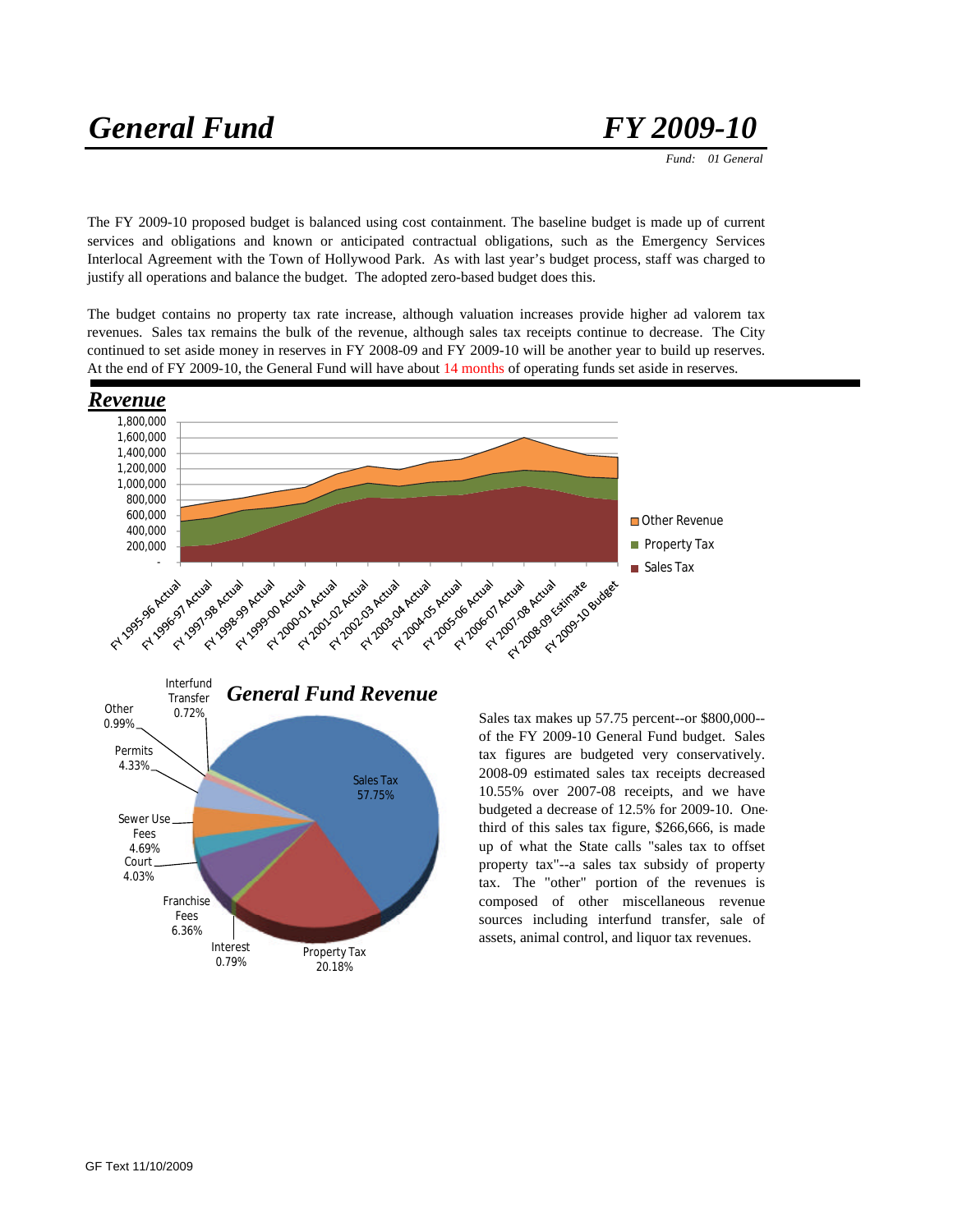## *Expenses*

Police and Fire services make up the majority of the City's General Fund budget, or 69.70%. Residents and businesses have expressed the desire to maintain the present level of services in the Police Department. The FY 2009-10 budget for Police is \$707,798. The City's Emergency Services Interlocal Agreement with the Town of Hollywood Park allows at most a ten percent increase in a given year for Fire Services without approval from Reserve both City Councils. The fire services agreement will cost 4.56% \$317,770 in FY 2009-10. Of this cost, \$257,770 is funded out of the General Fund and \$60,000 from the Venue (motor vehicle rental) Tax Fund.



The General and Administrative Department is the second largest department, budgetarily, at the City. It contains expenses for the administration, health inspector, municipal court, sewer, and building inspections.

The FY 2009-10 budget is composed of "control groups" that group together similar line items.

Personnel services includes salaries, benefits, and personnel-related taxes. This group makes up 57.55% of the General Fund Budget. There are no changes in personnel positions this year. The operational costs group represents 32.68% of the proposed budget and includes costs such as the Emergency Services Interlocal Agreement with the Town of Hollywood Park for fire supression and rescue services, Health and Building Inspection services, engineering and attorney services, and utilities. Additionally, this group contains costs associated with the Artisans' Alley Sales Tax Refund Agreement that began in September 2006 and ends February 2010. The 42-month rebate plan is part of an annexation agreement between the City and Artisans' Alley which monthly rebates 33% of the Artisans' Alley sales tax revenue to the company. For FY 2009-10, the budget for this rebate is \$10,417.



## *General Fund Expenses*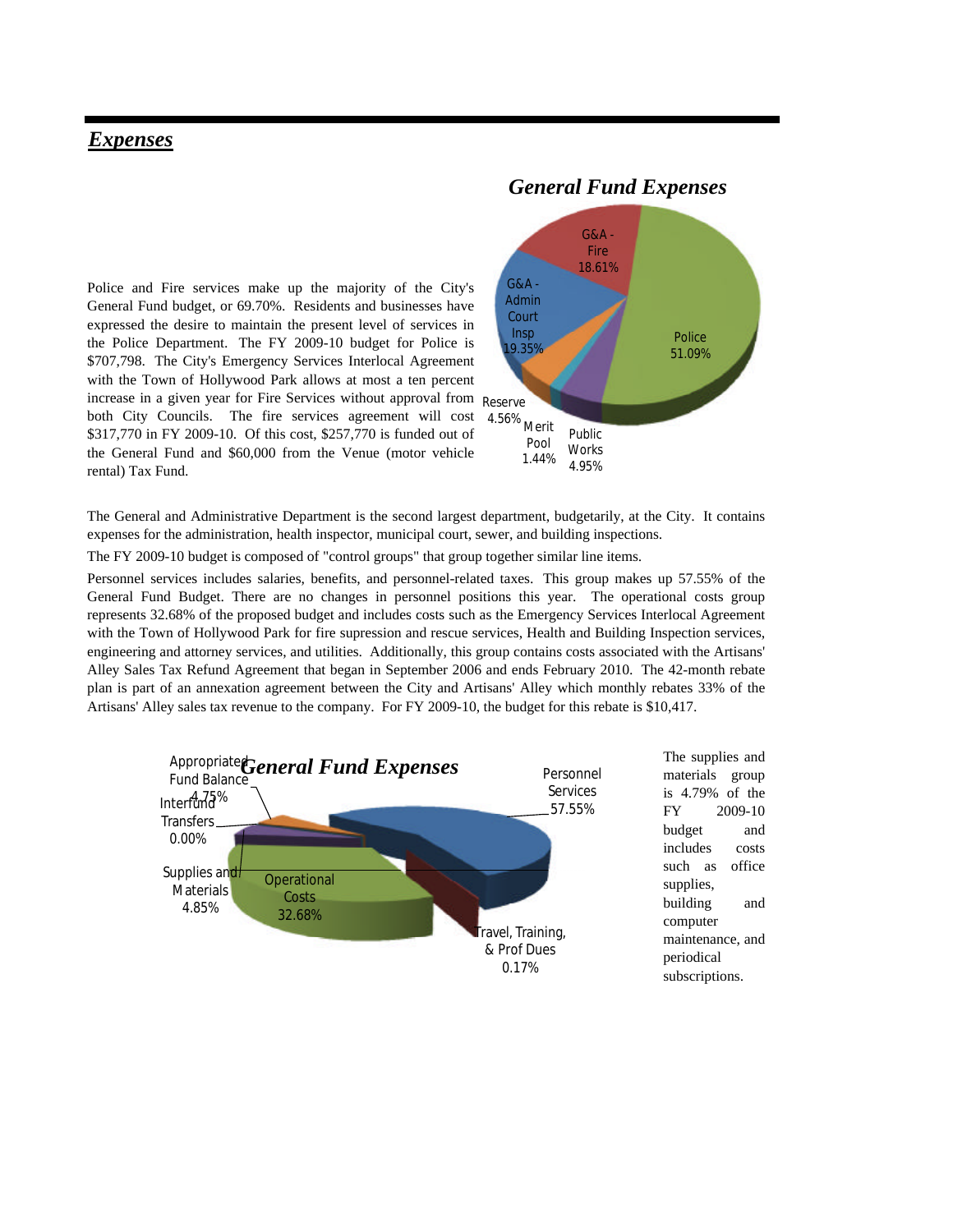## *Reserves*

In FY 2003-04, the Long-Range Financial Planning & Capital Improvement Projects Committee recommended the City maintain a six month (50 percent) reserve. At end of FY 2005-06, the City exceeded this goal, providing for just over 6 1/2 months (54.16 percent) for reserves; at the end of FY 2009-10, the City will have about 14 months of operating expenses in reserves. The FY 2009-10 budget adds \$63,830 to Reserves in the General Fund, increasing total reserves 4.7% from FY 2008-09 estimates to the FY 2009-10 budget.

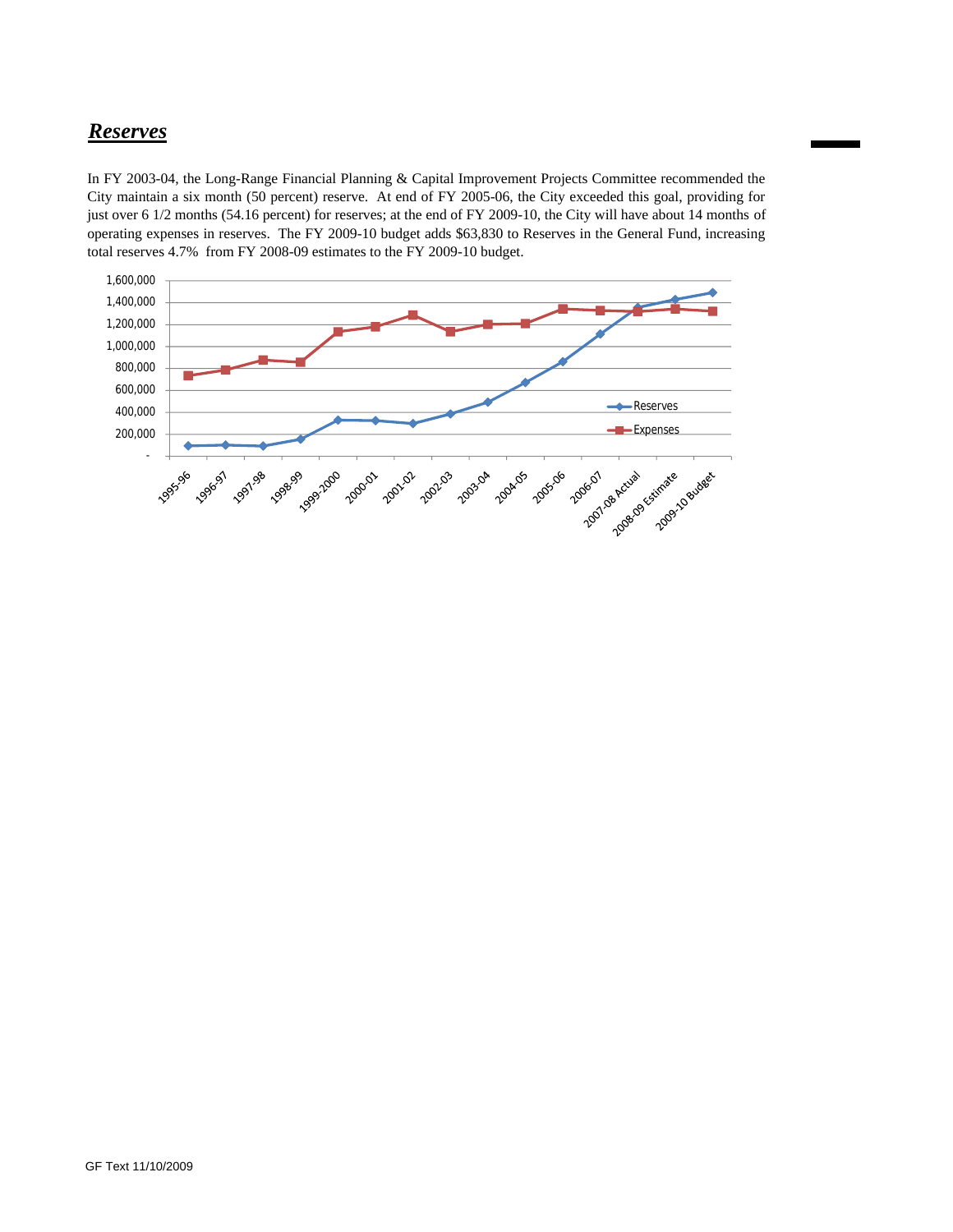# **City of Hill Country Village General Fund Fiscal Year Ending September 30, 2010**

**General Fund Revenue & Expenditure Summary**

| <b>Account Description</b>                                    | FY 2007-08<br>Actual | FY 2008-09<br><b>Budget</b> | FY 2008-09<br><b>Estimate</b> | FY 2009-10<br><b>Budget</b>                          | 2008-09 Estimate<br>to 2009-10 Budget<br>difference |
|---------------------------------------------------------------|----------------------|-----------------------------|-------------------------------|------------------------------------------------------|-----------------------------------------------------|
| <b>REVENUE</b>                                                |                      |                             |                               |                                                      |                                                     |
| Sales Tax                                                     | 926,469              | 900,000                     | 838,000                       | 800,000                                              | (38,000)                                            |
| Property Tax                                                  | 238,732              | 264,185                     | 258,714                       | 279,505                                              | 20,791                                              |
| <b>Interest Income</b>                                        | 40,699               | 52,000                      | 10,715                        | 11,000                                               | 285                                                 |
| Franchise                                                     | 132,945              | 102,300                     | 111,811                       | 104,104                                              | (7,708)                                             |
| City Public Service<br>AT&T                                   | 97,173<br>13,437     | 71,000<br>12,600            | 73,770<br>14.244              | 71,000<br>13,000                                     | (2,770)<br>(1, 244)                                 |
| Time Warner Cable                                             | 18,086               | 14,500                      | 19,620                        | 16,000                                               | (3,620)                                             |
| Waste Management                                              | 2.705                | 2,600                       | 2,704                         | 2,704                                                | (0)                                                 |
| Other                                                         | 1,544                | 1,600                       | 1,473                         | 1,400                                                | (73)                                                |
| Municipal Court                                               | 52,394               | 55,000                      | 44,936                        | 42,000                                               | (2,936)                                             |
| Sewer Use Fees<br>Permits                                     | 74,997<br>55,660     | 70,000<br>50,000            | 60,739<br>64,715              | 65,000<br>60,000                                     | 4,261<br>(4,715)                                    |
|                                                               |                      |                             |                               |                                                      |                                                     |
| Other                                                         |                      |                             |                               |                                                      |                                                     |
| Liquor Tax<br>Credit Card Fees                                | 14,582<br>566        | 13,000                      | 13,030<br>684                 | 12,000<br>700                                        | (1,030)<br>16                                       |
| <b>Insurance Proceeds</b>                                     | 2,453                | 500                         | ÷,                            | ÷,                                                   | a.                                                  |
| Misc. Income                                                  | 690                  | 300                         | 148                           | 100                                                  | (48)                                                |
| <b>Police Reports</b>                                         | 163                  | 100                         | 105                           | 100                                                  | (5)                                                 |
| Fingerprinting                                                | 950                  | 500                         | 300                           | 300                                                  |                                                     |
| Open Record Req Income<br><b>Unclaimed Funds-Police</b>       | 14                   |                             |                               | $\overline{\phantom{a}}$<br>$\overline{\phantom{0}}$ | ä,<br>÷,                                            |
| Police Auction                                                |                      |                             |                               | L.                                                   | ÷.                                                  |
| False Alarm Fees                                              | 600                  | 100                         | 1.000                         | 150                                                  | (850)                                               |
| Return Check Fee                                              | 120                  | 90                          | 90                            | 30                                                   | (60)                                                |
| Animal Control                                                | 720                  | 300                         | 600                           | 400                                                  | (200)                                               |
| Sale of Assets<br><b>Zoning Commission Fees</b>               | 7,725<br>1,000       | 50                          |                               | ä,<br>÷                                              | ÷.<br>÷,                                            |
| Reimbursements                                                |                      |                             |                               |                                                      | ٠                                                   |
| <b>Interfund Transfer</b>                                     | 10,000               | 10,000                      | 10,000                        | 10,000                                               | ä,                                                  |
|                                                               |                      |                             |                               |                                                      |                                                     |
|                                                               |                      |                             |                               |                                                      |                                                     |
| TOTAL - Revenues \$                                           | 1,561,480            | \$<br>1,518,425             | \$1,415,587                   | \$1,385,389                                          | (30, 198)<br>\$                                     |
| <b>EXPENSES</b>                                               |                      |                             |                               |                                                      |                                                     |
|                                                               |                      |                             |                               |                                                      |                                                     |
| General & Administrative                                      |                      |                             |                               |                                                      |                                                     |
| Personnel Services (Admin & Court)                            | 90,612               | 133,968                     | 120,875                       | 130,151                                              | 9,276                                               |
| Travel, Training & Prof Dues<br><b>Operational Costs</b>      | 723                  | 1,705                       | 823                           | 970                                                  | 147                                                 |
| Utilities (Elec/Gas, Water, Phone, Internet)                  | 11,260               | 12,210                      | 10,745                        | 11,200                                               | 455                                                 |
| Sewer Discharge Services                                      | 37,407               | 38,000                      | 32,113                        | 35,000                                               | 2,887                                               |
| Insurance (Liability/E&O, Prop.)                              | 5,252                | 5,396                       | 3,382                         | 5,396                                                | 2,014                                               |
| <b>Emergency Medical Services</b>                             | 29,059               | 35,493                      | 35,493                        |                                                      | (35, 493)                                           |
| <b>Attorney Services</b><br><b>Engineering Services</b>       | 9,144<br>8,675       | 10,000<br>7,000             | 5,329<br>2,997                | 5,500<br>4,000                                       | 171<br>1,003                                        |
| <b>Building Inspection</b>                                    | 15,480               | 16,210                      | 15,380                        | 13,000                                               | (2,380)                                             |
| <b>Health Inspection</b>                                      | 5,370                | 5,600                       | 5,025                         | 5,400                                                | 375                                                 |
| <b>Fire Department Services</b>                               | 208,512              | 220,000                     | 270,000                       | 257,770                                              | (12, 230)                                           |
| Accounting & Audit Services                                   | 9,750                | 12,500                      | 15,100                        | 16,500                                               | 1,400                                               |
| <b>Computer Consultant Service</b>                            | 3,163                | 3,200                       | 2,000                         | 2,800                                                | 800<br>(360)                                        |
| Judge, Pros., Mag., Court Rep.<br>Sales Tax Refund Agreements | 7,920<br>20,604      | 8,840<br>25,000             | 9,000<br>23,861               | 8,640<br>10,417                                      | (13, 444)                                           |
| <b>Operational Costs - Other</b>                              | 10,368               | 14,927                      | 9,498                         | 9,645                                                | 147                                                 |
| Supplies & Materials                                          | 6,360                | 6,650                       | 5,471                         | 9,475                                                | 4,004                                               |
| Capital Expenditures                                          | ÷,                   |                             |                               |                                                      |                                                     |
| Subtotal \$                                                   | 479,660              | \$<br>556,699               | \$<br>567,092                 | \$<br>525,864                                        | (41, 228)                                           |
| Police                                                        |                      |                             |                               |                                                      |                                                     |
| <b>Personnel Services</b>                                     | 598,076              | 560,986                     | 574,015                       | 594,024                                              | 20,008                                              |
| Travel, Training & Prof Dues<br><b>Operational Costs</b>      | 540                  | 970                         | 496                           | 900                                                  | 404                                                 |
| Comm - Badge Software                                         | 1,995                | 1,995                       | 899                           | 900                                                  | $\mathbf{1}$                                        |
| Comm - MDT                                                    | 3,502                | 4,400                       | 4,096                         | 4,100                                                | $\overline{4}$                                      |
| Comm - Radio Airtime                                          | 3,780                | 3,780                       | 1,944                         | 1,944                                                | ä,                                                  |
| Uniforms Purchase/Replc.<br>Insurance (Auto, Law Enf, Prop)   | 7,330<br>10,321      | 6,800<br>10,630             | 6,800<br>8,516                | 7,050<br>10,630                                      | 250<br>2,114                                        |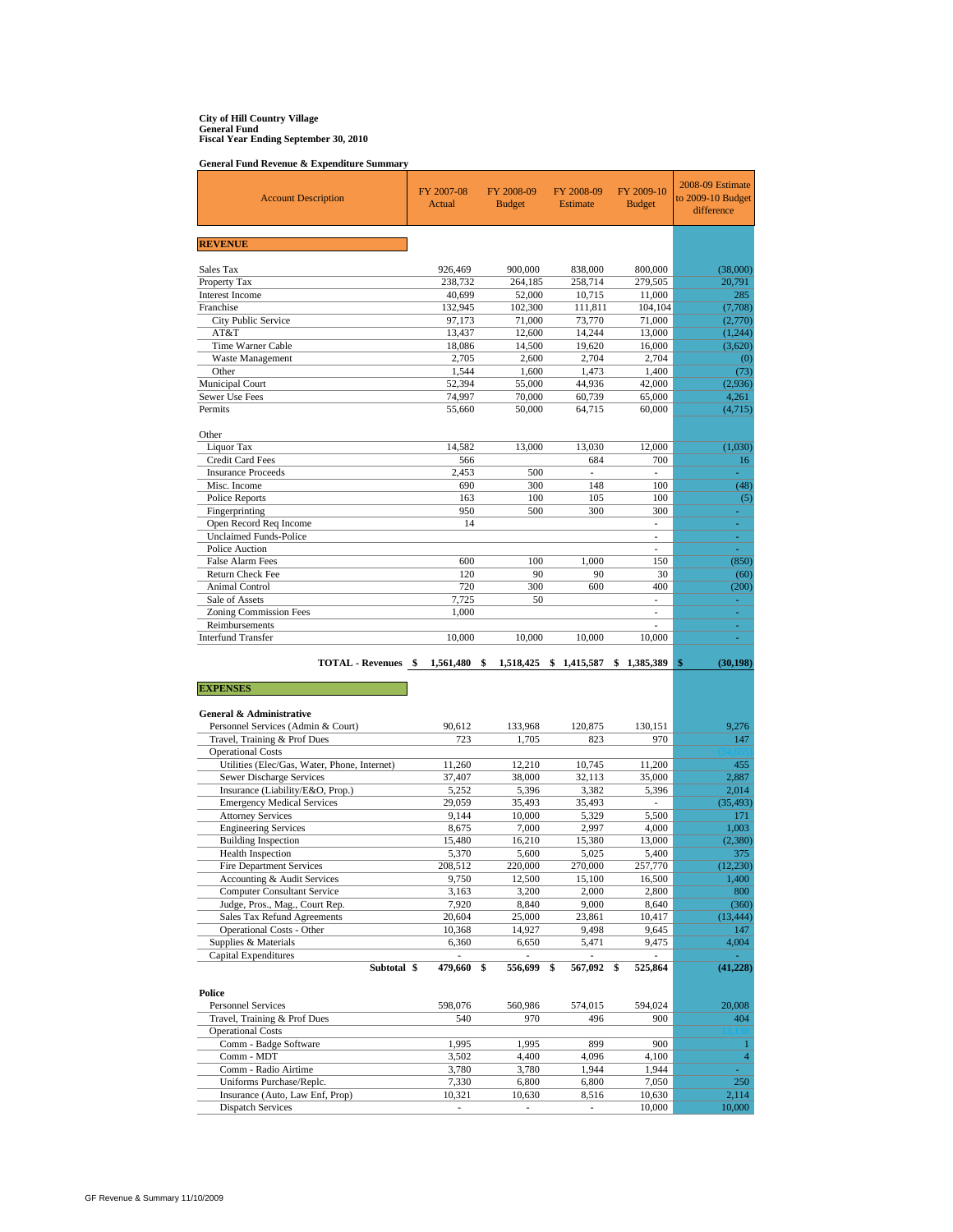# **City of Hill Country Village General Fund Fiscal Year Ending September 30, 2010**

**General Fund Revenue & Expenditure Summary**

| <b>Account Description</b>      | FY 2007-08<br>Actual |               | FY 2008-09<br><b>Budget</b> | FY 2008-09<br>Estimate | FY 2009-10<br><b>Budget</b> | 2008-09 Estimate<br>to 2009-10 Budget<br>difference |
|---------------------------------|----------------------|---------------|-----------------------------|------------------------|-----------------------------|-----------------------------------------------------|
| Operational Costs - Other       | 2,710                |               | 5,030                       | 3,281                  | 4,050                       | 769                                                 |
| Supplies & Materials            |                      |               |                             |                        |                             |                                                     |
| Range & Ammunition              | 1,083                |               | 2,000                       | 1,700                  | 2.000                       | 300                                                 |
| Vehicle Maint., Wash, Tires     | 11,788               |               | 8,800                       | 6,892                  | 4,800                       | (2,092)                                             |
| Vehicle Fuel                    | 27,449               |               | 32,000                      | 20,525                 | 21,000                      | 475                                                 |
| Small Equip & Parts             | 3,423                |               | 4,800                       | 3,904                  | 5,000                       | 1,096                                               |
| Supplies & Materials - Other    | 7,483                |               | 5,900                       | 5,548                  | 5,900                       | 352                                                 |
| Capital Expenditures            |                      |               |                             |                        |                             | ÷.                                                  |
| <b>Interfund Transfer</b>       | 35,500               |               | 35,500                      | 35,500                 | 35,500                      |                                                     |
| Subtotal \$                     | 714,980              | <sup>\$</sup> | 683,591                     | \$<br>674,116 \$       | 707,798                     | 33,681                                              |
| <b>Public Works</b>             |                      |               |                             |                        |                             |                                                     |
| <b>Personnel Services</b>       | 80,089               |               | 79,017                      | 68,105                 | 41,236                      | (26, 869)                                           |
| Travel, Training & Prof Dues    | L.                   |               | 190                         | ÷.                     | 360                         | 360                                                 |
| <b>Operational Costs</b>        |                      |               |                             |                        |                             |                                                     |
| <b>Street Lighting Services</b> | 8,276                |               | 8,000                       | 8.652                  | 8,000                       | (652)                                               |
| Operational Costs - Other       | 2,404                |               | 2,726                       | 1,858                  | 2,716                       | 858                                                 |
| Supplies & Materials            |                      |               |                             |                        |                             |                                                     |
| <b>Animal Control Expenses</b>  | 279                  |               | 175                         | 400                    | 500                         | 100                                                 |
| <b>Building Maintenance</b>     | 2,765                |               | 3,000                       | 3,000                  | 4,000                       | 1,000                                               |
| Street, Sign Maintenance        | 1,026                |               | 4,000                       | 1,267                  | 1,900                       | 633                                                 |
| Vehicle Maint., Wash, Tires     | 3,314                |               | 3,300                       | 1,709                  | 3,300                       | 1,591                                               |
| Vehicle Fuel                    | 3.700                |               | 4,600                       | 2.302                  | 3.200                       | 898                                                 |
| Supplies & Materials - Other    | 2,995                |               | 2,760                       | 1,845                  | 3,385                       | 1,540                                               |
| Capital Expenditures            | 7,760                |               | 3,000                       | 935                    | ä,                          | (935)                                               |
| <b>Interfund Transfer</b>       | 12,000               |               | 12,000                      | 12,000                 |                             | (12,000)                                            |
| Subtotal \$                     | 124,610              | \$            | 122,768                     | \$<br>102,074          | \$<br>68,597                | (33, 477)                                           |
| Merit pool                      |                      |               |                             |                        | 20,000                      |                                                     |
| <b>TOTAL - Expenses</b>         | \$<br>1,319,250      | \$            | 1,363,058                   | \$<br>1,343,282        | \$1,322,259                 | (21, 024)                                           |
|                                 |                      |               |                             |                        |                             |                                                     |
| Net surplus (deficit)           | 242,230              |               | 155,367                     | 72,305                 | 63,130                      |                                                     |
| <b>Beginning Cash</b>           | 1,114,095            |               | 1,347,487                   | 1,356,325              | 1,428,630                   |                                                     |
| <b>Ending Cash/Reserves</b>     | 1,356,325            |               | 1,502,854                   | 1,428,630              | 1,491,760                   |                                                     |
| <b>TOTAL APPROPRIATIONS</b>     | \$2,675,575          |               | \$2,865,912                 | \$2,771,912            | \$2,814,019                 |                                                     |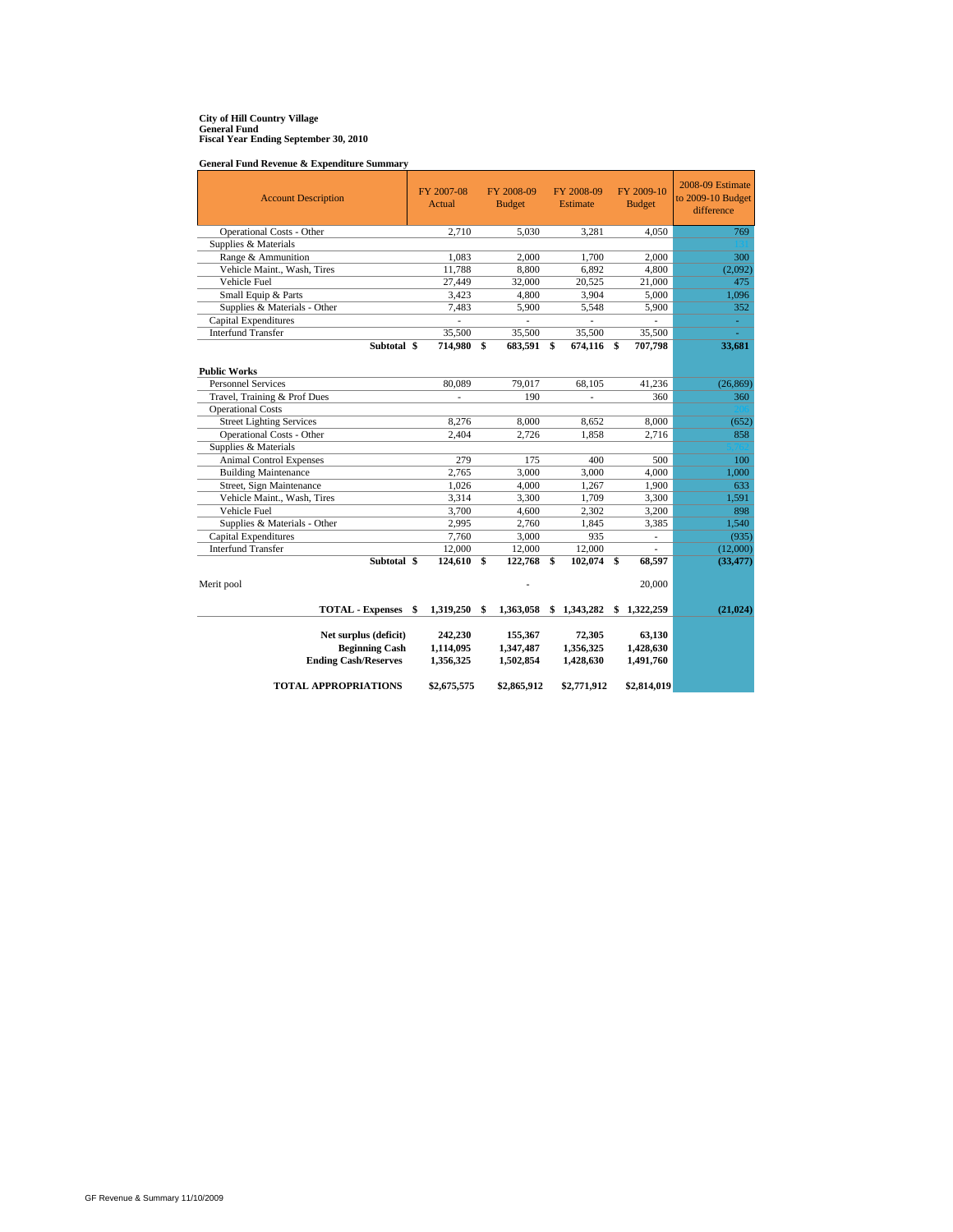# *General & Administrative Department*

 *Fund: 01 General*

## *Program Description :*

The General and Administrative Department provides professional management and analysis to the City Council, the Board of Adjustment, the Zoning Commission, the Business District Construction Review Board, and the Economic Development Corporation. Additionally, the department provides overall policy interpretation and fiscal management for the City's departments. The Department includes the budget for City Administration, Fire suppression services, Emergency Medical Service, Building Inspector, Health Inspector, Municipal Court, City Engineer, and City Attorney.

The Department is headed by the City Administrator, the City's Chief Administrative Officer, who provides professional management and administration to the City, implementing the City Council policy decisions by directing, coordinating, monitoring, and evaluating all City Government activities.

## *Vision :*

The General and Administrative Department exists to serve the residents and businesses of the City of Hill Country Village by providing high quality professional management for the City; policy interpretation of the City Council, the Zoning Commission, the Board of Adjustment, the Business District Construction Review Board, and the Economic Development Corporation; and providing leadership and direction to all City departments.

## *Mission :*

The Mission of the General and Administrative Department is to provide high quality professional management and excellent customer service to residents, businesses, visitors, City Council, the Municipal Court, the Planning and Zoning Commission, the Board of Adjustment, the Business District Construction Review Board, the Economic Development Corporation, and City Departments.

## *Goals and Objectives:*

· Ensure high-quality fiscal management through funds management, bill payment, accurate and timely financial statements and completion of the annual audit of funds by December 31st in accordance with the Texas Public Funds Investment Act and best-practices of the Government Finance Officers Association, Government Treasurers Organization of Texas, and the Governmental Accounting Standards Board, as well as through advice of the City's auditing firm and financial advisor.

· Provide professional management to the City Council, the Zoning Commission, the Board of Adjustment, the Economic Development Corporation, and City Departments.

· Provide and promote professional management through on-going training and affiliation with the International City/County Management Association and the Texas City Management Association, and the Texas Municipal Clerks Association.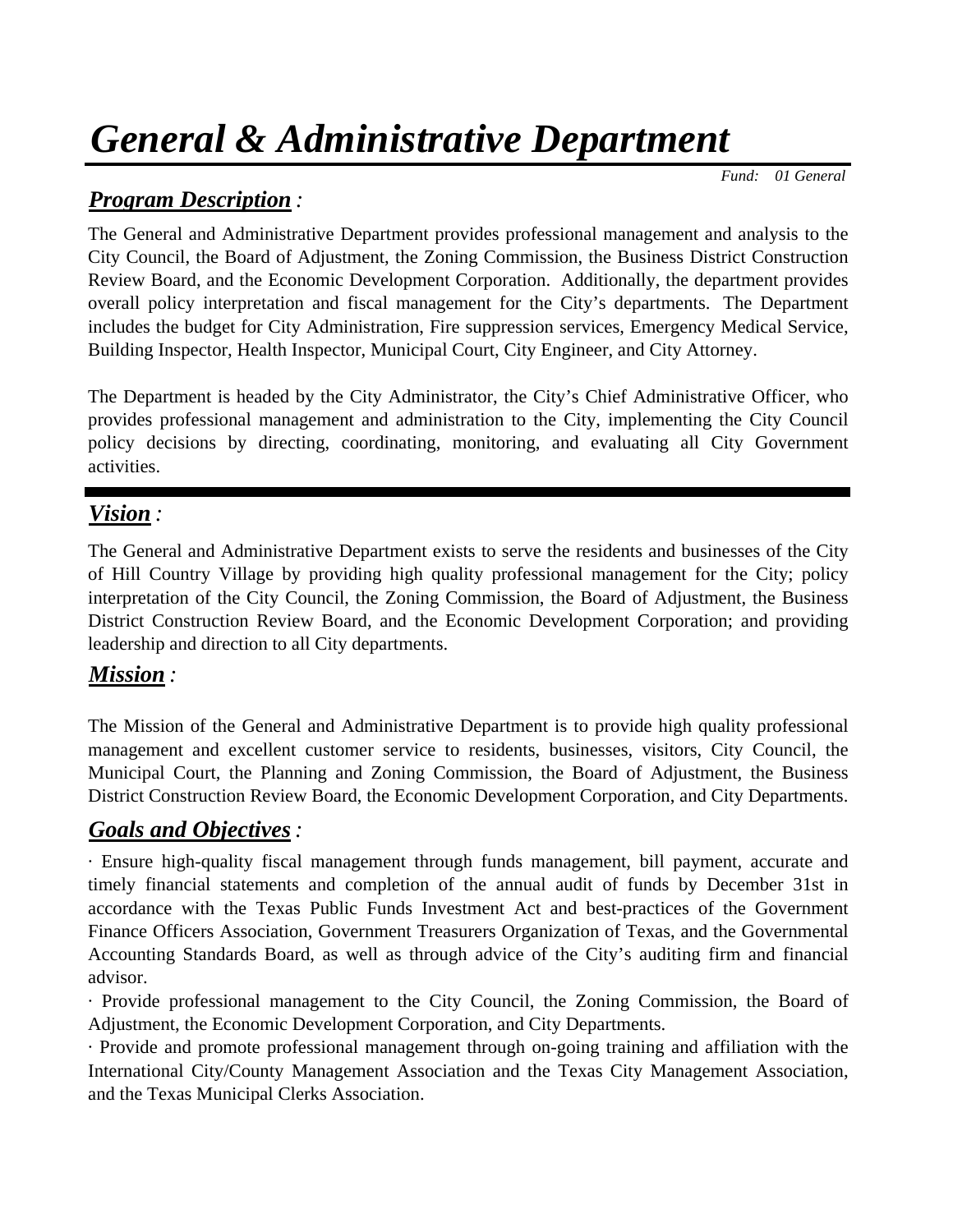· Attain Municipal Court Clerk Certification for Bookkeeper/Court Clerk.

- · Promote economic development in the business district.
- · Continue process of annexing properties in the City's Extraterritorial Jurisdiction.

· Oversee the quality completion of Capital Projects: Road Reconstruction, Phase II and III and Entry Signs.

- · Review City's Master Plan.
- · Provide quality Building Inspection services.
- · Ensure quality completion of flood-related projects and mitigation efforts.

## *Expenses:*

|                               | FY 2007-08<br>Actual |         |    | FY 2008-09<br><i><b>Estimate</b></i> |    | FY 2009-10<br><b>Budget</b> |  |
|-------------------------------|----------------------|---------|----|--------------------------------------|----|-----------------------------|--|
| <b>Personnel Services</b>     | \$                   | 90,612  | -S | 120,875                              | -S | 130,151                     |  |
| Travel, Training, & Prof Dues |                      | 723     |    | 823                                  |    | 970                         |  |
| <b>Operational Costs</b>      |                      | 381,964 |    | 439,923                              |    | 385,268                     |  |
| <b>Supplies and Materials</b> |                      | 6,360   |    | 5,471                                |    | 9,475                       |  |
| Capital Expend. and Projects  |                      |         |    |                                      |    |                             |  |
| Contingencies                 |                      |         |    |                                      |    |                             |  |
| <b>Total</b>                  |                      | 479,660 |    | 567,092                              | \$ | 525,864                     |  |

## *Program Justification and Analysis:*

The General & Administrative Department's FY 2009-10 budget decreases 7.84% compared with FY 2008-09 estimates.

The personnel services group increases 7.7% in the FY 2009-10 budget compared with FY 2008-09 estimates due to health insurance increases.

The travel and training group increases \$823 in 2008-09 estimates to \$970 in the 2009-10 budget. This group pays for seminar registration, hotel, meals, and transportation costs when a City vehicle is not used. Travel and training is approved by City Council on a case-by-case basis. Fiscal Year 2009- 10 will require training for Public Funds Investment, which is mandated every two years.

The operational costs group decreased 14.2% from FY 2008-09 estimates to FY 2009-10 budget. This is partially due to an extra \$30,000 coming from the Special Revenue account to fire services. Other cuts were from other small line items and our goal to cut the budget as much as possible. Costs associated with the Emergency Services Interlocal Agreement between the City and the Town of Hollywood Park for fire services are budgeted. The formula for determining the contract price is listed below and is based on the improvement values listed on the Bexar Appraisal District tax rolls of both cities. Hollywood Park's total budget for the Fire Department in FY 2008-09 is \$890,339.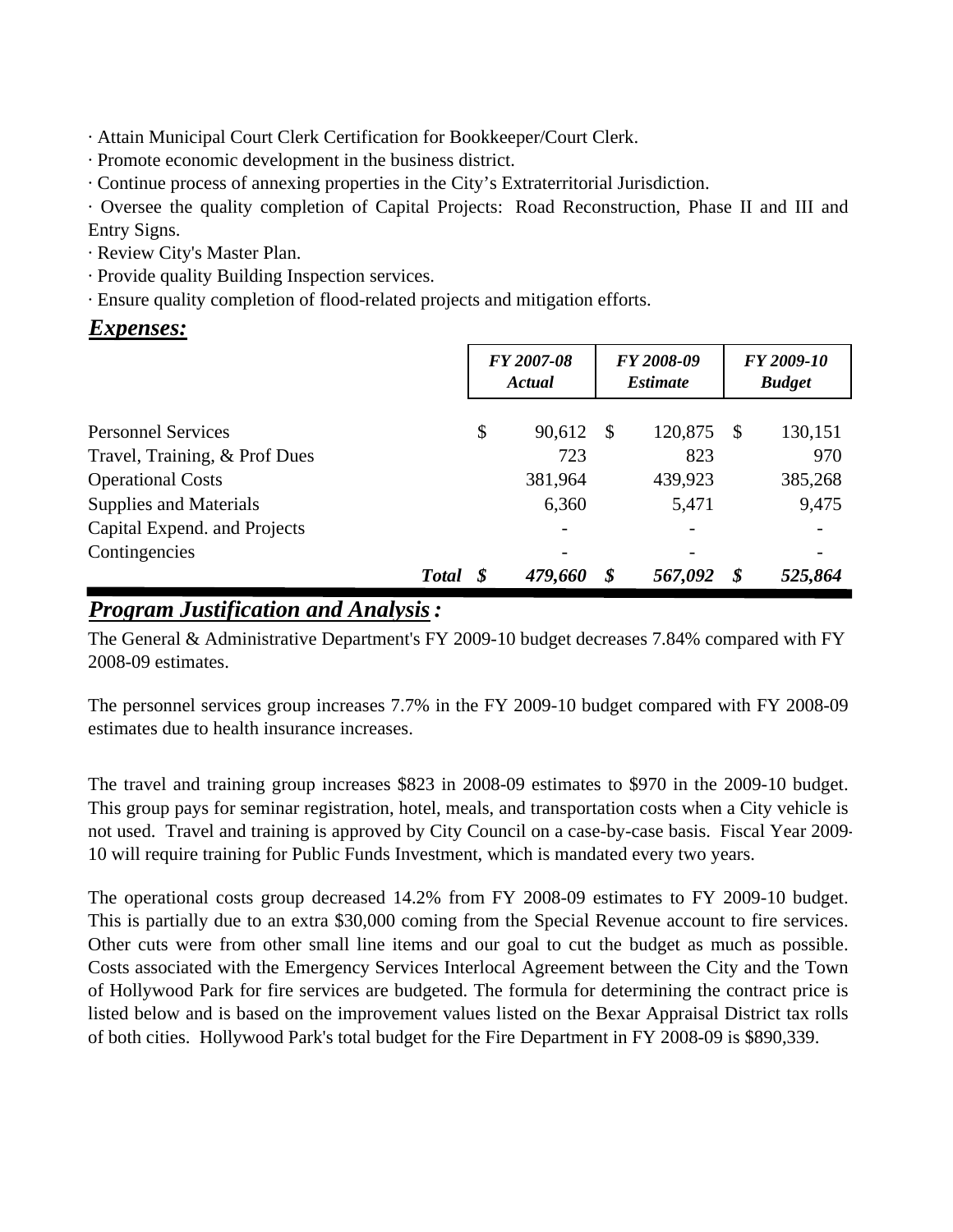Operational costs includes expenses for the City's sewer utility. The sewer utility provides service to the City's business district along San Pedro Avenue and two residential lots that are close to the line. BexarMet bills the customer and remits collections to the City. The City pays SAWS based on a contracted wholesale rate. Also included in the operational costs group are fees for professional services including City Attorney, City Engineer, and computer consulting services.

|            |      | <b>IMPROVEMENT VALUE</b>                                 |       | Weight |       |
|------------|------|----------------------------------------------------------|-------|--------|-------|
| <b>HCV</b> | 2007 | 151,015,269                                              | 34.0% | 15%    | 5.1%  |
| <b>HCV</b> | 2008 | 154,012,464                                              | 33.2% | 30%    | 10.0% |
| <b>HCV</b> | 2009 | 180,283,301                                              | 37.6% | 55%    | 20.7% |
|            |      | Hill Country Village Portion of FY 2009-10 Fire Costs    |       |        | 35.8% |
| HP         | 2007 | 292,703,059                                              | 66.0% | 15%    | 9.9%  |
| HP         | 2008 | 309, 393, 442                                            | 66.8% | 30%    | 20.0% |
| HP         | 2009 | 302,169,919                                              | 62.6% | 55%    | 34.4% |
|            |      | <b>Hollywood Park's Portion of FY 2009-10 Fire Costs</b> |       |        | 64.4% |

There are no funds budgeted in the capital expenditures group.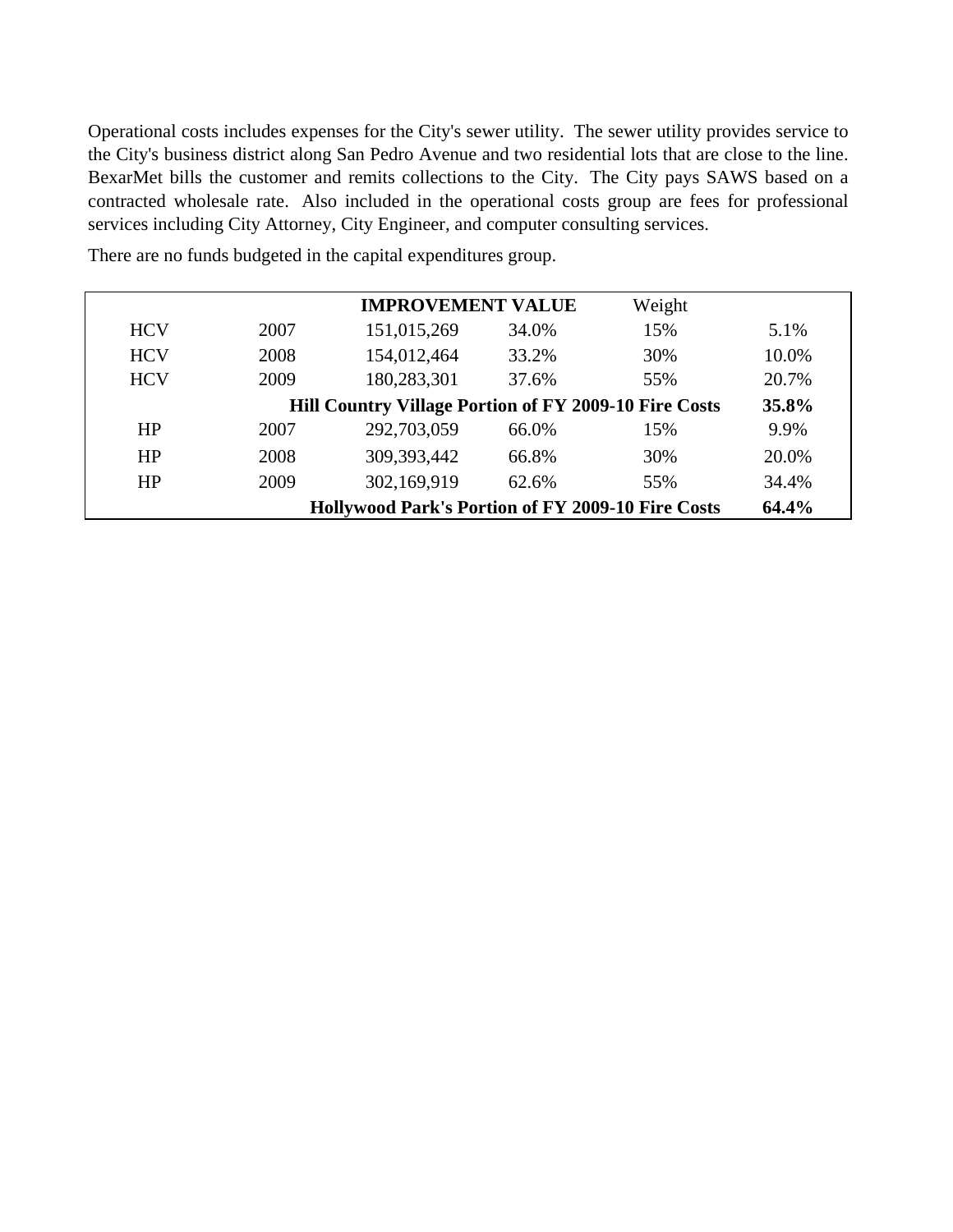#### **City of Hill Country Village General Fund--General & Administrative Department Summary Fiscal Year Ending September 30, 2010**

| <b>Account Description</b>                        | FY 2007-08<br>Actual | FY 2008-09<br><b>Budget</b> | FY 2008-09<br>Estimate   | FY 2009-10<br><b>Budget</b> | <b>Estimate</b> to<br><b>Budget</b><br><b>Difference</b> |
|---------------------------------------------------|----------------------|-----------------------------|--------------------------|-----------------------------|----------------------------------------------------------|
| <b>EXPENSES</b>                                   |                      |                             |                          |                             |                                                          |
| <b>Personnel Services</b>                         |                      |                             |                          |                             |                                                          |
| 5005 · Salaries, Regular Employees                | 71,756               | 109,035                     | 97,811                   | 106,500                     | 8,689                                                    |
| 5007 · Salaries, Temporary                        |                      |                             |                          |                             |                                                          |
| 5008 · Salaries, Overtime                         |                      |                             |                          |                             |                                                          |
| 5009 · Deferred Compensation                      |                      |                             |                          |                             |                                                          |
| 5013 · Medical Exam                               |                      | 36                          |                          | 36                          | 36                                                       |
| $5014 \cdot$ Longevity                            | 563                  | 1,114                       | 864                      | 1,076                       | 212                                                      |
| 5016 · Education Pay                              |                      |                             |                          | ÷,                          |                                                          |
| 5018 · Certification Pay                          |                      |                             |                          | $\overline{\phantom{a}}$    | ÷,                                                       |
| 5020 · SS Employer Contributions                  | 5,423                | 8,190                       | 7,491                    | 8,147                       | 656                                                      |
| 5022 · Retirement                                 | 6,232                | 6.680                       | 6.222                    | 5,056                       | (1,166)                                                  |
| $5028 \cdot$ Life Insurance                       | 107                  | 114                         | 123                      | 123                         |                                                          |
| 5030 · Health Insurance                           | 4,998                | 6,432                       | 6,400                    | 7,214                       | 815                                                      |
| 5032 · Health Insurance-Employee Copay Reimbursem | $\frac{1}{2}$        | 657                         | $\overline{\phantom{a}}$ | $\overline{\phantom{a}}$    |                                                          |
| 5034 · Dental Insurance                           | 685                  | 791                         | 791                      | 838                         | 47                                                       |
| 5036 · Disability Insurance                       | 349                  | 456                         | 614                      | 628                         | 14                                                       |
| $5038 \cdot V$ ision                              | 137                  | 171                         | 171                      | 222                         | 51                                                       |
| 5040 · Workers' Compensation                      | 165                  | 203                         | 277                      | 198                         | (79)                                                     |
| 5045 · Unemployment Insurance (SUTA)              | 198                  | 91                          | 112                      | 113                         | 1                                                        |
| 5051 · Telephone Allowance                        |                      | ä,                          |                          | L.                          |                                                          |
| <b>Total · Personnel Services</b>                 | \$90,612             | \$133,968                   | \$120,875                | \$130,151                   | 9,276                                                    |
| <b>Travel, Training, &amp; Prof Dues</b>          |                      |                             |                          |                             |                                                          |
| $5107 \cdot$ Lodging                              |                      | 500                         |                          | 300                         | 300                                                      |
| $5110 \cdot \text{Meals}$                         | 80                   | 150                         | 45                       | 100                         | 55                                                       |
| $5112 \cdot$ Mileage                              |                      | $\overline{\phantom{a}}$    | $\overline{a}$           | ÷,                          |                                                          |
| $5114 \cdot$ Parking                              |                      | 20                          |                          |                             |                                                          |
| $5120 \cdot$ Training                             | 108                  | 100                         | 133                      | 100                         | (33)                                                     |
| 5125 · Seminar and Conference Fees                | 275                  | 400                         | 425                      | 200                         | (225)                                                    |
| 5130 · Staff Development                          | ä,                   |                             | $\overline{\phantom{a}}$ |                             |                                                          |
| $5140 \cdot$ Professional Dues                    | 260                  | 535                         | 220                      | 270                         | 50                                                       |
| 5150 · Travel, Training, & Prof Dues - City Admin | L.                   |                             | $\overline{\phantom{a}}$ | $\overline{\phantom{a}}$    |                                                          |
| Total · Travel, Training, & Prof Dues             | \$723                | \$1,705                     | \$823                    | \$970                       | 147                                                      |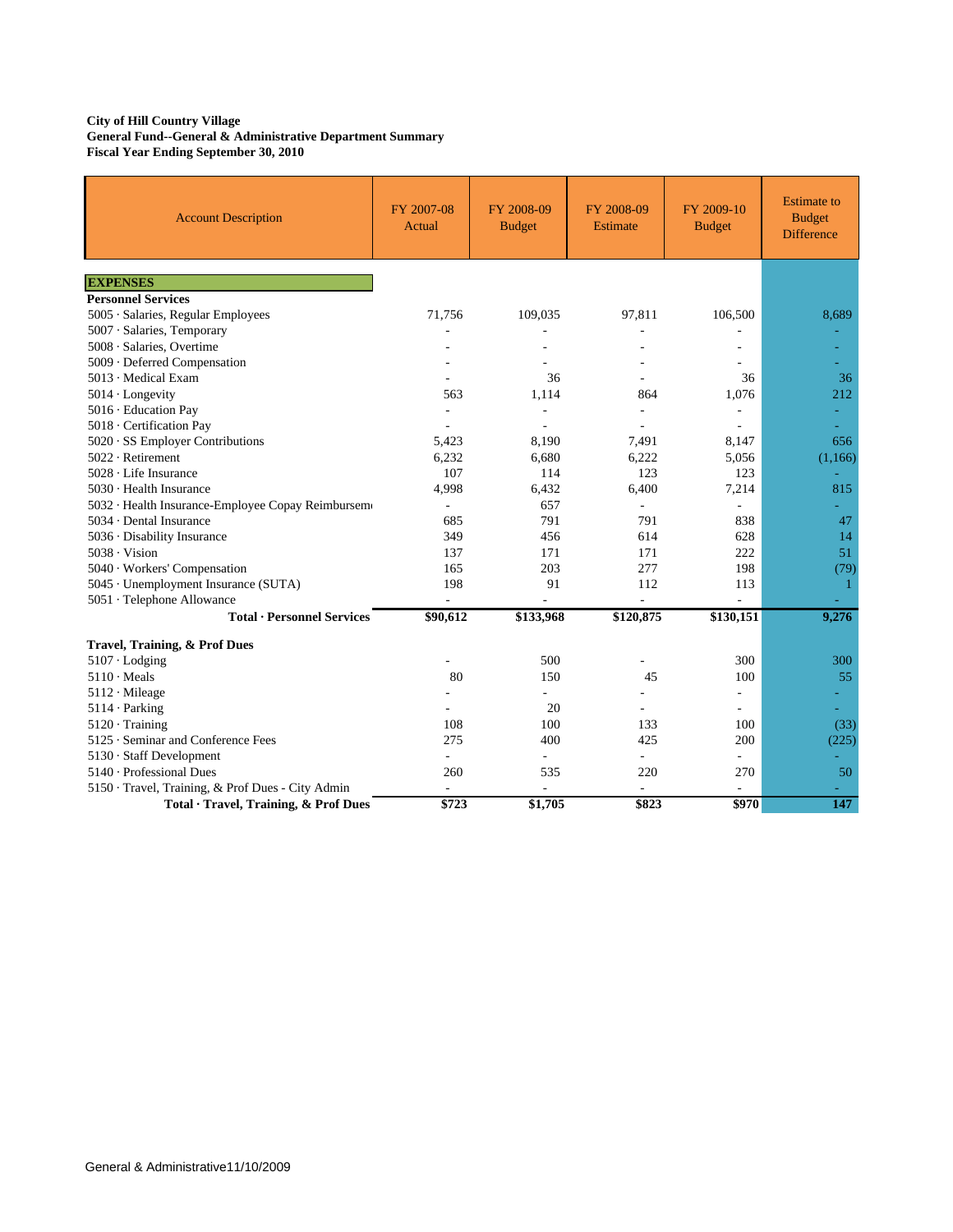#### **City of Hill Country Village General Fund--General & Administrative Department Summary Fiscal Year Ending September 30, 2010**

| <b>Account Description</b>           | FY 2007-08<br>Actual     | FY 2008-09<br><b>Budget</b> | FY 2008-09<br><b>Estimate</b> | FY 2009-10<br><b>Budget</b> | <b>Estimate to</b><br><b>Budget</b><br><b>Difference</b> |
|--------------------------------------|--------------------------|-----------------------------|-------------------------------|-----------------------------|----------------------------------------------------------|
| <b>Operational Costs</b>             |                          |                             |                               |                             |                                                          |
| 5202 · Postage and Delivery          | 837                      | 1,930                       | 671                           | 930                         | 259                                                      |
| 5203 · Comm-Badge Program            |                          |                             |                               |                             |                                                          |
| 5204 · Comm-MDT/Internet             | 539                      | 550                         | 539                           | 550                         | 11                                                       |
| 5206 · Comm-Telephone                | 2,734                    | 3,000                       | 2,724                         | 2,800                       | 76                                                       |
| 5207 Comm-Long Distance              | 45                       | 60                          | 44                            | 50                          | 6                                                        |
| 5208 · Comm-Mobile Phones            |                          |                             |                               |                             |                                                          |
| 5209 · Comm-Pagers                   |                          |                             |                               |                             |                                                          |
| $5210 \cdot$ Utilities               |                          |                             |                               | $\overline{\phantom{a}}$    |                                                          |
| $5211 \cdot Gas$ & Electric          | 6,330                    | 7,000                       | 5,204                         | 6,000                       | 796                                                      |
| 5213 · Water/Sewer                   | 1,612                    | 1,600                       | 2,234                         | 1,800                       | (434)                                                    |
| 5217 · Sewer Discharge Services      | 37,407                   | 38,000                      | 32,113                        | 35,000                      | 2,887                                                    |
| 5220 · Alarm System Services         | $\frac{1}{2}$            |                             |                               | ÷,                          | ÷                                                        |
| $5240 \cdot$ Public Notice           | 710                      | 700                         | 500                           | 600                         | 100                                                      |
| 5245 · Printing and Reproduction     | 275                      | 400                         | 300                           | 400                         | 100                                                      |
| 5251 · Copy Machine Lease            | 1,783                    | 2,100                       | 2,028                         | 2,100                       | 72                                                       |
| 5272 · Auto Liability Insurance      | 13                       | 15                          | 12                            | 15                          | 3                                                        |
| 5277 · Liability and E & O Insurance | 3,899                    | 4,000                       | 2,071                         | 4,000                       | 1,929                                                    |
| 5278 · Property Insurance            | 1,340                    | 1,381                       | 1,299                         | 1,381                       | 82                                                       |
| 5289 · Credit Card Fees              | 656                      | ÷,                          | 729                           | 700                         | (29)                                                     |
| 5290 · Bank Service Charges          | 726                      |                             | 1,002                         | $\overline{\phantom{a}}$    | (1,002)                                                  |
| $5291 \cdot$ Bad Debt                |                          |                             |                               |                             |                                                          |
| 5292 · Cash Over/Under               |                          |                             |                               |                             |                                                          |
| 5293 · Late Payment Fees             |                          |                             |                               |                             |                                                          |
| 5298 · Miscellaneous                 |                          |                             |                               |                             |                                                          |
| 5299 Other Operational Services      |                          |                             |                               |                             |                                                          |
| 5335 · Election Costs                | 1,063                    | 4,500                       |                               |                             |                                                          |
| 5340 · Emergency Medical Services    | 29,059                   | 35,493                      | 35,493                        |                             | (35, 493)                                                |
| 5342 · Architectural Services        |                          |                             |                               |                             |                                                          |
| 5345 · Engineering Services          | 8,675                    | 7,000                       | 2,997                         | 4,000                       | 1,003                                                    |
| $5346 \cdot$ Replat                  | (400)                    |                             |                               |                             |                                                          |
| 5347 · Building Inspection Services  | 15,480                   | 16,210                      | 15,380                        | 13,000                      | (2,380)                                                  |
| 5348 · Health Inspection Services    | 5,370                    | 5,600                       | 5,025                         | 5,400                       | 375                                                      |
| 5350 · Fire Department Services      | 208,512                  | 220,000                     | 270,000                       | 257,770                     | (12, 230)                                                |
| 5353 · Payroll Services              | 1,879                    | 2,000                       | 2,052                         | 2,075                       | 23                                                       |
| 5355 · Health Insurance Admin Fee    | 240                      | 240                         | 240                           | 240                         |                                                          |
| 5360 Accounting & Audit Services     | 9,750                    | 12,500                      | 15,100                        | 16,500                      | 1,400                                                    |
| 5361 · Records Management Services   |                          |                             |                               | $\overline{a}$              |                                                          |
| 5365 · City Attorney Services        | 6,938                    | 10,000                      | 5,329                         | 5,500                       | 171                                                      |
| 5366 Other Attorney Services         | 2,206                    | ٠                           | $\overline{\phantom{a}}$      | $\overline{a}$              | ÷                                                        |
| 5367 Computer Consultant Services    | 3,163                    | 3,200                       | 2,000                         | 2,800                       | 800                                                      |
| 5370 · Appraisal District Services   | 1,418                    | 1,557                       | 1,556                         | 1,500                       | (56)                                                     |
| 5382 Codification Services           | 1,080                    | 1,400                       | 350                           | 1,000                       | 650                                                      |
| 5390 · Judge Services                | 3,960                    | 4,320                       | 4,680                         | 4,320                       | (360)                                                    |
| 5393 · Magistrate Services           |                          | 100                         |                               |                             |                                                          |
| 5394 · Temporary Staffing Services   | ٠                        |                             |                               |                             |                                                          |
| 5395 · Court Reporter                | $\overline{\phantom{a}}$ | 100                         | $\overline{\phantom{a}}$      | $\overline{\phantom{a}}$    |                                                          |
| 5396 · Prosecutor Services           | 3,960                    | 4,320                       | 4,320                         | 4,320                       |                                                          |
| 5398 · Sewer Inspection Fees-TNRCC   |                          | ÷,                          |                               |                             |                                                          |
| 5399 · State Court Fees              | ٠                        | $\overline{a}$              |                               | $\overline{a}$              |                                                          |
| 5401 · State On-Site Sewer Fee       | 100                      | 100                         | 70                            | 100                         | 30                                                       |
| 5410 · Sales Tax Refund Agreements   | 20,604                   | 25,000                      | 23,861                        | 10,417                      | (13, 444)                                                |
| Total · Operational Costs            | \$381,964                | \$414,376                   | \$439,923                     | \$385,268                   | (54, 655)                                                |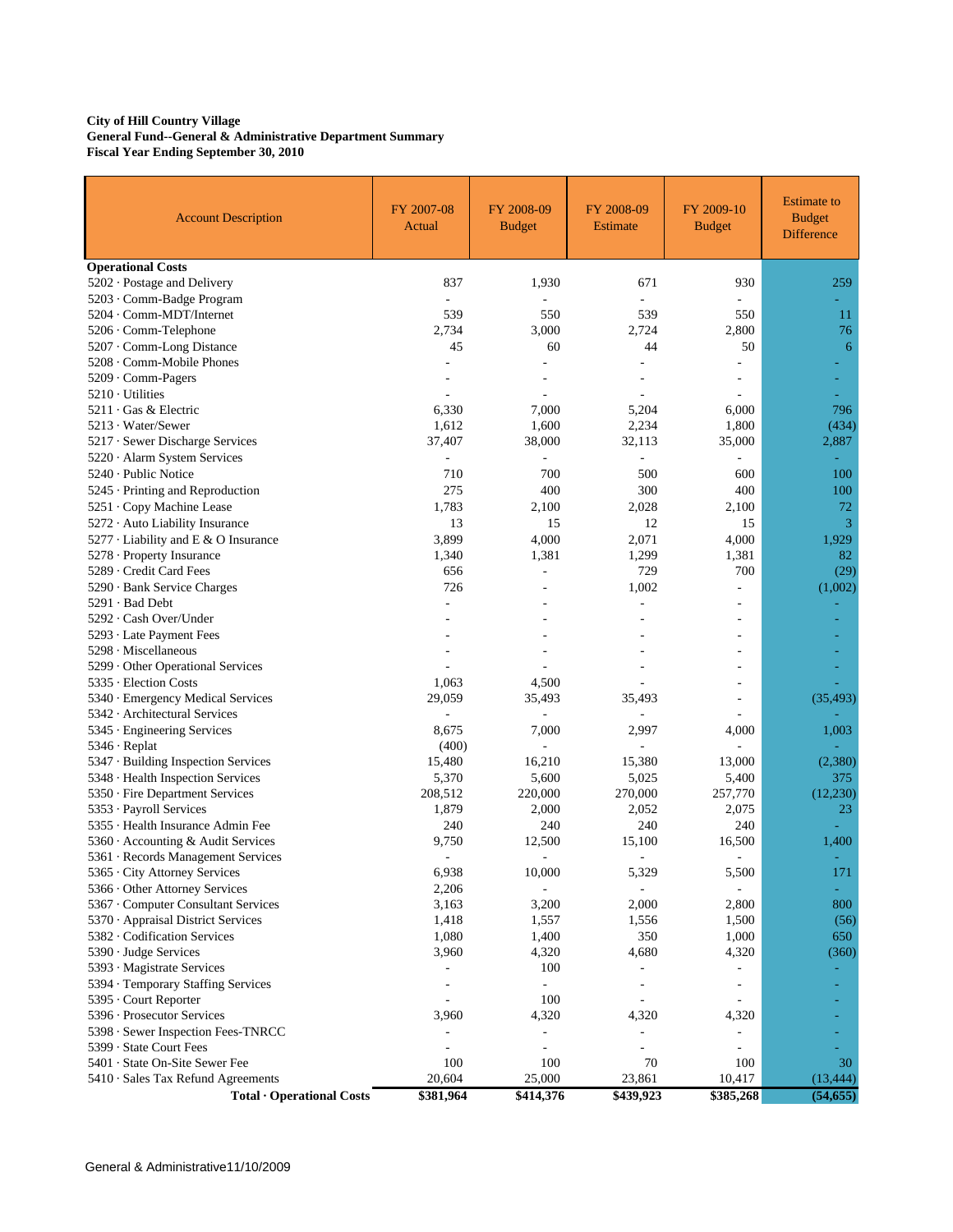#### **City of Hill Country Village General Fund--General & Administrative Department Summary Fiscal Year Ending September 30, 2010**

| <b>Account Description</b>              | FY 2007-08<br>Actual | FY 2008-09<br><b>Budget</b> | FY 2008-09<br>Estimate | FY 2009-10<br><b>Budget</b> | <b>Estimate</b> to<br><b>Budget</b><br><b>Difference</b> |
|-----------------------------------------|----------------------|-----------------------------|------------------------|-----------------------------|----------------------------------------------------------|
| <b>Supplies and Materials</b>           |                      |                             |                        |                             |                                                          |
| 5501 Office Supplies                    | 2,336                | 2,700                       | 2,500                  | 2,600                       | 100                                                      |
| 5505 · Food and Entertainment Supplies  | 157                  | 250                         | 155                    | 175                         | 20                                                       |
| $5510 \cdot$ Awards and Memorials       | 30                   |                             |                        |                             |                                                          |
| $5520 \cdot$ Dues and Subscriptions     | 2,526                | 2,600                       | 2,792                  | 2,600                       | (192)                                                    |
| 5522 · Publications                     | 85                   | 100                         |                        | 100                         | 100                                                      |
| 5580 Computer Equipment                 |                      |                             |                        | 3,000                       | 3,000                                                    |
| $5600 \cdot$ Maintenance                | 125                  |                             |                        |                             | ٠                                                        |
| 5601 Computer Hardware & Software       | 1,102                |                             |                        |                             |                                                          |
| 5603 · Computer Software Maintenance    |                      |                             |                        |                             |                                                          |
| 5604 · Computer Hardware Maintenance    |                      |                             |                        |                             |                                                          |
| 5607 · Office Equip Maint               |                      |                             |                        |                             |                                                          |
| 5608 · Radio/Radar Maintenance          |                      |                             |                        |                             |                                                          |
| 5610 · Sewer Repair                     |                      |                             |                        |                             |                                                          |
| 5612 · Sign Maintenance                 |                      |                             |                        |                             |                                                          |
| 5616 · Street Maintenance               |                      |                             |                        |                             |                                                          |
| 5618 · Vehicle Maintenance              |                      |                             |                        |                             |                                                          |
| 5620 Maintenance Tools and Supplies     |                      |                             |                        |                             |                                                          |
| 5630 · Small Equip & Parts              |                      | 1,000                       | 24                     | 1,000                       | 976                                                      |
| 5640 · Vehicle Fuel                     |                      |                             |                        |                             |                                                          |
| $Total ·$ Supplies and Materials        | \$6,360              | \$6,650                     | \$5,471                | \$9,475                     | 4,004                                                    |
| <b>Capital Expend. and Projects</b>     |                      |                             |                        |                             |                                                          |
| 6017 · Computer Equipment               |                      |                             |                        |                             |                                                          |
| 6018 · Computer Software                |                      |                             |                        |                             |                                                          |
| $6020 \cdot$ Radar Units                |                      |                             |                        |                             |                                                          |
| $6030 \cdot$ Office and Other Equipment |                      |                             |                        | ٠                           |                                                          |
| Total · Capital Expend. and Projects    | \$0                  | \$0                         | \$0                    | \$0                         |                                                          |
| <b>TOTAL</b>                            | \$479,660            | \$556,699                   | \$567,092              | \$525,864                   | (41.228)                                                 |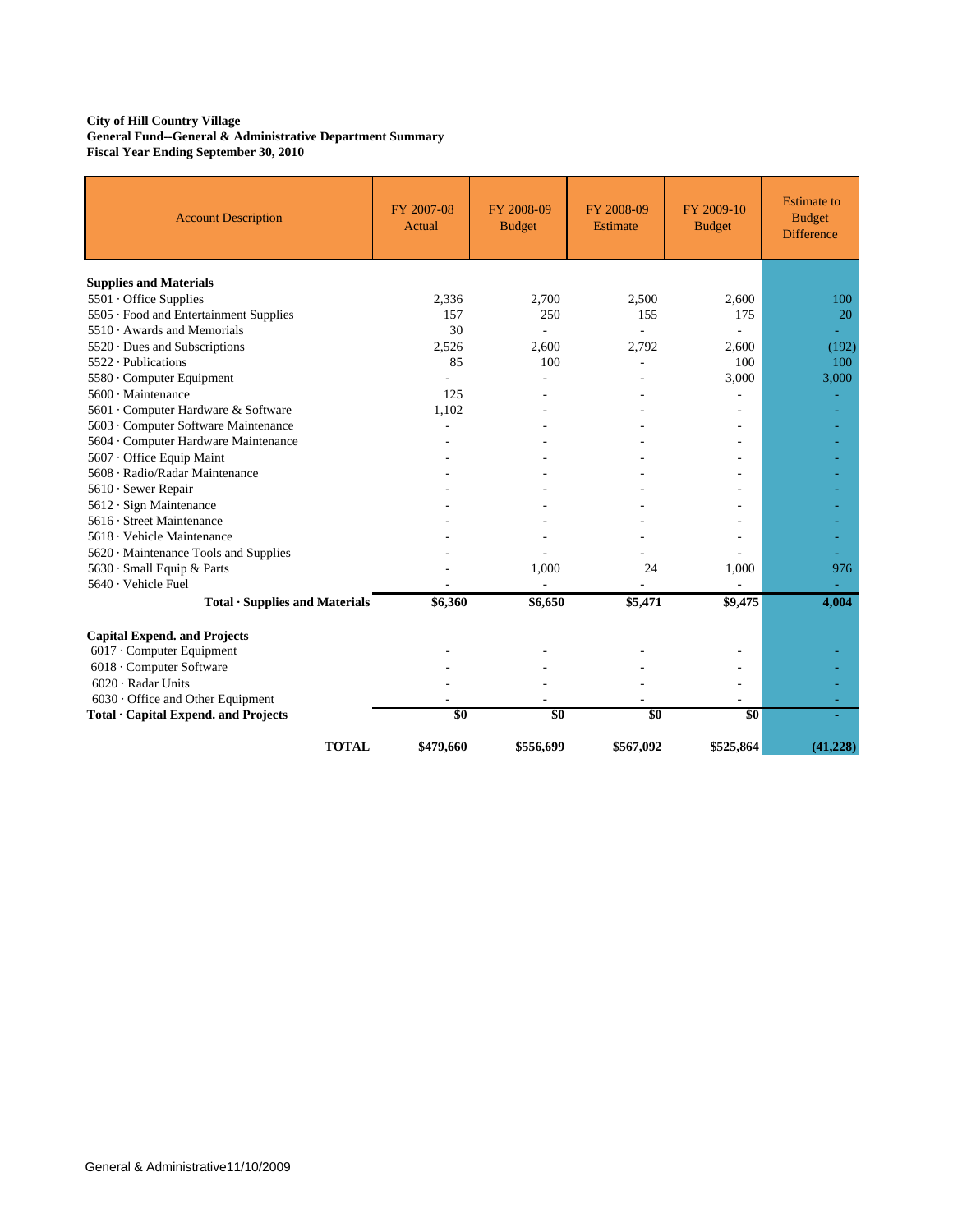# *Administration Division*

 *Fund: 01 General*

# *Program Description :*

The Administration Division of the General & Administrative Department provides professional management and analysis to City Council, the Board of Adjustment, the Planning and Zoning Commission, and the Economic Development Corporation, and overall policy interpretation and fiscal management for the City's Departments. The Division also includes the budget for the City Administration, Emergency Services Interlocal Agreement, City Engineer, and the City Attorney.

The Department is headed by the City Administrator, the City's Chief Administrative Officer, who provides professional management and administration to the City implementing the City Council Policy decisions by direction, coordinating, monitoring, and evaluating all City Government activities.

The City Engineer serves as the chief municipal officer of the City responsible for addressing construction and modification of road, water, and utility structures within the City limits. The position is also responsible for managing the construction and maintenance plan of a safe and efficient system of roadways and bridges. The City Engineer reviews subdivision plats in the City's Extraterritorial Jurisdiction and within corporate limits which allows for the orderly development of lots. The City Engineer also works closely with the Police Department in conducting traffic analysis and formulating recommendations to City officials. City Engineer services are performed through a contract-for-services with an outside vendor. This position is a statutory position.

The City Attorney is the chief counsel to the City regarding codes and ordinances within the City limits and, in some cases, the City's Extraterritorial Jurisdiction. The position serves as chief counsel for any litigation brought to the City or pursued by the City. City Attorney services are performed through a contract-for-services with an outside vendor. This position is a statutory position.

# *Vision :*

The Administration Division exists to serve the residents and businesses of the City of Hill Country Village by providing high quality professional management for the City, policy interpretation of the City Council, the Planning and Zoning Commission, Board of Adjustment, the Economic Development Corporation, and providing leadership and direction to all City Departments.

# *Mission :*

The Mission of the Administration Division is to provide high quality professional management and excellent customer service to residents, businesses, visitors, City Council, the Planning and Zoning Commission, Board of Adjustment, the Economic Development Corporation, and City Departments.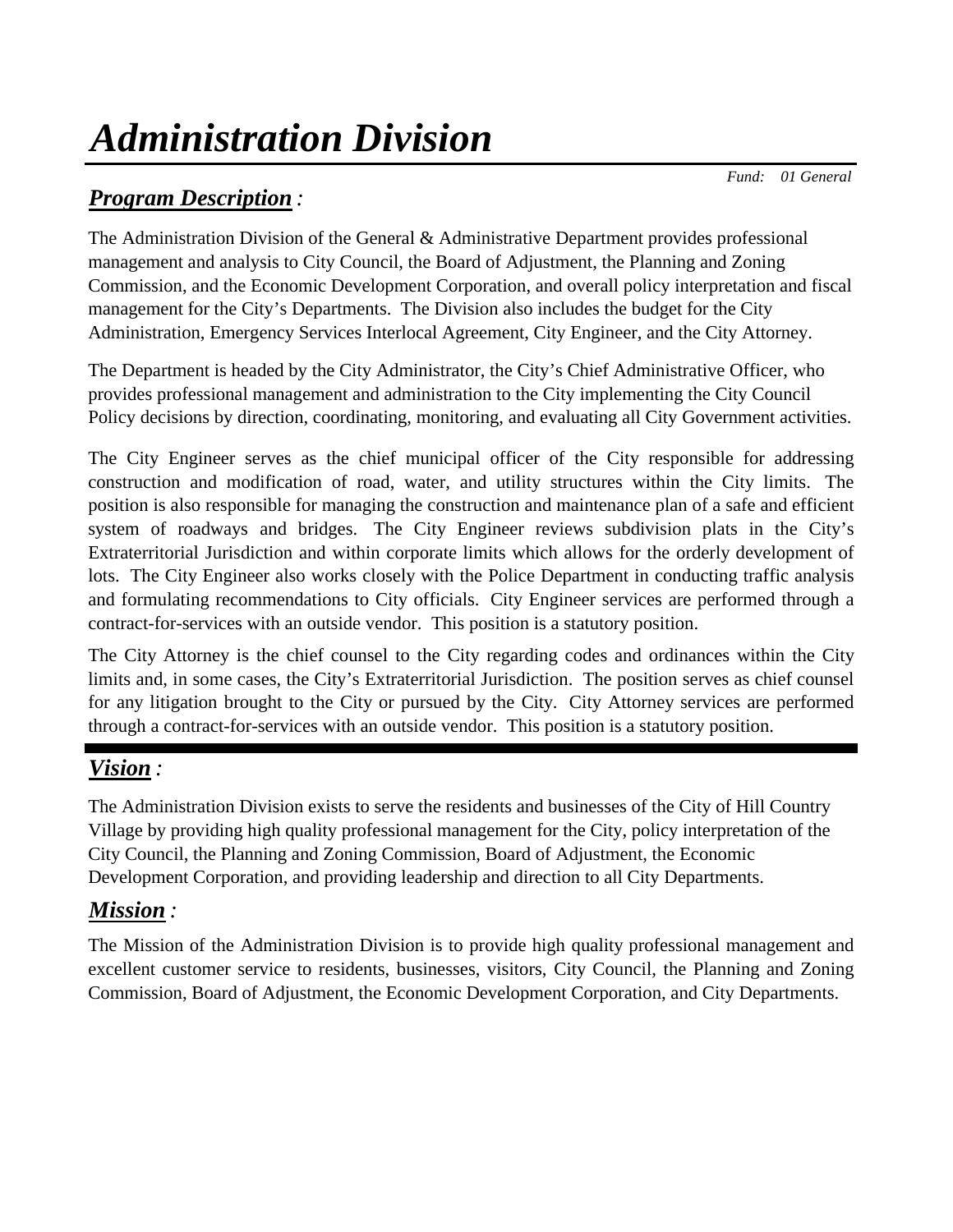## *Goals and Objectives:*

· Ensure high-quality fiscal management through funds management, bill payment, accurate and timely financial statements and completion of the annual audit of funds by December 31st in accordance with the Texas Public Funds Investment Act and best-practices of the Government Finance Officers Association, Government Treasurers Organization of Texas, and the Governmental Accounting Standards Board as well as through advice of the City's auditing firm and financial advisor.

· Provide professional management to the City Council, the Planning and Zoning Commission, Board of Adjustment, the Economic Development Corporation, and City Departments

· Provide and promote professional management through on-going training and affiliation with the International City/County Management Association and the Texas City Management Association, International Municipal Clerks Association, and the Texas Municipal Clerks Association.

· Oversee the quality completion of Capital Projects: Road Reconstruction, Phase II and III.

· Review the City's Master Plan and rewrite Zoning Ordinance.

· Manage the construction of a safe and efficient system of roadways, bridges, water, and utility structures within the City.

· Provide legal counsel to act on behalf of the City regarding codes, ordinances, and litigation.

# *Program Justification and Analysis:*

The Administration Division's FY 2009-10 budget reflects a 10.5 percent decrease compared with FY 2008-09 estimates, primarily due primarily to a decrease in costs for Emergency Medical Services. The travel and training group increases 81 percent from FY 2008-09 estimates to FY 2009-10 budget due to increases in costs associated with sending City Staff to required certification training and seminars. This figure seems high, however, is 50% lower than FY 08-09 budget. It just shows higher for this year due to no training in FY 08-09.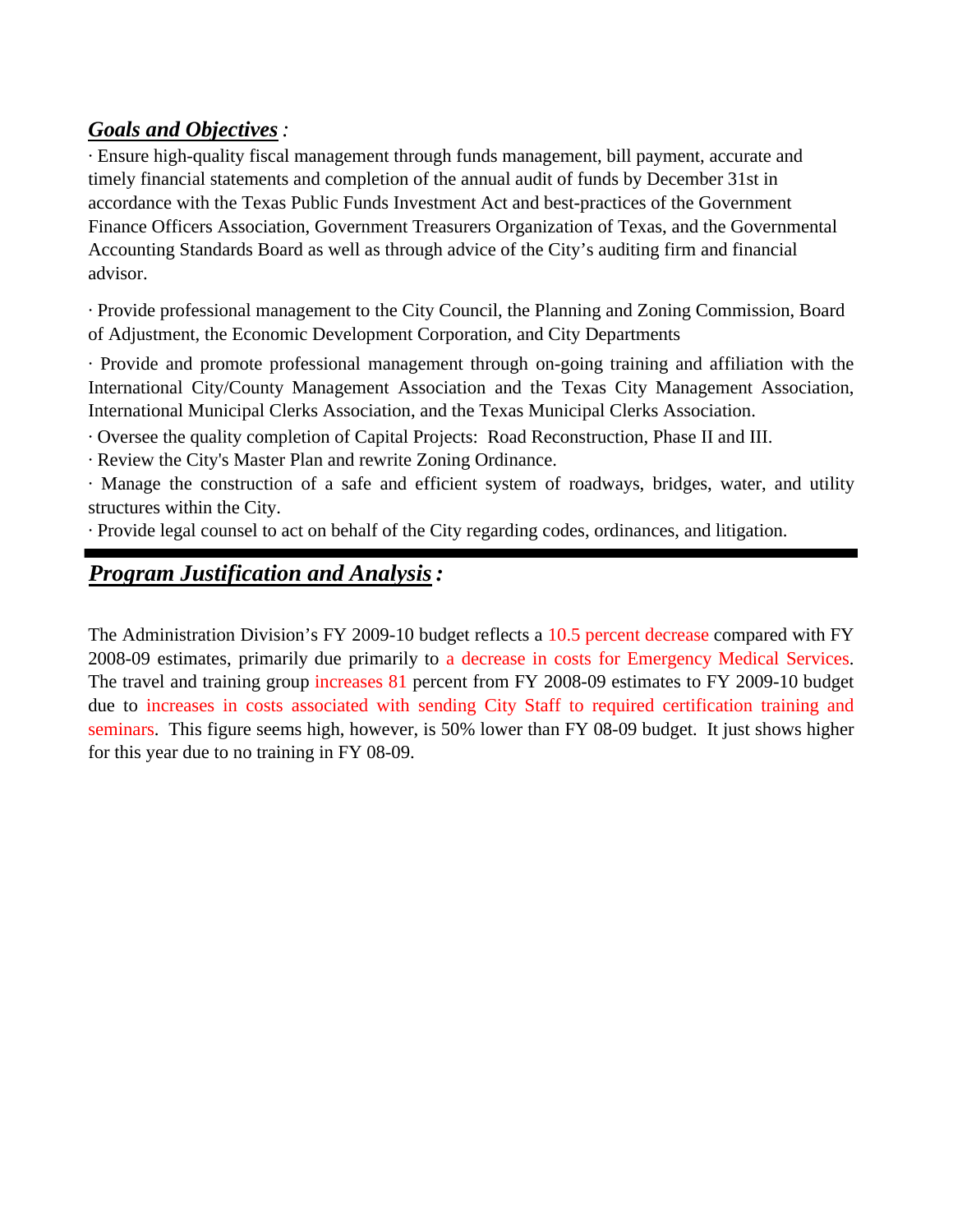### **City of Hill Country Village General Fund--General & Administrative Department-Administration Division Fiscal Year Ending September 30, 2010**

| Acct# | <b>Account Description</b>                        | FY 2007-08<br>Actual | FY 2008-09<br><b>Budget</b> | FY 2008-09<br><b>Estimate</b> | FY 2009-10<br><b>Budget</b> | <b>Estimate to</b><br><b>Budget Difference</b> |
|-------|---------------------------------------------------|----------------------|-----------------------------|-------------------------------|-----------------------------|------------------------------------------------|
|       | <b>EXPENSES</b>                                   |                      |                             |                               |                             |                                                |
|       | <b>Personnel Services</b>                         |                      |                             |                               |                             |                                                |
|       | 5005 · Salaries, Regular Employees                | 39,086               | 75,888                      | 69,569                        | 70,000                      | 431                                            |
|       | 5013 · Medical Exam                               |                      | 36                          |                               | 36                          | 36                                             |
|       | $5014$ · Longevity                                | 270                  | 773                         | 540                           | 563                         | 23                                             |
|       | 5020 · SS Employer Contributions                  | 3,020                | 5,699                       | 5,322                         | 5,355                       | 33                                             |
|       | $5022 \cdot$ Retirement                           | 3,470                | 4,649                       | 4,419                         | 3,323                       | (1,096)                                        |
|       | $5028 \cdot$ Life Insurance                       | 59                   | 73                          | 79                            | 74                          | (5)                                            |
|       | 5030 · Health Insurance                           | 2,749                | 4.116                       | 4,099                         | 4,329                       | 230                                            |
|       | 5034 · Dental Insurance                           | 377                  | 506                         | 506                           | 503                         | (4)                                            |
|       | 5036 · Disability Insurance                       | 189                  | 292                         | 429                           | 413                         | (16)                                           |
|       | $5038 \cdot \text{Vision}$                        | 75                   | 109                         | 109                           | 133                         | 24                                             |
|       | 5040 · Workers' Compensation                      | 59                   | 113                         | 166                           | 94                          | (72)                                           |
|       | 5045 · Unemployment Insurance (S)                 | 109                  | 50                          | 70                            | 68                          | (3)                                            |
|       | 5051 · Telephone Allowance                        | $\boldsymbol{0}$     |                             |                               |                             |                                                |
|       | <b>Total · Personnel Services</b>                 | 49,463<br>\$         | $\mathbf{\$}$<br>92,960     | 85,308<br>\$                  | 84,891<br>\$                | (417)<br><sup>\$</sup>                         |
|       | Travel, Training, & Prof Dues                     |                      |                             |                               |                             |                                                |
|       | $5107 \cdot$ Lodging                              |                      | 500                         |                               | 300                         | 300                                            |
|       | $5110 \cdot Meals$                                | 80                   | 150                         | 45                            | 100                         | 55                                             |
|       | $5112 \cdot$ Mileage                              |                      |                             |                               |                             |                                                |
|       | $5114 \cdot$ Parking                              |                      | 20                          |                               | $\Omega$                    |                                                |
|       | $5120 \cdot$ Training                             | 25                   |                             |                               |                             |                                                |
|       | 5125 · Seminar and Conference Fee:                | 275                  | 400                         | 275                           | 200                         | (75)                                           |
|       | 5130 · Staff Development                          |                      |                             |                               |                             |                                                |
|       | 5140 · Professional Dues                          | 190                  | 465                         | 120                           | 200                         | 80                                             |
|       | 5150 · Travel, Training, & Prof Dues - City Admin |                      |                             |                               |                             |                                                |
|       | Total · Travel, Training, & Prof Dues             | \$<br>570 \$         | $1,535$ \$                  | 440                           | \$<br>800                   | \$<br>360                                      |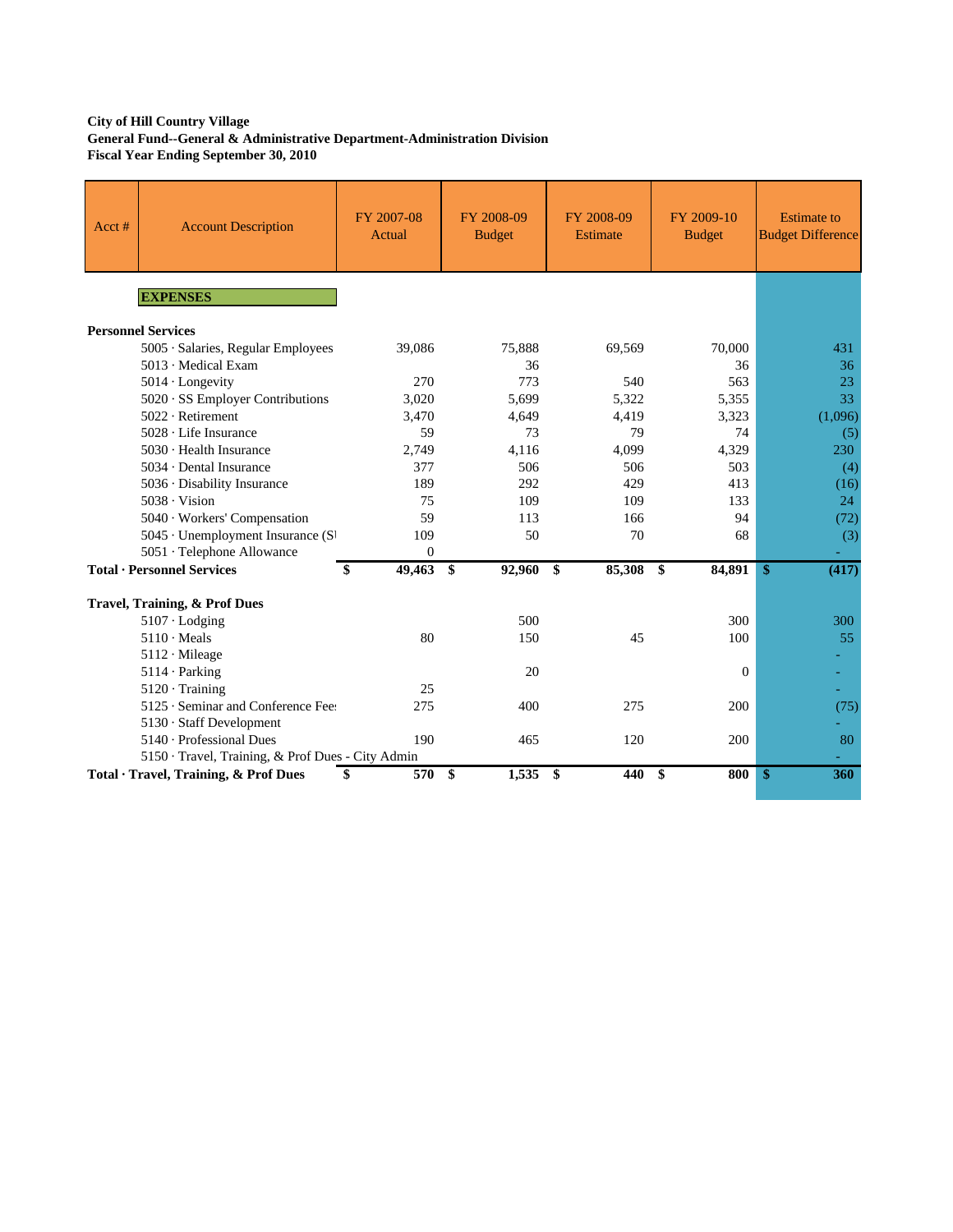### **City of Hill Country Village General Fund--General & Administrative Department-Administration Division Fiscal Year Ending September 30, 2010**

| Acct# | <b>Account Description</b>          | FY 2007-08<br>Actual | FY 2008-09<br><b>Budget</b> | FY 2008-09<br><b>Estimate</b> | FY 2009-10<br><b>Budget</b> | <b>Estimate to</b><br><b>Budget Difference</b> |
|-------|-------------------------------------|----------------------|-----------------------------|-------------------------------|-----------------------------|------------------------------------------------|
|       | <b>Operational Costs</b>            |                      |                             |                               |                             |                                                |
|       | 5202 · Postage and Delivery         | 583                  | 1,700                       | 456                           | 700                         | 244                                            |
|       | 5204 Comm-MDT/Internet              | 539                  | 550                         | 539                           | 550                         | 11                                             |
|       | 5206 · Comm-Telephone               | 2.734                | 3.000                       | 2.724                         | 2,800                       | 76                                             |
|       | 5207 Comm-Long Distance             | 45                   | 60                          | 44                            | 50                          | 6                                              |
|       | 5211 Gas & Electric                 | 6,330                | 7,000                       | 5,204                         | 6,000                       | 796                                            |
|       | 5213 · Water/Sewer                  | 1,612                | 1,600                       | 2,234                         | 1,800                       | (434)                                          |
|       | 5217 · Sewer Discharge Services     | 37,407               | 38,000                      | 32,113                        | 35,000                      | 2,887                                          |
|       | $5240 \cdot$ Public Notice          | 710                  | 700                         | 500                           | 600                         | 100                                            |
|       | 5245 · Printing and Reproduction    | 275                  | 300                         | 300                           | 300                         |                                                |
|       | 5251 · Copy Machine Lease           | 1,783                | 2,100                       | 2,028                         | 2,100                       | 72                                             |
|       | 5272 · Auto Liability Insurance     | 13                   | 15                          | 12                            | 15                          | 3                                              |
|       | 5277 · Liability and E & O Insuranc | 3,899                | 4,000                       | 2,071                         | 4,000                       | 1,929                                          |
|       | 5278 · Property Insurance           | 1,340                | 1,381                       | 1,299                         | 1,381                       | 82                                             |
|       | 5289 · Credit Card Fees             | 656                  |                             | 729                           | 700                         | (29)                                           |
|       | 5290 Bank Service Charges           | 726                  |                             | 1,002                         |                             | (1,002)                                        |
|       | 5291 · Bad Debt                     |                      |                             |                               |                             |                                                |
|       | 5292 · Cash Over/Under              |                      |                             |                               |                             |                                                |
|       | 5293 · Late Payment Fees            |                      |                             |                               |                             |                                                |
|       | $5298 \cdot$ Miscellaneous          | $\overline{0}$       |                             |                               |                             |                                                |
|       | 5330 · Exterminator                 |                      |                             |                               |                             |                                                |
|       | 5335 · Election Costs               | 1,063                | 4,500                       | $\Omega$                      | $\Omega$                    |                                                |
|       | 5340 · Emergency Medical Services   | 29,059               | 35,493                      | 35,493                        | $\theta$                    | (35, 493)                                      |
|       | 5345 · Engineering Services         | 8,675                | 7,000                       | 2,997                         | 4,000                       | 1,003                                          |
|       | 5346 · Replat                       | $-400$               |                             |                               |                             |                                                |
|       | 5350 · Fire Department Services     | 208,512              | 220,000                     | 270,000                       | 257,770                     | (12, 230)                                      |
|       | 5353 · Payroll Services             | 1,879                | 2,000                       | 2,052                         | 2,075                       | 23                                             |
|       | 5355 · Health Insurance Admin Fee   | 240                  | 240                         | 240                           | 240                         |                                                |
|       | 5360 · Accounting & Audit Services  | 9,750                | 12,500                      | 15,100                        | 16,500                      | 1,400                                          |
|       | 5361 · Records Management Services  |                      |                             |                               |                             |                                                |
|       | 5365 · City Attorney Services       | 6,938                | 10,000                      | 5,329                         | 5,500                       | 171                                            |
|       | 5366 · Other Attorney Services      | 2,206                |                             |                               |                             |                                                |
|       | 5367 · Computer Consultant Service  | 3,163                | 3,200                       | 2,000                         | 2,800                       | 800                                            |
|       | 5370 · Appraisal District Services  | 1,418                | 1,557                       | 1,556                         | 1,500                       | (56)                                           |
|       | 5382 Codification Services          | 1,080                | 1,400                       | 350                           | 1,000                       | 650                                            |
|       | 5410 · Sales Tax Refund Agreement   | 20,604               | 25,000                      | 23,861                        | 10,417                      | (13, 444)                                      |
|       | Total · Operational Costs           | \$<br>352,840        | \$<br>383,296               | \$<br>410,233                 | \$<br>357,798               | (52, 435)<br>$\sqrt[6]{3}$                     |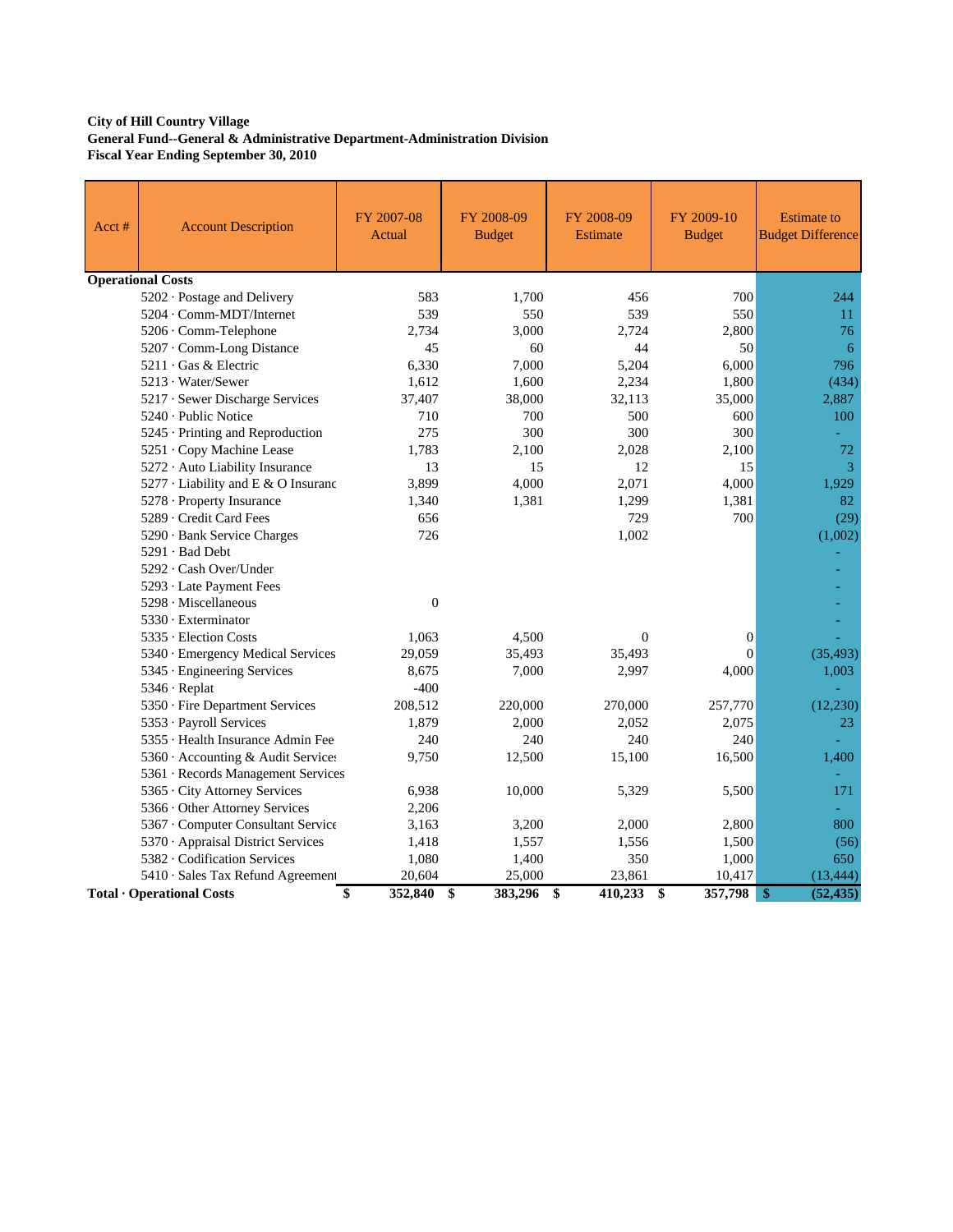### **City of Hill Country Village General Fund--General & Administrative Department-Administration Division Fiscal Year Ending September 30, 2010**

| Acct#         | <b>Account Description</b>                                                                                                                                                                                                                                                                        | FY 2007-08<br>Actual | FY 2008-09<br><b>Budget</b> | FY 2008-09<br><b>Estimate</b> |              | FY 2009-10<br><b>Budget</b> |               | <b>Estimate to</b><br><b>Budget Difference</b> |
|---------------|---------------------------------------------------------------------------------------------------------------------------------------------------------------------------------------------------------------------------------------------------------------------------------------------------|----------------------|-----------------------------|-------------------------------|--------------|-----------------------------|---------------|------------------------------------------------|
|               | <b>Supplies and Materials</b>                                                                                                                                                                                                                                                                     |                      |                             |                               |              |                             |               |                                                |
|               | 5501 Office Supplies                                                                                                                                                                                                                                                                              | 2,254                | 2.600                       | 2,500                         |              | 2,500                       |               |                                                |
|               | 5505 · Food and Entertainment Supp                                                                                                                                                                                                                                                                | 157                  | 250                         | 155                           |              | 175                         |               | 20                                             |
|               | 5510 Awards and Memorials                                                                                                                                                                                                                                                                         | 30                   |                             |                               |              |                             |               |                                                |
|               | 5520 · Dues and Subscriptions                                                                                                                                                                                                                                                                     | 2.526                | 2.600                       | 2,792                         |              | 2,600                       |               | (192)                                          |
|               | $5522 \cdot$ Publications                                                                                                                                                                                                                                                                         | 85                   | 100                         |                               |              | 100                         |               | 100                                            |
|               | 5580 Computer Equipment                                                                                                                                                                                                                                                                           |                      |                             |                               |              | 3,000                       |               | 3,000                                          |
|               | 5600 · Maintenance                                                                                                                                                                                                                                                                                | 125                  |                             |                               |              |                             |               |                                                |
|               | 5601 Computer Hardware & Softw                                                                                                                                                                                                                                                                    | 1,102                |                             |                               |              |                             |               |                                                |
|               | 5630 · Small Equip & Parts                                                                                                                                                                                                                                                                        |                      | 1.000                       | 24                            |              | 1,000                       |               | 976                                            |
|               | Total · Supplies and Materials                                                                                                                                                                                                                                                                    | \$<br>6,279          | \$<br>6,550                 | \$<br>5,471                   | $\mathbf{s}$ | 9,375                       | \$            | 3,904                                          |
|               | <b>Capital Expend. and Projects</b><br>$6015 \cdot$ New Vehicles<br>6017 · Computer Equipment<br>6018 · Computer Software<br>6020 · Radar Units<br>6030 Office and Other Equipment<br>6040 · Uniform Purchase/Replacement<br>6101 · Street Repair Project<br>Total · Capital Expend. and Projects | \$                   | \$                          | \$                            | \$           | ۰                           | \$            |                                                |
|               |                                                                                                                                                                                                                                                                                                   |                      |                             |                               |              |                             |               |                                                |
| Contingencies | Salary Increases--All Departments<br>Health Insurance - All Departments                                                                                                                                                                                                                           |                      |                             |                               |              |                             |               |                                                |
|               | <b>Total - Contingencies</b>                                                                                                                                                                                                                                                                      |                      |                             | \$                            | \$           |                             | $\mathbf{\$}$ |                                                |
|               | <b>TOTAL</b>                                                                                                                                                                                                                                                                                      | \$<br>409,151        | \$<br>484,341               | \$<br>501,451                 | \$           | 452,863                     | \$            | (48,588)                                       |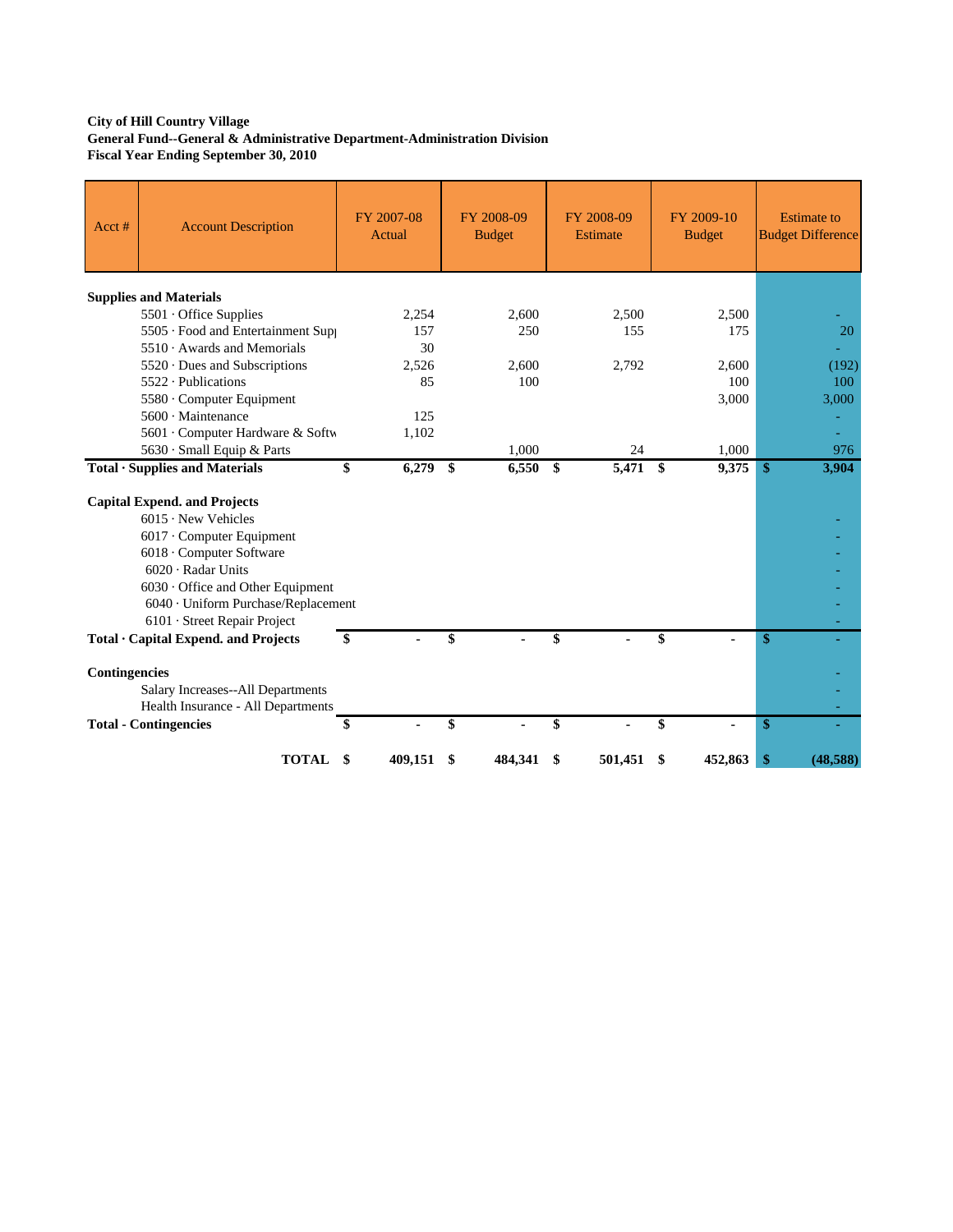# *Municipal Court*

*Program Description :*

 *Fund: 01 General*

The Municipal Court Division hears alleged traffic infractions, City ordinance/code violations including animal control infractions, and Class "C" misdemeanors that occur inside the City Limits of the City of Hill Country Village. The Department is responsible for collecting fees of the Court, issuing of warrants and summons, and assigning and monitoring community service. The Municipal Judge, Prosecutor, and Magistrate are appointed officials of the City and serve on a contract basis.

# *Vision :*

The Municipal Court Division's Vision is to provide a safe environment for the residents, businesses, and animal life within the City Limits through enforcement of ordinances and codes in a timely and efficient manner.

# *Mission :*

The Mission of the Municipal Court Division is to interpret and adjudicate applicable state laws and to support the local community by providing efficient and effective services though the promotion of justice. We seek to serve the residents and businesses of the City of Hill Country Village in an accountable, efficient, and unbiased manner. In addition to providing fair and equal access to all people in the City, we strive to facilitate the timely disposition of cases with prompt and courteous service.

## *Goals and Objectives:*

· Provide and promote professional management through on-going education, training, and affiliation with the International Municipal Clerks Association and the Texas Municipal Clerks Association.

· Attain Municipal Court Clerk Certification for Bookkeeper/Court Clerk and Administrative Assistant.

· Increase disposal rate of Municipal Court cases.

# *Program Justification and Analysis:*

The Municipal Court FY 2009-10 proposed budget reflects a 20.69% increase from FY 2008-09 estimates due to modest increases in operational costs and personnel services. The salary distribution this year has changed from a portion each of the Bookkeeper/Court Clerk and Administrative Assistant salaries being funded from the Municipal Court and Administration Divisions to funding the Bookkeeper/Court Clerk salary entirely from the Municipal Court Division.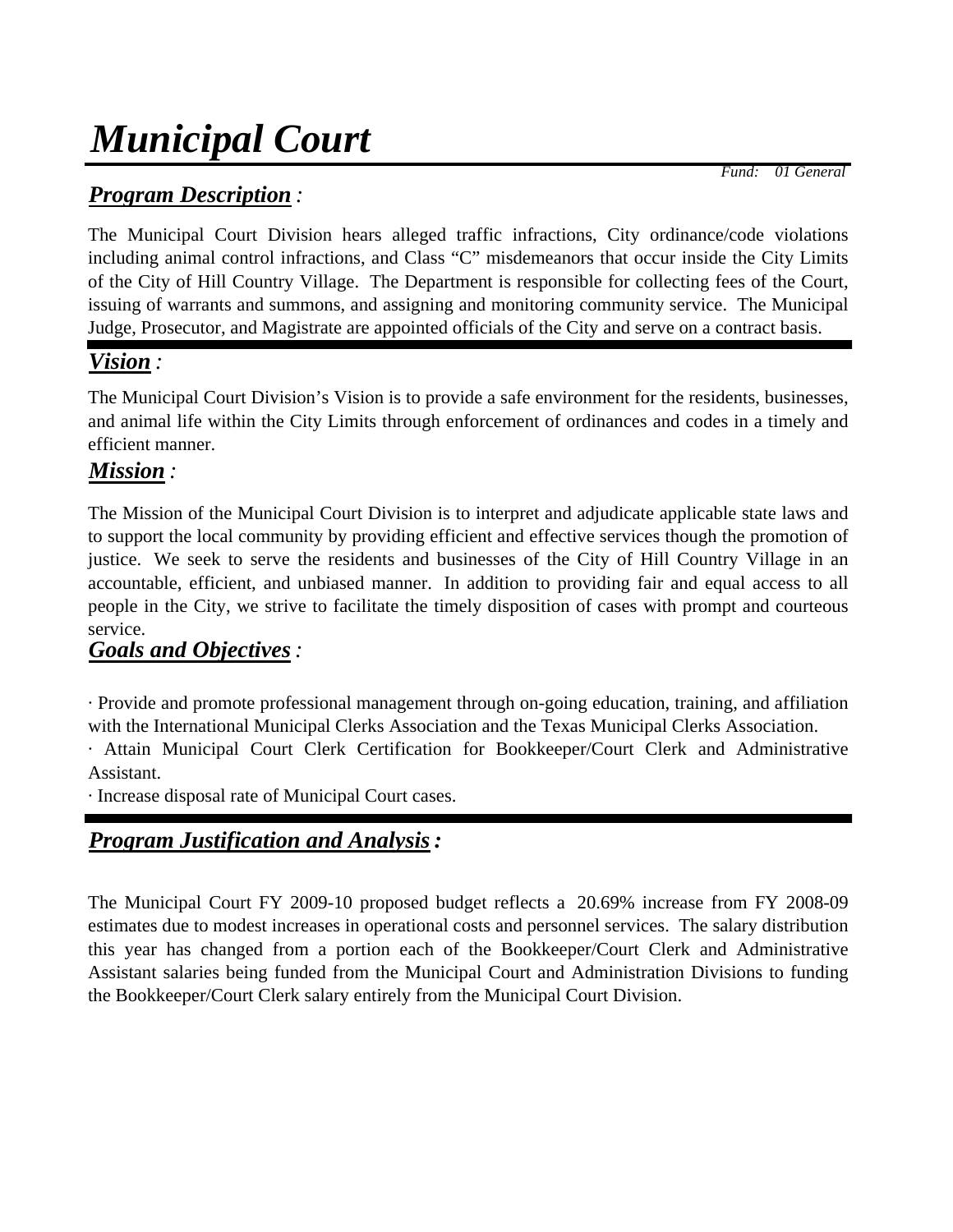### **City of Hill Country Village General Fund--General & Administrative Dept-Municipal Court Division Fiscal Year Ending September 30, 2010**

| Acct# | <b>Account Description</b>                                  | FY 2007-08<br>Actual | FY 2008-09<br><b>Budget</b> | FY 2008-09<br><b>Estimate</b> | FY 2009-10<br><b>Budget</b> | <b>Estimate to</b><br><b>Budget Difference</b> |
|-------|-------------------------------------------------------------|----------------------|-----------------------------|-------------------------------|-----------------------------|------------------------------------------------|
|       | <b>EXPENSES</b>                                             |                      |                             |                               |                             |                                                |
|       | <b>Personnel Services</b>                                   |                      |                             |                               |                             |                                                |
|       | 5005 · Salaries, Regular Employees                          | 32,671               | 33,147                      | 28,242                        | 36,500                      | 8,258                                          |
|       | 5014 · Longevity                                            | 293                  | 342                         | 324                           | 513                         | 189                                            |
|       | 5020 · SS Employer Contributions                            | 2,403                | 2,491                       | 2,169                         | 2,792                       | 623                                            |
|       | 5022 · Retirement                                           | 2,762                | 2,031                       | 1,803                         | 1,733                       | (70)                                           |
|       | 5028 · Life Insurance                                       | 48                   | 41                          | 44                            | 49                          | $\overline{5}$                                 |
|       | $5030 \cdot$ Health Insurance                               | 2,249                | 2,316                       | 2,301                         | 2,886                       | 585                                            |
|       | 5034 · Dental Insurance                                     | 308                  | 285                         | 285                           | 335                         | 50                                             |
|       | 5036 · Disability Insurance                                 | 160                  | 164                         | 185                           | 215                         | 30                                             |
|       | $5038 \cdot \text{Vision}$                                  | 62                   | 62                          | 62                            | 89                          | 27                                             |
|       | 5040 · Workers' Compensation                                | 105                  | 90                          | 111                           | 104                         | (7)                                            |
|       | 5045 · Unemployment Insurance (\$                           | 89                   | 41                          | 42                            | 45                          | 3                                              |
|       | <b>Total · Personnel Services</b>                           | \$<br>41,149         | \$<br>41,008                | \$<br>35,567                  | \$<br>45,261                | 9,693<br>\$                                    |
|       |                                                             |                      |                             |                               |                             |                                                |
|       | Travel, Training, & Prof Dues                               |                      |                             |                               |                             |                                                |
|       | $5107 \cdot$ Lodging                                        |                      |                             |                               |                             |                                                |
|       | $5110 \cdot \text{Meals}$                                   |                      |                             |                               |                             |                                                |
|       | 5112 · Mileage                                              |                      |                             |                               |                             |                                                |
|       | $5114 \cdot$ Parking                                        |                      |                             |                               |                             | $\equiv$                                       |
|       | $5120 \cdot$ Training<br>5125 · Seminar and Conference Fees | 50                   | 50                          | 100                           | 50                          | (50)                                           |
|       |                                                             |                      |                             | 150                           |                             | (150)                                          |
|       | 5130 · Staff Development<br>$5140 \cdot$ Professional Dues  | 70                   | 70                          | 100                           | 70                          | (30)                                           |
|       | 5100 · Travel, Training, & Prof Dues - Other                |                      |                             |                               |                             |                                                |
|       | Total · Travel, Training, & Prof Dues                       | \$<br>120            | \$<br>120                   | \$<br>350                     | \$<br>120                   | \$<br>(230)                                    |
|       |                                                             |                      |                             |                               |                             |                                                |
|       | <b>Operational Costs</b>                                    |                      |                             |                               |                             |                                                |
|       | 5202 · Postage and Delivery                                 | 209                  | 200                         | 175                           | 200                         | 25                                             |
|       | 5203 · Comm-Badge Program                                   |                      |                             |                               |                             |                                                |
|       | 5245 · Printing and Reproduction                            |                      | 100                         |                               | 100                         | 100                                            |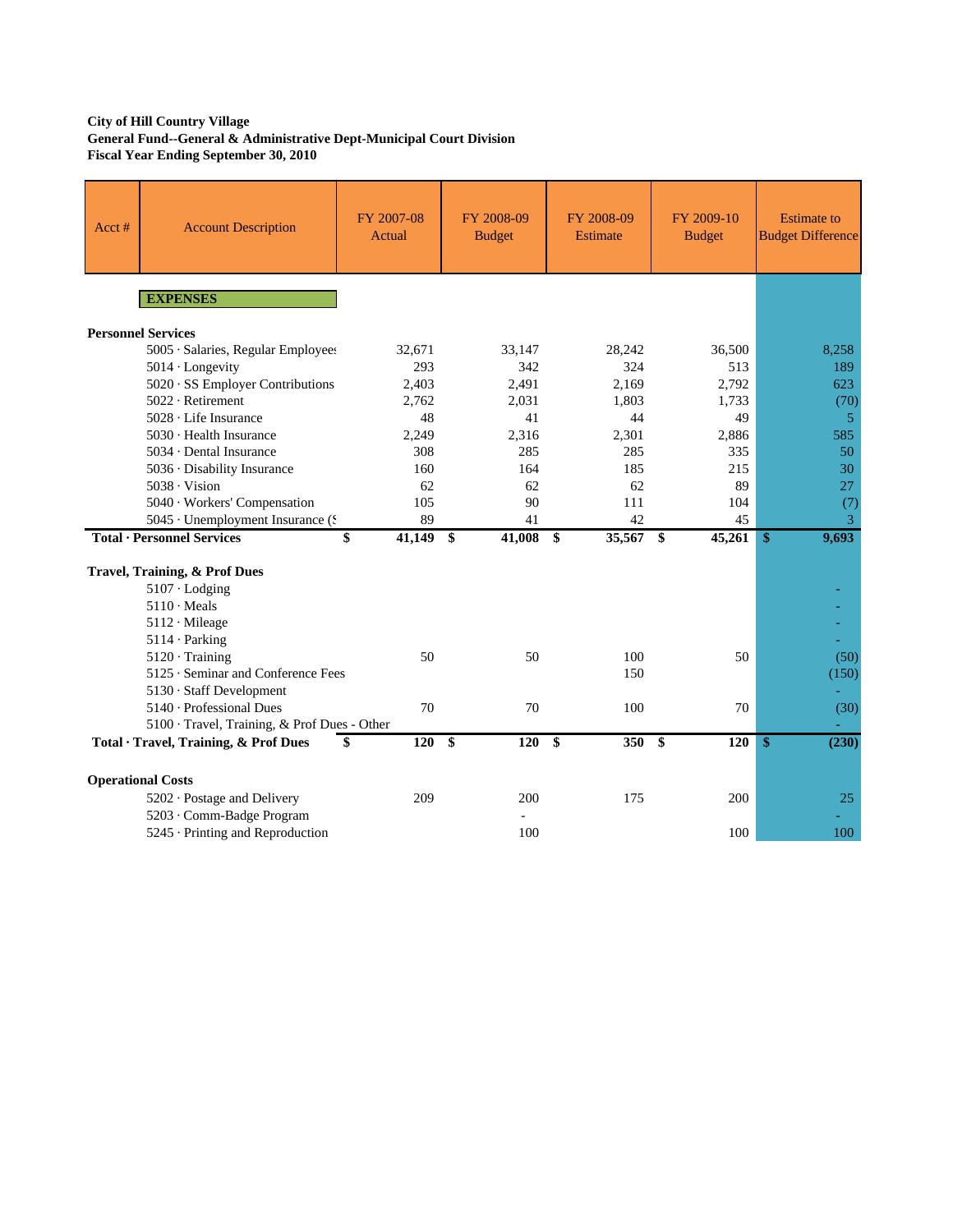### **City of Hill Country Village General Fund--General & Administrative Dept-Municipal Court Division Fiscal Year Ending September 30, 2010**

| Acct# | <b>Account Description</b>                                                                                                                                                                                                                                                                                            |    | FY 2007-08<br>Actual | FY 2008-09<br><b>Budget</b> |              | FY 2008-09<br><b>Estimate</b> |     | FY 2009-10<br><b>Budget</b> |               | <b>Estimate</b> to<br><b>Budget Difference</b> |
|-------|-----------------------------------------------------------------------------------------------------------------------------------------------------------------------------------------------------------------------------------------------------------------------------------------------------------------------|----|----------------------|-----------------------------|--------------|-------------------------------|-----|-----------------------------|---------------|------------------------------------------------|
|       | 5292 · Cash Over/Under<br>5390 · Judge Services<br>5393 · Magistrate Services<br>5394 · Temporary Staffing Services                                                                                                                                                                                                   |    | 3,960                | 4,320<br>100                |              | 4,680                         |     | 4,320                       |               | (360)                                          |
|       | 5395 · Court Reporter<br>5396 · Prosecutor Services<br>5399 · State Court Fees                                                                                                                                                                                                                                        |    | 3,960                | 100<br>4,320                |              | 4,320                         |     | 4,320                       |               |                                                |
|       | Total · Operational Costs                                                                                                                                                                                                                                                                                             | S  | 8,129                | \$<br>9,140                 | \$           | 9,175                         | -\$ | 8,940                       | $\mathbf{\$}$ | (235)                                          |
|       | <b>Supplies and Materials</b>                                                                                                                                                                                                                                                                                         |    |                      |                             |              |                               |     |                             |               |                                                |
|       | 5501 Office Supplies                                                                                                                                                                                                                                                                                                  |    | 82                   | 100                         |              |                               |     | 100                         |               | 100                                            |
|       | Total · Supplies and Materials                                                                                                                                                                                                                                                                                        | \$ | 82                   | \$<br>100                   | $\mathbf{s}$ |                               | \$  | 100                         | \$            | <b>100</b>                                     |
|       | <b>Capital Expend. and Projects</b><br>$6015 \cdot$ New Vehicles<br>$6017 \cdot$ Computer Equipment<br>6018 · Computer Software<br>$6020 \cdot$ Radar Units<br>$6030 \cdot$ Office and Other Equipment<br>6040 · Uniform Purchase/Replacement<br>6101 · Street Repair Project<br>Total · Capital Expend. and Projects | \$ |                      | \$                          | \$           |                               | \$  |                             |               |                                                |
|       |                                                                                                                                                                                                                                                                                                                       |    |                      |                             |              |                               |     |                             |               |                                                |
|       | <b>TOTAL</b>                                                                                                                                                                                                                                                                                                          | S  | 49,480               | 50,368                      | \$           | 45,093                        | \$  | 54,421                      | \$            | 9,328                                          |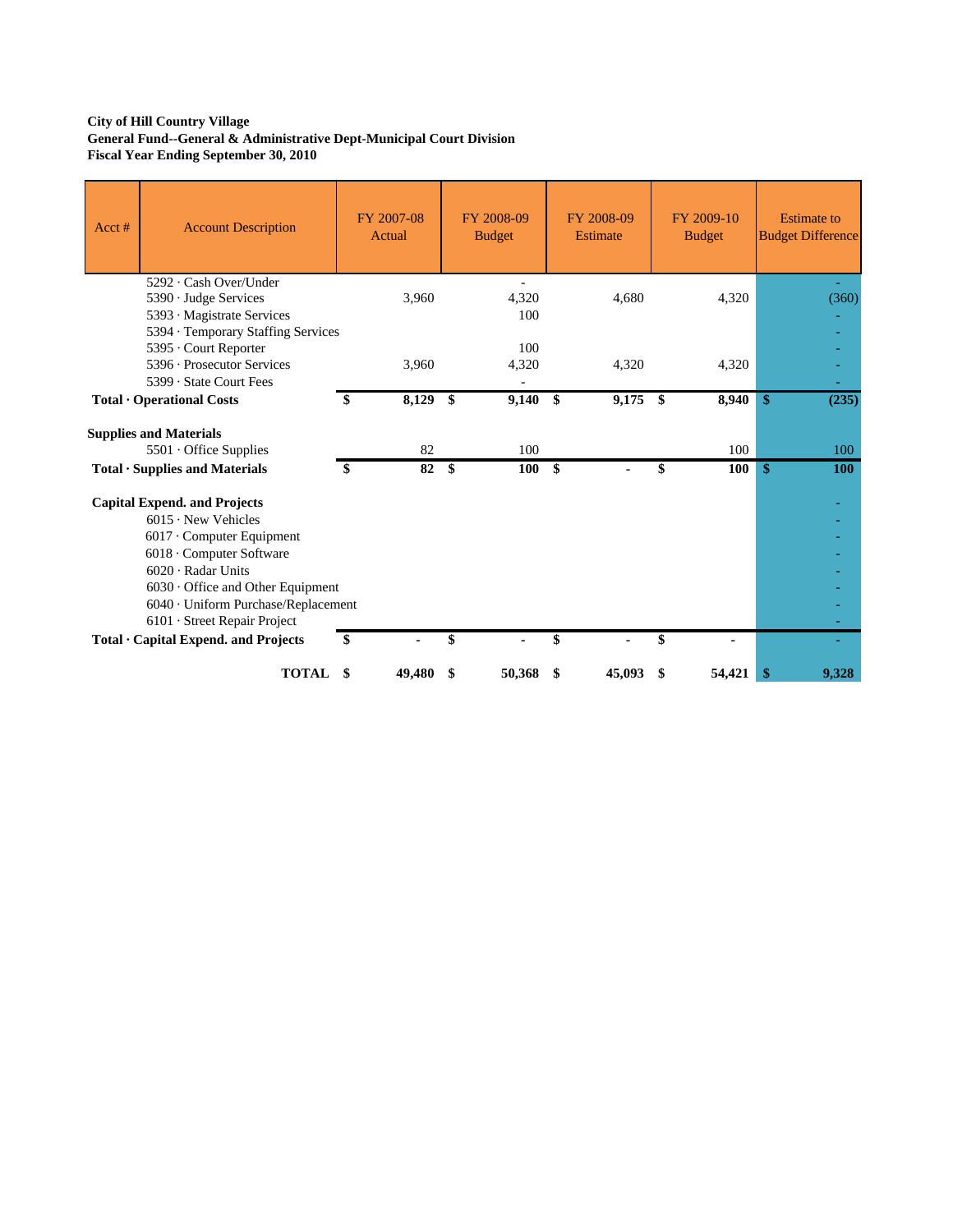# *Building Inspection*

 *Fund: 01 General*

## *Program Description :*

The Building Inspection Division contains the budget for the Building Inspector who serves as the City's chief inspection and enforcement officer regarding construction and modification of business and residential structures and facilities within the city limits and, in the City's Extraterritorial Jurisdiction, business signs and billboards. The codes used by staff are the International Residential Code for One and Two Family Dwellings, the International Plumbing Code, the International Mechanical Code, and the International Building Code. The adoption of these new codes with the start of FY 2001-02 has been mandated by the State of Texas. Building inspection services are performed through a contract-for-services with an outside vendor.

# *Vision :*

The Building Inspection Division exists to ensure quality construction and modification to buildings and facilities within the City Limits.

## *Mission :*

The Mission of the Building Inspection Division is to provide high quality professional inspection services of buildings and facilities within the City through aggressive enforcement of the City's Building Code, Sign Ordinance and Zoning Ordinance.

## *Goals and Objectives:*

Provide professional management and recommendations to the City Council, the Planning and Zoning Commission, and Board of Adjustment. Provide quality Building Inspection services within the parameters of the Building Code, Zoning Ordinance, and Sign Ordinance.

| <i>Appropriations:</i>   |              |      |                      |                               |                             |
|--------------------------|--------------|------|----------------------|-------------------------------|-----------------------------|
|                          |              |      | FY 2007-08<br>Actual | FY 2008-09<br><i>Estimate</i> | FY 2009-10<br><b>Budget</b> |
| <b>Operational Costs</b> | <b>Total</b> | - \$ | 15,497<br>15,497     | 15,500<br>15,500              | \$<br>13,010<br>13,010      |

# *Program Justification and Analysis:*

The operational costs group allocates \$13,010 for Building Inspection Services costs. This is a decrease of 19 percent from FY 2008-09 estimates due to anticipated decreases in construction and inspections. The Building Inspection Division reflects a steady flow of general construction activity in the City from year to year.

*Authorized Positions:* None. An independent contractor provides services.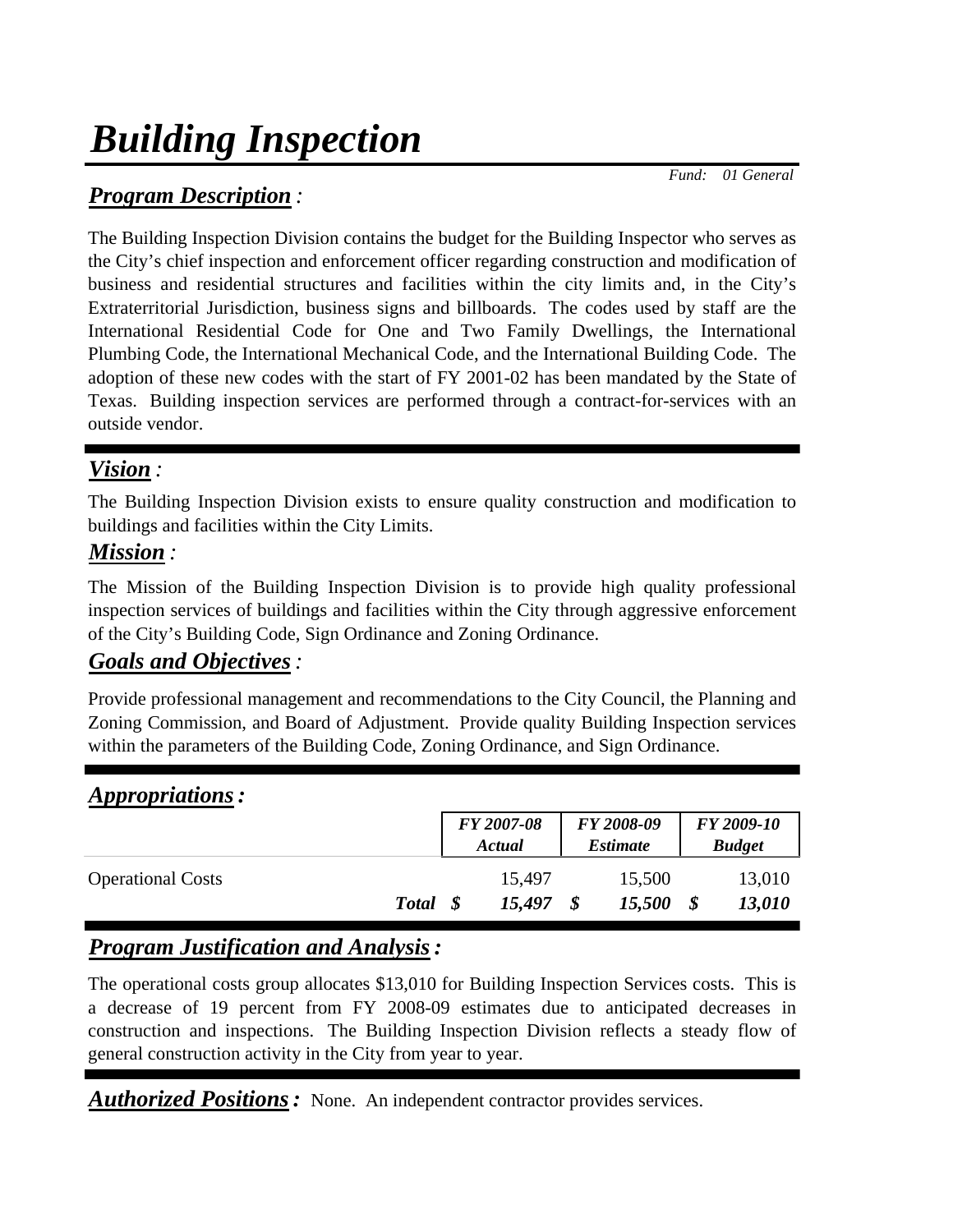## **City of Hill Country Village General Fund--General & Administrative Department-Building Inspection Division Fiscal Year Ending September 30, 2010**

| Acct # | <b>Account Description</b>          | FY 2007-08<br>Actual | FY 2008-09<br><b>Budget</b> | FY 2008-09<br>Estimate | FY 2009-10<br><b>Budget</b> | <b>Estimate</b> to<br><b>Budget</b><br><b>Difference</b> |
|--------|-------------------------------------|----------------------|-----------------------------|------------------------|-----------------------------|----------------------------------------------------------|
|        | <b>EXPENSES</b>                     |                      |                             |                        |                             |                                                          |
|        | <b>Operational Costs</b>            |                      |                             |                        |                             |                                                          |
| 5202   | Postage and Delivery                | 17                   | 10                          | 20                     | 10                          | (10)                                                     |
| 5203   | Comm-Badge Program                  |                      |                             |                        |                             |                                                          |
| 5245   | Printing and Reproduction           |                      |                             |                        |                             | ÷                                                        |
| 5347   | <b>Building Inspection Services</b> | 15,480               | 16,210                      | 15,380                 | 13,000                      | (2,380)                                                  |
|        | Total · Operational Costs           | \$<br>15,497         | \$<br>16,220                | \$<br>15,400           | \$<br>13,010                | \$<br>(2,390)                                            |
|        | <b>Supplies &amp; Materials</b>     |                      |                             |                        |                             |                                                          |
| 5520   | Dues and Subscriptions              |                      |                             | 100                    |                             | (100)                                                    |
|        | Total · Supplies & Materials        |                      |                             | \$<br>100              |                             | \$<br>(100)                                              |
|        | TOTAL                               | 15,497               | 16,220<br>\$                | \$<br>15,500           | 13,010<br>S                 | \$<br>(2, 490)                                           |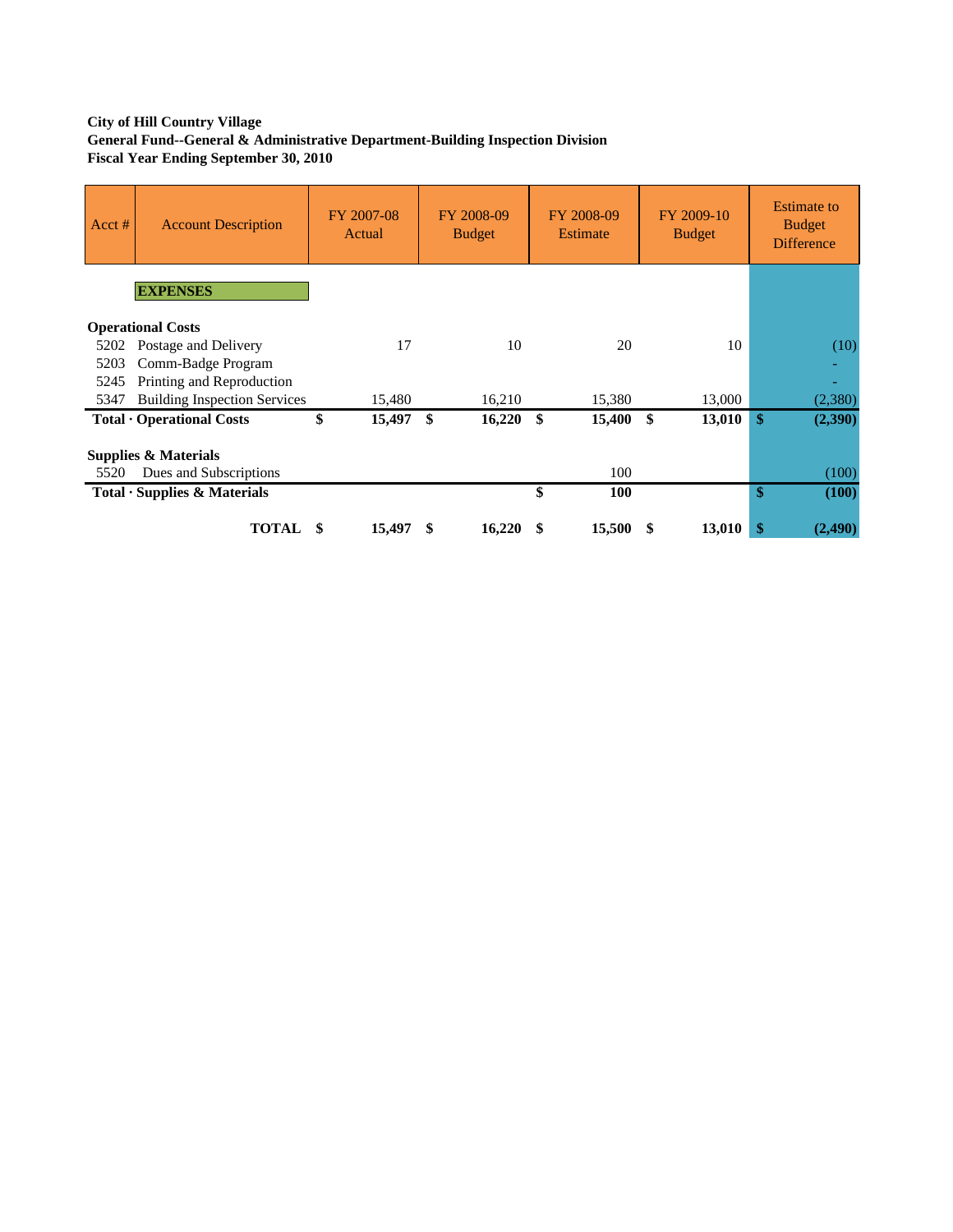# *Health Division*

## *Program Description :*

The Health Division tracks the revenues and expenses related to health inspections. It has one contract position, the Health Inspector, who is responsible for enforcing City and state rules regarding health and sanitation at restaurants, businesses, sewer, and septic systems in the City. The Health Inspector is a

## statutory position.

## *Vision :*

The Vision of the Health Division is to safeguard residents and visitors of the City of Hill Country Village from dangerous health nuisances and potential outbreaks by vigilantly monitoring and enforcing the health code.

## *Mission :*

The Mission of the Health Division is to promote health and prevent disease among the residents and visitors of the City of Hill Country Village through community health assessment, identification of unmet health needs, and the development of policies to meet these needs.

## *Goals and Objectives:*

· Monthly review and inspect food establishments and other businesses for health code and statute violations.

· Investigate complaints made of possible code violations.

· Regularly inspect private septic systems.

· Continuously strive to provide best-practices in preventative health measures through on-going training.

## *Appropriations:*

|                               |  |   | FY 2007-08<br>Actual | FY 2008-09<br><i><b>Estimate</b></i> | FY 2009-10<br><b>Budget</b> |       |
|-------------------------------|--|---|----------------------|--------------------------------------|-----------------------------|-------|
| Travel, Training, & Prof Dues |  | S | 33                   | 33                                   |                             | 50    |
| <b>Operational Costs</b>      |  |   | 5,499                | 5,356                                |                             | 5,520 |
| Supplies and Materials        |  |   |                      |                                      |                             |       |
| <b>Total</b>                  |  |   | 5,531                | 5,389                                | S                           | 5,570 |

## *Program Justification and Analysis:*

The Health Division's FY 2009-10 budget increases 3.3 percent from FY 2008-09 estimates. The travel, training, and professional dues section increases \$164 in the FY 2009-10 budget when compared to the FY 2008-09 estimates due to anticipated travel-related expenses related to certification. The Health Inspector also works for the Town of Hollywood Park and annual training costs are split between the two cities. The Health Inspector receives \$45 for a restaurant inspection and half of the fee charged to the applicant for review of a septic system application and septic system inspection.

*Authorized Positions:* None. An independent contractor provides services.

 *Fund: 01 General*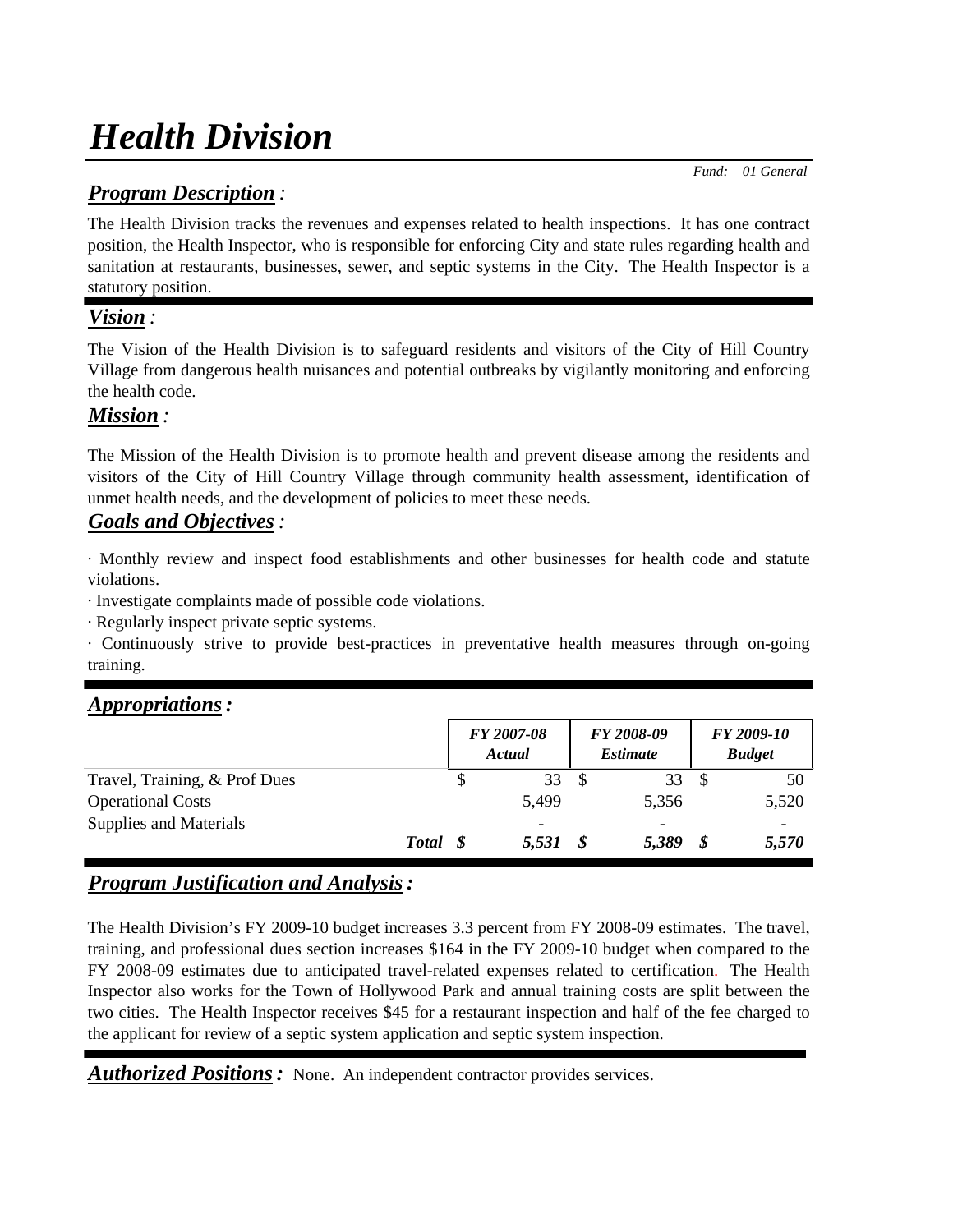#### **City of Hill Country Village General Fund--General & Administrative Dept-Health Division Fiscal Year Ending September 30, 2010**

| Acct#                          | <b>Account Description</b>                        | FY 2007-08<br>Actual |    | FY 2008-09<br><b>Budget</b> | FY 2008-09<br><b>Estimate</b> | FY 2009-10<br><b>Budget</b> | <b>Estimate to</b><br><b>Budget</b><br><b>Difference</b> |
|--------------------------------|---------------------------------------------------|----------------------|----|-----------------------------|-------------------------------|-----------------------------|----------------------------------------------------------|
|                                | <b>EXPENSES</b>                                   |                      |    |                             |                               |                             |                                                          |
| Travel, Training, & Prof Dues  |                                                   |                      |    |                             |                               |                             |                                                          |
|                                |                                                   | 33                   |    | 50                          | 33                            | 50                          | 17                                                       |
|                                | $5120 \cdot$ Training<br>5130 · Staff Development |                      |    |                             |                               |                             | $\Omega$                                                 |
|                                | 5140 · Professional Dues                          |                      |    |                             |                               |                             | $\overline{0}$                                           |
|                                | 5141 · Professional Dues-Building Insp            |                      |    |                             |                               |                             | $\overline{0}$                                           |
|                                | 5150 · Travel, Training, & Prof Dues - City Admin |                      |    |                             |                               |                             | $\overline{0}$                                           |
|                                | Total · Travel, Training, & Prof Dues             | 33S<br>\$            |    | 50                          | 33S<br>- \$                   | 50                          | $\overline{17}$<br>\$                                    |
|                                |                                                   |                      |    |                             |                               |                             |                                                          |
| <b>Operational Costs</b>       |                                                   |                      |    |                             |                               |                             |                                                          |
|                                | 5202 · Postage and Delivery                       | 29                   |    | 20                          | 20                            | 20                          | $\Omega$                                                 |
|                                | 5245 · Printing and Reproduction                  |                      |    |                             | 241                           |                             | (241)                                                    |
|                                | 5348 · Health Inspection Services                 | 5,370                |    | 5,600                       | 5,025                         | 5,400                       | 375                                                      |
|                                | 5379 · Vector Control Services                    |                      |    |                             |                               |                             | $\mathbf{0}$                                             |
|                                | 5398 · Sewer Inspection Fee-TNRCC                 |                      |    |                             |                               |                             | $\Omega$                                                 |
|                                | 5399 · State Court Fees                           |                      |    |                             |                               |                             | $\Omega$                                                 |
|                                | 5401 · State On-Site Sewer Fee                    | 100                  |    | 100                         | 70                            | 100                         | 30                                                       |
| Total · Operational Costs      |                                                   | 5,499 \$<br>\$       |    | $5,720$ \$                  | 5,356 \$                      | 5,520                       | \$<br>164                                                |
| <b>Supplies and Materials</b>  |                                                   |                      |    |                             |                               |                             |                                                          |
|                                | 5501 Office Supplies                              |                      |    |                             |                               |                             | $\mathbf{0}$                                             |
|                                | 5630 · Small Equip & Parts                        |                      |    |                             |                               |                             | $\Omega$                                                 |
| Total · Supplies and Materials |                                                   | \$                   | \$ |                             | \$                            | \$                          | \$                                                       |
|                                |                                                   |                      |    |                             |                               |                             |                                                          |
|                                | TOTAL                                             | 5,531 \$<br>- \$     |    | $5,770$ \$                  | 5,389                         | 5,570<br>-S                 | 181<br>\$                                                |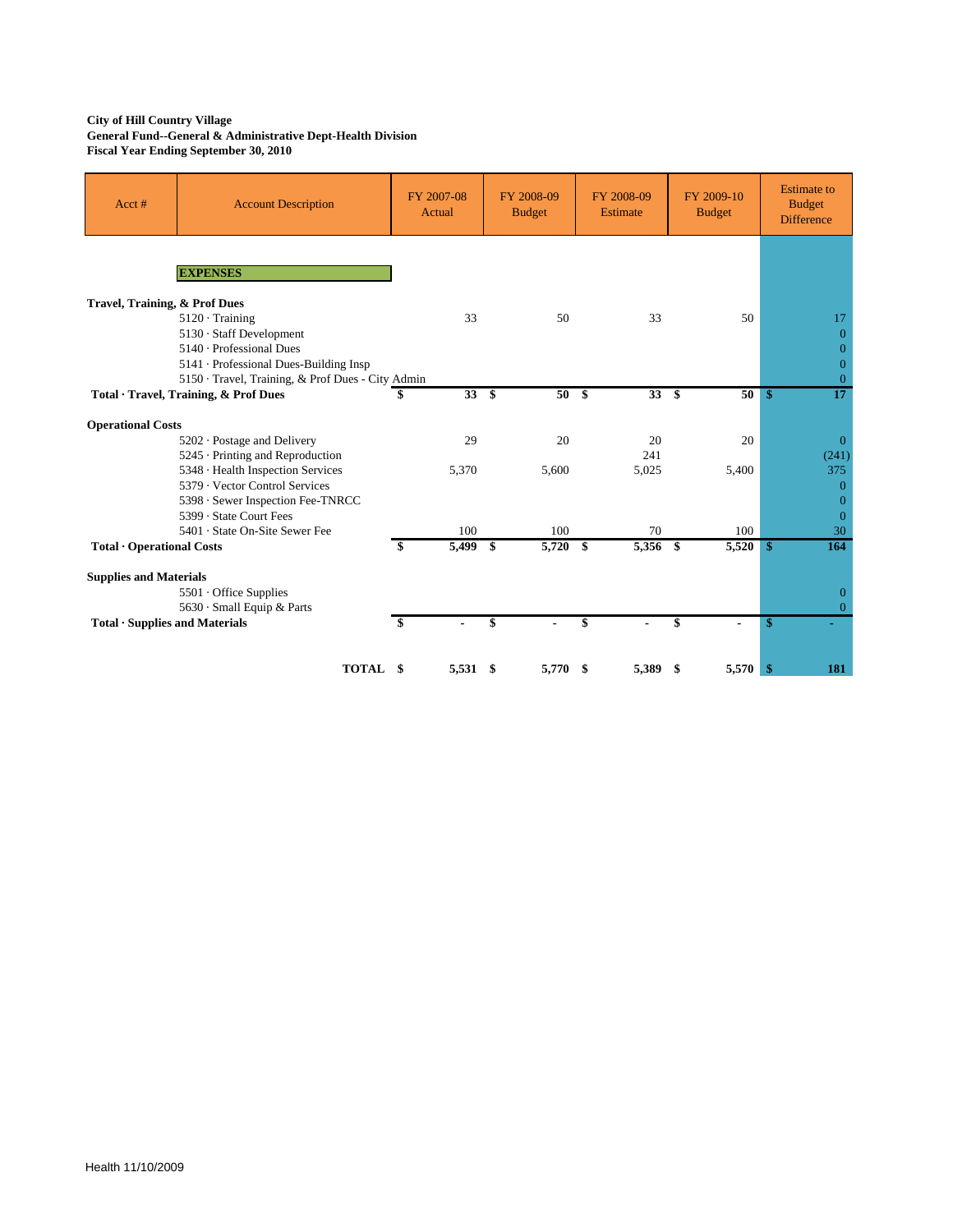*Fund: 01 General*

## *Program Description :*

The Police Department is responsible for providing law enforcement services in the City of Hill Country Village. The functions of the Police Department are authorized, and to a significant extent mandated, through Federal and State statutes and are essential for the protection of life and property.

The Police Department provides protection through patrols, traffic control, emergency management coordination, and municipal code compliance; assists other area law enforcement agencies; conducts crime prevention programs; and investigates crimes. The Department also conducts traffic analysis for the City. Dispatch services are provided by the Bexar County Sheriff's Office.

## *Vision :*

The Hill Country Village Police Department is committed to professional public service reflecting recognition of the inherent value of each individual in our society. Our officers strive to earn and maintain trust, respect, and confidence by exemplifying the belief that the freedoms, rights, and dignity of all citizens must be protected and preserved. To this end we pledge ourselves to the highest standards of morality, fairness, honesty, dedication, professionalism, and courage.

## *Mission :*

We, the Hill Country Village Police Department, exist to serve all people within our jurisdiction with respect, fairness, and compassion. We are committed to the prevention of crime and the protection of life and property; the preservation of peace, order, and safety; the enforcement of laws and ordinances; and the safeguarding of constitutional guarantees.

With service as our foundation, we are driven by goals to enhance the quality of life, investigating community social problems as well as incidents, seeking and fostering a sense of security in the community and in individuals. We nurture public trust by holding ourselves to the highest standards of performance and ethics. To fulfill its mission, the Hill Country Village Police Department is dedicated to providing a quality work environment and the development of its members through effective training, leadership, and communication.

## *Goals and Objectives:*

· Increase patrol activity.

- · Keep streets safe for walkers, joggers, and horse riders.
- · Protect life and property.
- · Maintain full operational strength.
- · Remain prepared for emergency evacuation.
- · Increase training hours.
- · Deter crime in Hill Country Village through presence and prevention.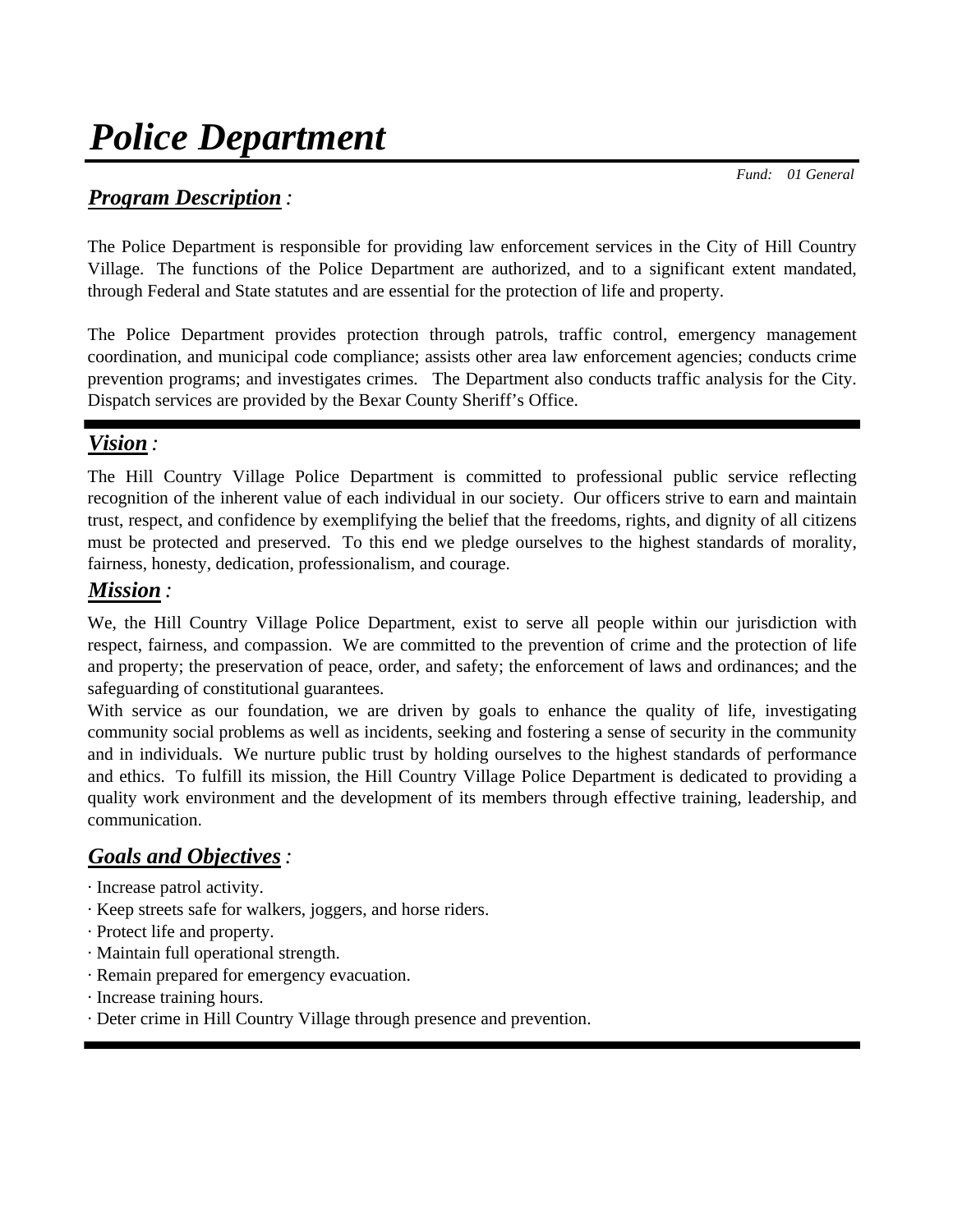| <i>Expenses:</i>              | FY 2007-08<br>Actual |         |   | FY 2008-09<br><i>Estimates</i> |    | FY 2009-10<br><b>Budget</b> |
|-------------------------------|----------------------|---------|---|--------------------------------|----|-----------------------------|
| <b>Personnel Services</b>     | \$                   | 598,076 | S | 574,015                        | -8 | 594,024                     |
| Travel, Training, & Prof Dues |                      | 540     |   | 496                            |    | 900                         |
| <b>Operational Costs</b>      |                      | 29,639  |   | 25,536                         |    | 38,674                      |
| Supplies and Materials        |                      | 51,226  |   | 38,569                         |    | 38,700                      |
| Capital Expend. and Projects  |                      | -       |   |                                |    |                             |
| <b>Interfund Transfers</b>    |                      | 35,500  |   | 35,500                         |    | 35,500                      |
| <b>Total</b>                  |                      | 714,980 | S | 674,116                        |    | 707,798                     |

## *Program Justification and Analysis:*

The FY 2009-10 Police Department budget reflects a 5% increase from FY 2008-09 estimates.

The personnel services group shows an increase of 3.5% percent in the FY 2009-10 budget over FY 2008- 09 estimates. The increase is due to salary increases and an increase in health benefits.

This decrease in crime the city has seen in recent years can be attributed to the proactive crime prevention programs the City has taken such as the bike patrol, addition of a crime prevention program and designation of a Crime Prevention Officer, as well as an increase in the number of patrol hours.

The travel, training, and professional dues group increases slightly in FY 2009-10. This group funds attendance at conferences and additional staff training.

The operational costs group increases by \$10,000 due to the possiblity that the Bexar County Sheriff's Office will start charging for dispatch services.

The supplies and materials group remains virtually the same as the previous fiscal year.

Interfund transfers contains \$35,500 to transfer to the Vehicle Replacement Fund. Through a disciplined approach to budgeting and transferring funds to the Vehicle Replacement Fund, the city builds up the fund to meet the demands of vehicle replacement. The last replacement of the four patrol vehicles was in the summer of 2006. By budgeting the planned replacement cost of vehicles each year, sufficient funds should exist in this fund replacement when all four patrol cars need to be replaced. More information about the Vehicle Replacement Fund is provided later in this document.

| <b>Authorized Positions:</b> | <b>FY 2007-08</b><br>Actual | FY 2008-09<br><i><b>Estimate</b></i> | FY 2009-10<br><b>Budget</b> |
|------------------------------|-----------------------------|--------------------------------------|-----------------------------|
| Police Chief                 |                             |                                      |                             |
| Lieutenant                   |                             |                                      |                             |
| Sergeant                     |                             |                                      |                             |
| Patrol Officer/Detective     |                             |                                      |                             |
| Patrol Officer               |                             |                                      |                             |
| Relief Officer – Part-Time   |                             |                                      | 3                           |
| Total – Police               | 12                          | 12                                   | 14                          |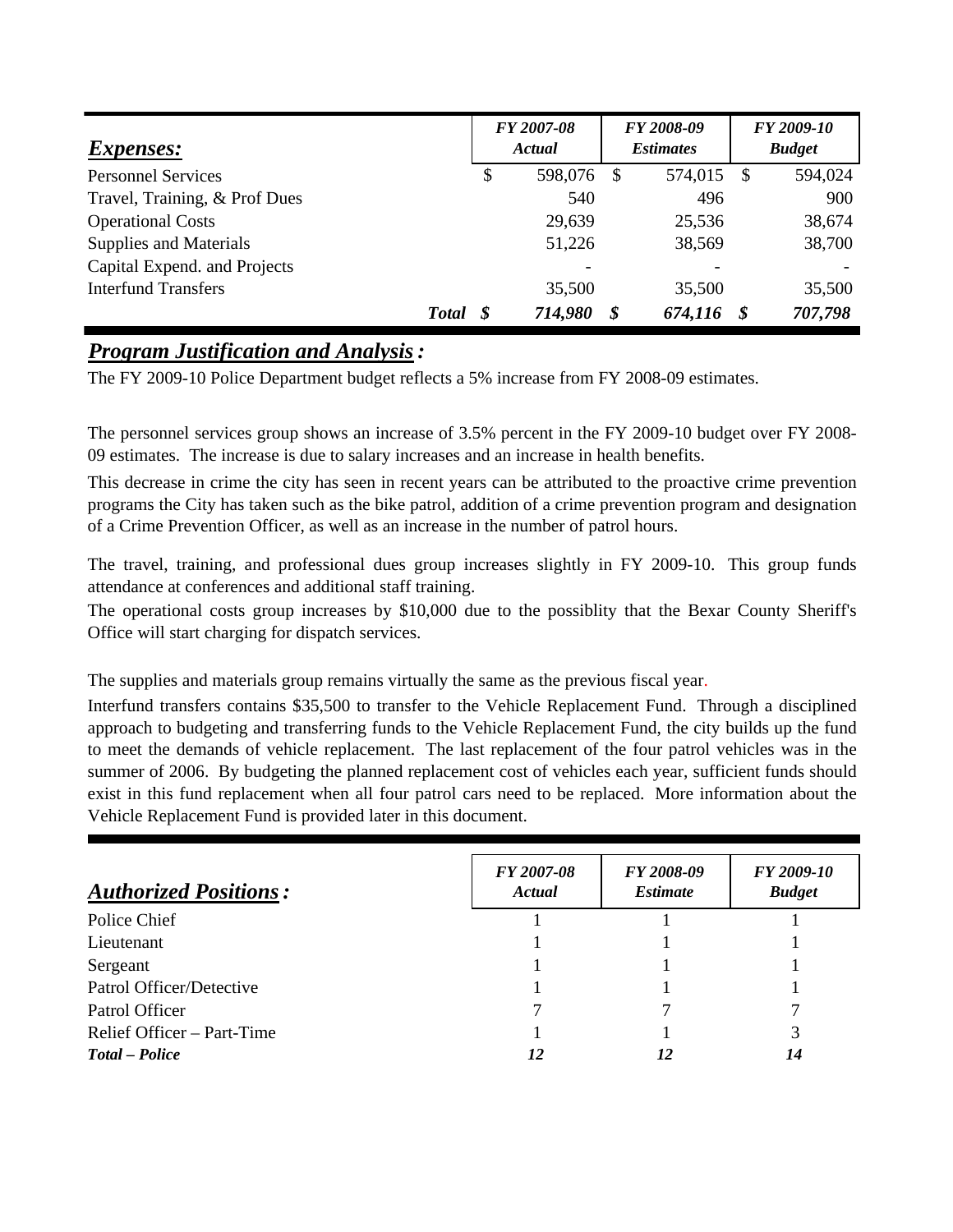### **City of Hill Country Village General Fund--Police Department Fiscal Year Ending September 30, 2010**

| Acct<br># | <b>Account Description</b>                                    | FY 2007-08<br>Actual | FY 2008-09<br><b>Budget</b> | FY 2008-09<br>Estimate       | FY 2009-10<br><b>Budget</b> | <b>Estimate</b> to<br><b>Budget</b><br><b>Difference</b> |
|-----------|---------------------------------------------------------------|----------------------|-----------------------------|------------------------------|-----------------------------|----------------------------------------------------------|
|           |                                                               |                      |                             |                              |                             |                                                          |
|           | <b>EXPENSES</b>                                               |                      |                             |                              |                             |                                                          |
|           | <b>Personnel Services</b>                                     |                      |                             |                              |                             |                                                          |
|           | 5005 · Salaries, Regular Employees                            | 460,782              | 438,133                     | 447,736                      | 455,750                     | 8,014                                                    |
|           | 5007 · Salaries, Temporary                                    | 2.762                | 2,400                       | 2,400                        | 4.000                       | 1.600                                                    |
|           | 5013 Medical Exam                                             | 522                  | 184                         |                              | 186                         | 186                                                      |
|           | $5014$ · Longevity                                            | 3,210                | 3,741                       | 3,092                        | 3,621                       | 529                                                      |
|           | 5016 · Education Pay                                          | 1,203                | 1,200                       | 1,200                        | 1,200                       |                                                          |
|           | 5018 · Certification Pay                                      | 5,502                | 4,800                       | 5,124                        | 5,100                       | (24)                                                     |
|           | 5020 · SS Employer Contributions                              | 35,287               | 33,115                      | 34,419                       | 35,171                      | 752                                                      |
|           | $5022 \cdot$ Retirement                                       | 40,961               | 27,011                      | 28,693                       | 21,637                      | (7,056)                                                  |
|           | 5028 · Life Insurance                                         | 549                  | 482                         | 513                          | 517                         | $\overline{4}$                                           |
|           | 5030 · Health Insurance                                       | 23,528               | 27,014                      | 26.854                       | 30.300                      | 3,446                                                    |
|           | $5034 \cdot$ Dental Insurance                                 | 3,532                | 3,321                       | 3,321                        | 3,518                       | 197                                                      |
|           | 5036 · Disability Insurance                                   | 2,412                | 1,913                       | 2,618                        | 2,689                       | 71                                                       |
|           | $5038 \cdot \text{Vision}$                                    | 701                  | 718                         | 712                          | 934                         | 221                                                      |
|           | 5040 · Workers' Compensation                                  | 13,311               | 13,687                      | 14,025                       | 26,149                      | 12,124                                                   |
|           | 5045 · Unemployment Insurance (SUTA)                          | 1,340                | 507                         | 549                          | 493                         | (57)                                                     |
|           | 5051 · Telephone Allowance                                    | 2,473                | 2,760                       | 2,760                        | 2,760                       |                                                          |
|           | <b>Total · Personnel Services <math>\overline{\\$}</math></b> | 598,076              | $\mathbf{\$}$<br>560,986    | $\mathbf{s}$<br>$574,015$ \$ | 594,024                     | $\mathbf{\$}$<br>20,008                                  |
|           | Travel, Training, & Prof Dues                                 |                      |                             |                              |                             |                                                          |
|           | $5107 \cdot$ Lodging                                          |                      |                             | 171                          |                             | (171)                                                    |
|           | $5110 \cdot \text{Meals}$                                     |                      |                             | 23                           |                             | (23)                                                     |
|           | 5112 · Mileage                                                |                      |                             |                              |                             |                                                          |
|           | $5114 \cdot$ Parking                                          |                      | 30                          |                              | $\Omega$                    |                                                          |
|           | $5120 \cdot Training$                                         | 390                  | 700                         | 152                          | 700                         | 548                                                      |
|           | 5130 · Staff Development                                      |                      |                             |                              |                             |                                                          |
|           | 5140 · Professional Dues                                      | 150                  | 240                         | 150                          | 200                         | 50                                                       |
|           | 5141 · Professional Dues-Building Insp                        |                      |                             |                              |                             |                                                          |
|           | 5100 · Travel, Training, & Prof Dues - Other                  |                      |                             |                              |                             |                                                          |
|           | Total · Travel, Training, & Prof Dues \$                      | 540                  | 970<br>\$                   | \$<br>496                    | 900<br>-S                   | $\mathbf{\$}$<br>404                                     |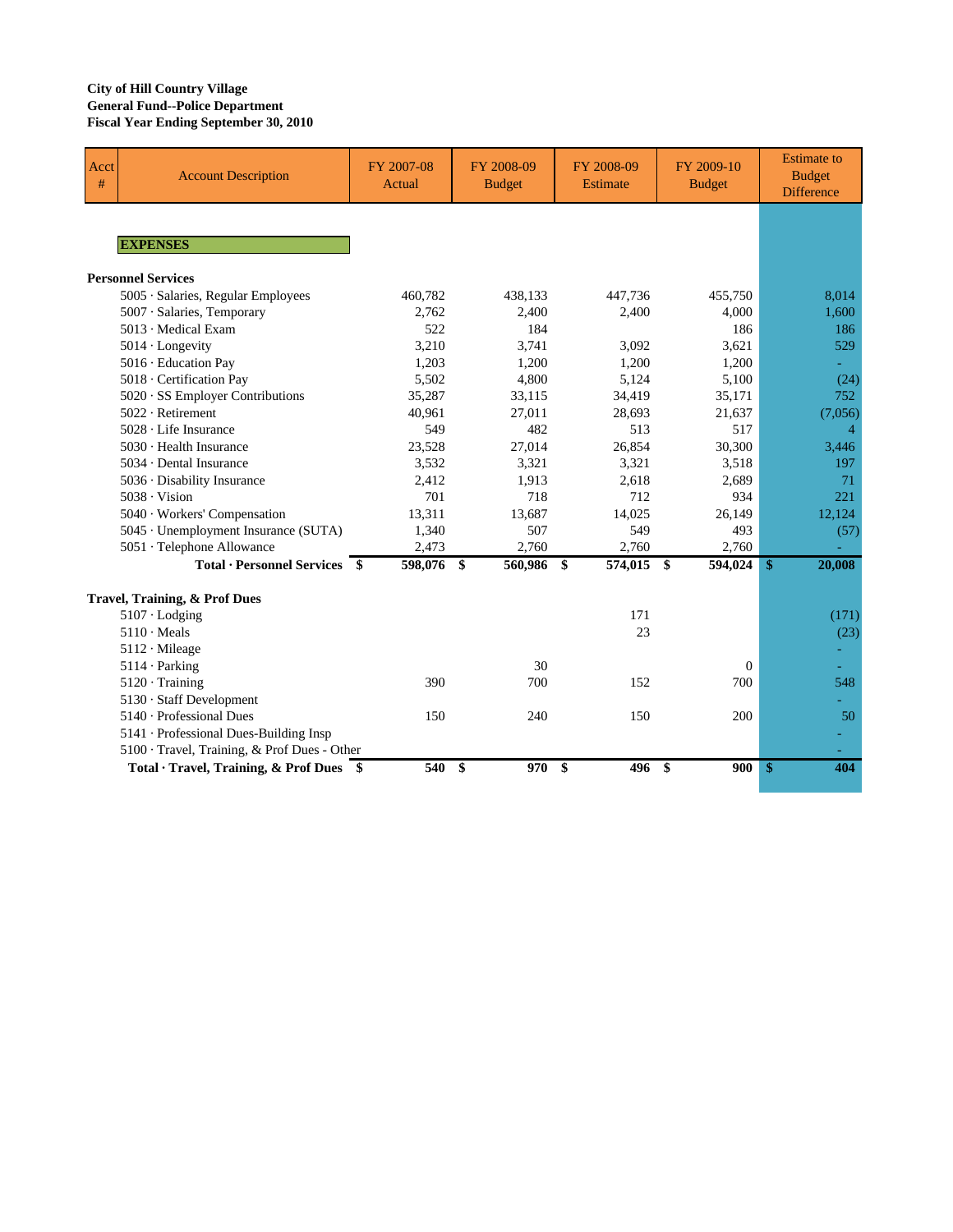### **City of Hill Country Village General Fund--Police Department Fiscal Year Ending September 30, 2010**

| Acct<br>$\#$ | <b>Account Description</b>                                 | FY 2007-08<br>Actual |              | FY 2008-09<br><b>Budget</b> |                   | FY 2008-09<br><b>Estimate</b> |     | FY 2009-10<br><b>Budget</b> |               | <b>Estimate to</b><br><b>Budget</b> |
|--------------|------------------------------------------------------------|----------------------|--------------|-----------------------------|-------------------|-------------------------------|-----|-----------------------------|---------------|-------------------------------------|
|              |                                                            |                      |              |                             |                   |                               |     |                             |               | <b>Difference</b>                   |
|              | <b>Operational Costs</b>                                   |                      |              |                             |                   |                               |     |                             |               |                                     |
|              | 5202 · Postage and Delivery<br>5203 · Comm-Badge Program   |                      | 456<br>1,995 | 380                         |                   | 414<br>899                    |     | 400<br>900                  |               | (14)                                |
|              | 5204 · Comm-MDT/Internet                                   |                      | 3,502        | 1,995<br>4,400              |                   | 4,096                         |     | 4,100                       |               | 1<br>$\overline{4}$                 |
|              | 5205 · Comm-Radio Airtime                                  |                      | 3,780        | 3,780                       |                   | 1,944                         |     | 1,944                       |               |                                     |
|              | 5207 · Comm-Long Distance                                  |                      | 28           | 30                          |                   | 33                            |     | 30                          |               | (3)                                 |
|              | 5208 · Comm-Mobile Phones                                  |                      | 385          | 420                         |                   | 370                           |     | 420                         |               | 50                                  |
|              | 5245 · Printing and Reproduction                           |                      |              | 100                         |                   | 150                           |     | 150                         |               |                                     |
|              | 5247 · Uniform Cleaning                                    |                      | 1.623        | 2,000                       |                   | 1,800                         |     | 2,000                       |               | 200                                 |
|              | 5248 · Uniform Rental                                      |                      |              |                             |                   |                               |     |                             |               |                                     |
|              | 5249 · Uniform Purchase/Replacement                        |                      | 7,330        | 6,800                       |                   | 6,800                         |     | 7,050                       |               | 250                                 |
|              | 5272 · Auto Liability Insurance                            |                      | 2,343        | 2,500                       |                   | 2,383                         |     | 2,500                       |               | 117                                 |
|              | 5274 · Auto Physical Damage Insurance                      |                      | 968          | 1,000                       |                   | 1,129                         |     | 1,000                       |               | (129)                               |
|              | 5276 · Insurance-Law Enforcement                           |                      | 6,881        | 7,000                       |                   | 4,875                         |     | 7,000                       |               | 2,125                               |
|              | 5277 · Liability and E & O Insurance                       |                      |              |                             |                   |                               |     |                             |               |                                     |
|              | 5278 · Property Insurance                                  |                      | 129          | 130                         |                   | 129                           |     | 130                         |               | -1                                  |
|              | 5351 · Dispatch Services                                   |                      |              |                             |                   |                               |     | 10,000                      |               | 10,000                              |
|              | 5376 · Forensic Science Center Services                    |                      | 106          | 100                         |                   | 114                           |     | 300                         |               | 186                                 |
|              | 5377 · Investigation-Related Services                      |                      |              |                             |                   |                               |     |                             |               |                                     |
|              | 5378 · Vehicle Impound Services                            |                      |              |                             |                   |                               |     |                             |               |                                     |
|              | 5390 · Judge Services                                      |                      |              |                             |                   |                               |     |                             |               |                                     |
|              | 5393 · Magistrate Services                                 |                      | 112          | 2,000                       |                   | 400                           |     | 750                         |               | 350                                 |
|              | Total · Operational Costs                                  | \$                   | 29,639       | \$<br>32,635                | - \$              | 25,536                        | -\$ | 38,674                      | \$            | 13,138                              |
|              |                                                            |                      |              |                             |                   |                               |     |                             |               |                                     |
|              | <b>Supplies and Materials</b>                              |                      |              |                             |                   |                               |     |                             |               |                                     |
|              | 5501 Office Supplies                                       |                      | 692          | 800                         |                   | 816                           |     | 1,000                       |               | 184                                 |
|              | 5520 · Dues and Subscriptions                              |                      | 4,244        | 3,100                       |                   | 3,087                         |     | 3,100                       |               | 13                                  |
|              | $5522 \cdot$ Publications                                  |                      | 200          | 300                         |                   | 145                           |     | 200                         |               | 55                                  |
|              | 5530 · Range & Ammo<br>5600 · Maintenance                  |                      | 1,083<br>64  | 2,000<br>200                |                   | 1,700                         |     | 2,000<br>200                |               | 300<br>200                          |
|              | 5601 · Computer Hardware & Software                        |                      | 1,605        | 800                         |                   | 800                           |     | 800                         |               |                                     |
|              | 5608 · Radio/Radar Maintenance                             |                      | 678          | 700                         |                   | 700                           |     | 600                         |               | (100)                               |
|              | 5618 Vehicle Maintenance                                   |                      | 9,713        | 7,000                       |                   | 5,262                         |     | 3,000                       |               | (2,262)                             |
|              | 5630 Small Equip & Parts                                   |                      | 3,423        | 4,800                       |                   | 3,904                         |     | 5,000                       |               | 1,096                               |
|              | 5640 · Vehicle Fuel                                        |                      | 27,449       | 32,000                      |                   | 20,525                        |     | 21,000                      |               | 475                                 |
|              | 5643 · Vehicle Wash                                        |                      | 58           |                             |                   |                               |     |                             |               |                                     |
|              | 5645 · Vehicle Tires                                       |                      | 2,017        | 1,800                       |                   | 1,630                         |     | 1,800                       |               | 170                                 |
|              | $Total ·$ Supplies and Materials $$$                       |                      | 51,226       | \$<br>53,500                | $\boldsymbol{\$}$ | $38,569$ \$                   |     | 38,700                      | $\sqrt[6]{3}$ | 131                                 |
|              |                                                            |                      |              |                             |                   |                               |     |                             |               |                                     |
|              | <b>Capital Expend. and Projects</b>                        |                      |              |                             |                   |                               |     |                             |               |                                     |
|              | 6013 · Vehicle Equipment                                   |                      |              |                             |                   |                               |     |                             |               |                                     |
|              | $6015 \cdot$ New Vehicles                                  |                      |              |                             |                   |                               |     |                             |               |                                     |
|              | 6017 · Computer Equipment                                  |                      |              |                             |                   |                               |     |                             |               |                                     |
|              | 6018 · Computer Software                                   |                      |              |                             |                   |                               |     |                             |               |                                     |
|              | 6020 · Radar Units                                         |                      |              |                             |                   |                               |     |                             |               |                                     |
|              | 6025 · Radio Equipment                                     |                      |              |                             |                   |                               |     |                             |               |                                     |
|              | 6030 Office and Other Equipment                            |                      |              |                             |                   |                               |     |                             |               |                                     |
|              | 6040 · Uniform Purchase/Replacement                        |                      |              |                             |                   |                               |     |                             |               |                                     |
|              | Total $\cdot$ Capital Expend. and Projects $\overline{\$}$ |                      |              | \$                          | \$                |                               | \$  | ä,                          | $\mathbf{\$}$ |                                     |
|              | <b>Interfund Transfers</b>                                 |                      |              |                             |                   |                               |     |                             |               |                                     |
|              | Transfers to Vehicle Replacement Fund                      |                      | 35,500       | 35,500                      |                   | 35,500                        |     | 35,500                      |               |                                     |
|              | Total - Interfund Transfer \$                              |                      | 35,500       | \$<br>35,500                | \$                | 35,500                        | \$  | 35,500 \$                   |               |                                     |
|              |                                                            |                      |              |                             |                   |                               |     |                             |               |                                     |
|              | TOTAL \$                                                   |                      | 714,980 \$   | 683,591 \$                  |                   | 674,116 \$                    |     | 707,798                     | \$            | 33,681                              |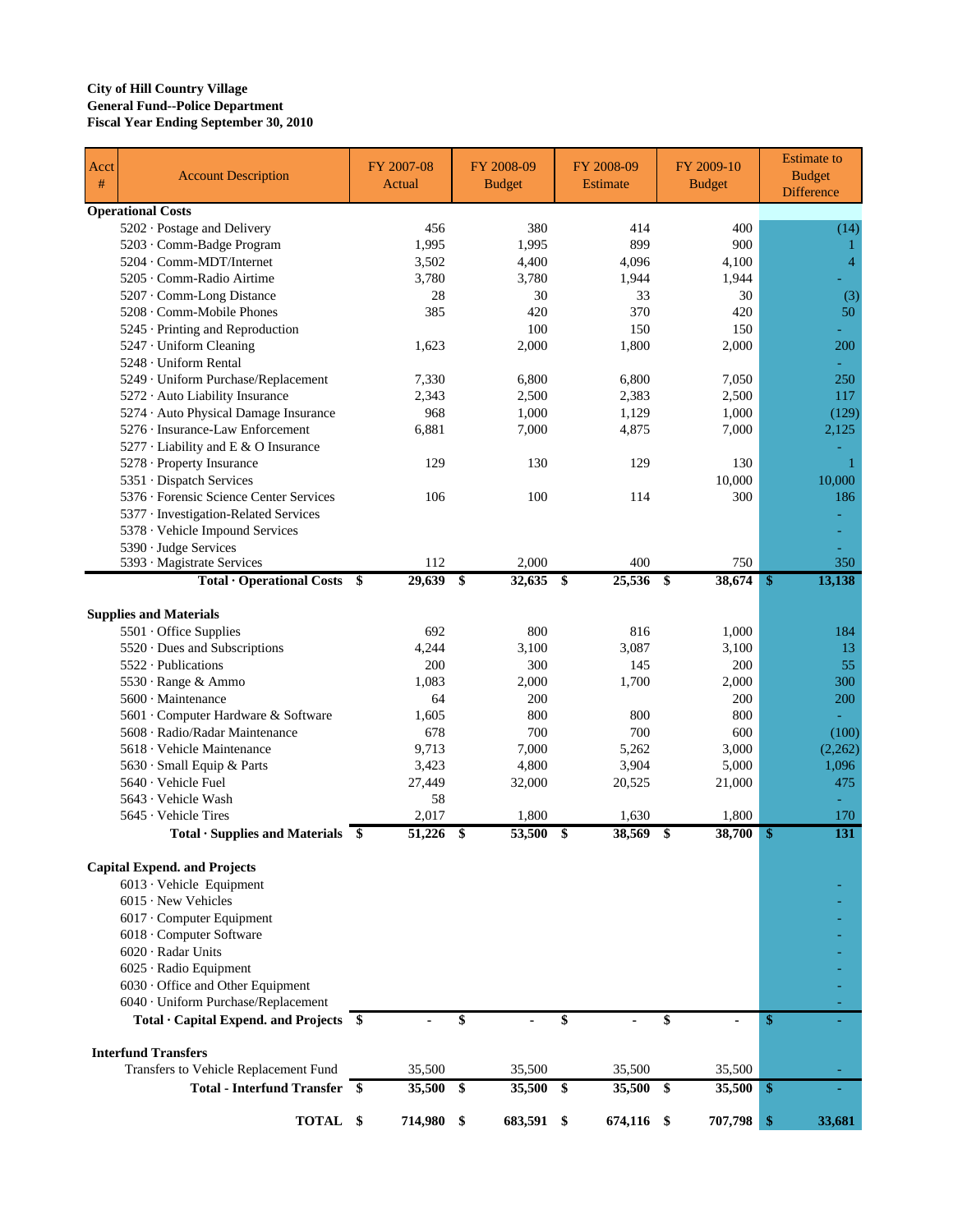# *Public Works Department*

 *Fund: 1 General Fund*

## *Program Description :*

The Public Works Department is responsible for the planning, direction, control, and supervision of activities which provide and maintain the City's infrastructure systems, water, sewer, roads, drainage systems, and traffic control devices. The Department also is responsible for Animal Control, the cleanliness of City-owned facilities, and maintaining the facilities' grounds and rights-of-way so that they are attractive and clean.

# *Vision :*

The Vision of the Hill Country Village Public Works Department is to ensure prompt, efficient, quality, professional, and friendly service while maintaining community confidence.

## *Mission :*

The Mission of the Hill Country Village Public Works Department is to provide prompt and caring service while maintaining streets, rights-of-way, and providing quality domestic and wildlife animal control service within the City of Hill Country Village.

## *Goals and Objectives:*

?Maintain quality rights-of-way maintenance program.

?Maintain quality animal control services and enforce the City's Animal Control Code, policies, and procedures.

? Assist in the enforcement of Code Compliance.

?Work with City Engineer to develop long-range roadway preventative maintenance program.

?Maintain more thorough records on domestic animal registration, road maintenance, and traffic control devices.

? Develop a workplace safety-training program.

? Develop maintenance plan for City's infrastructure.

| <i>Expenses</i>               |          | <b>FY 2007-08 Actual</b> |    | FY 2008-09<br><i><b>Estimate</b></i> |    | <b>FY 2009-10 Budget</b> |
|-------------------------------|----------|--------------------------|----|--------------------------------------|----|--------------------------|
| <b>Personnel Services</b>     |          | \$<br>80,089             | S  | 68,105                               | S  | 41,236                   |
| Travel, Training, & Prof Dues |          |                          |    |                                      |    | 360                      |
| <b>Operational Costs</b>      |          | 10,681                   |    | 10,510                               |    | 10,716                   |
| <b>Supplies and Materials</b> |          | 14,080                   |    | 10,523                               |    | 16,285                   |
| Capital Expend. and Projects  |          | 7,760                    |    | 935                                  |    |                          |
| <b>Interfund Transfers</b>    |          | 12,000                   |    | 12,000                               |    |                          |
|                               | Total \$ | 124,610                  | \$ | 102,074                              | \$ | 68,597                   |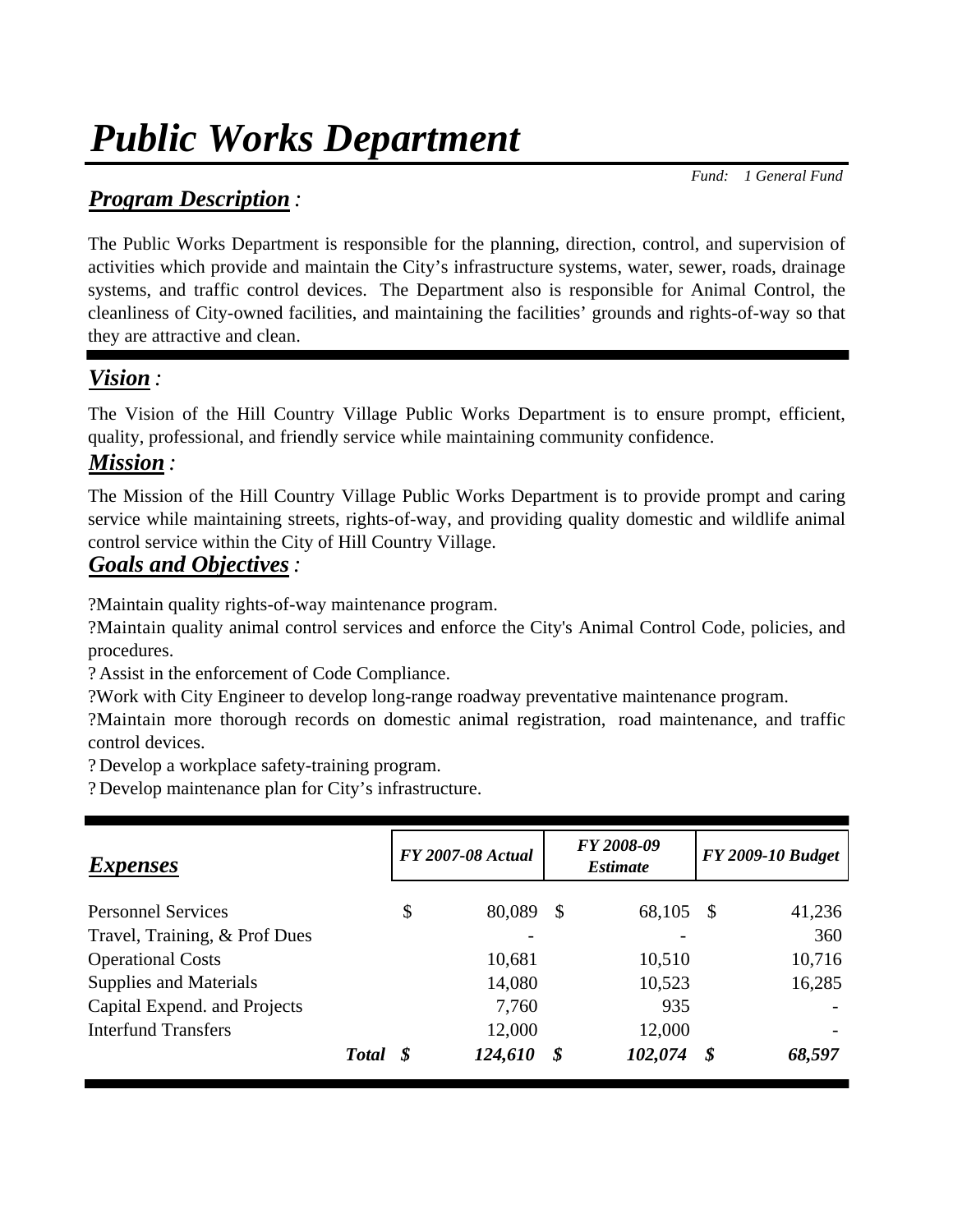## *Program Justification and Analysis:*

The FY 2009-10 Public Works Department budget reflects a 65.1% decrease from FY 2008-09 estimates.

The personnel services group decreases by approximately \$27,000 due to not funding one public works position.

The operational costs group has a very slight increase due to automobile insurance.

A 48% increase is reflected in the supplies and materials group in the FY 2009-10 budget due to increases in building maintenance and maintenance tools and supplies.

Interfund transfers are zero this year as the Vehicle Replacement fund has sufficient funds to purchase a new truck.

| <b>FY 2007-08 Actual</b> | FY 2008-09<br><i><b>Estimate</b></i> | <b>FY 2009-10 Budget</b> |  |  |  |
|--------------------------|--------------------------------------|--------------------------|--|--|--|
|                          |                                      |                          |  |  |  |
|                          |                                      |                          |  |  |  |
|                          |                                      |                          |  |  |  |
|                          |                                      |                          |  |  |  |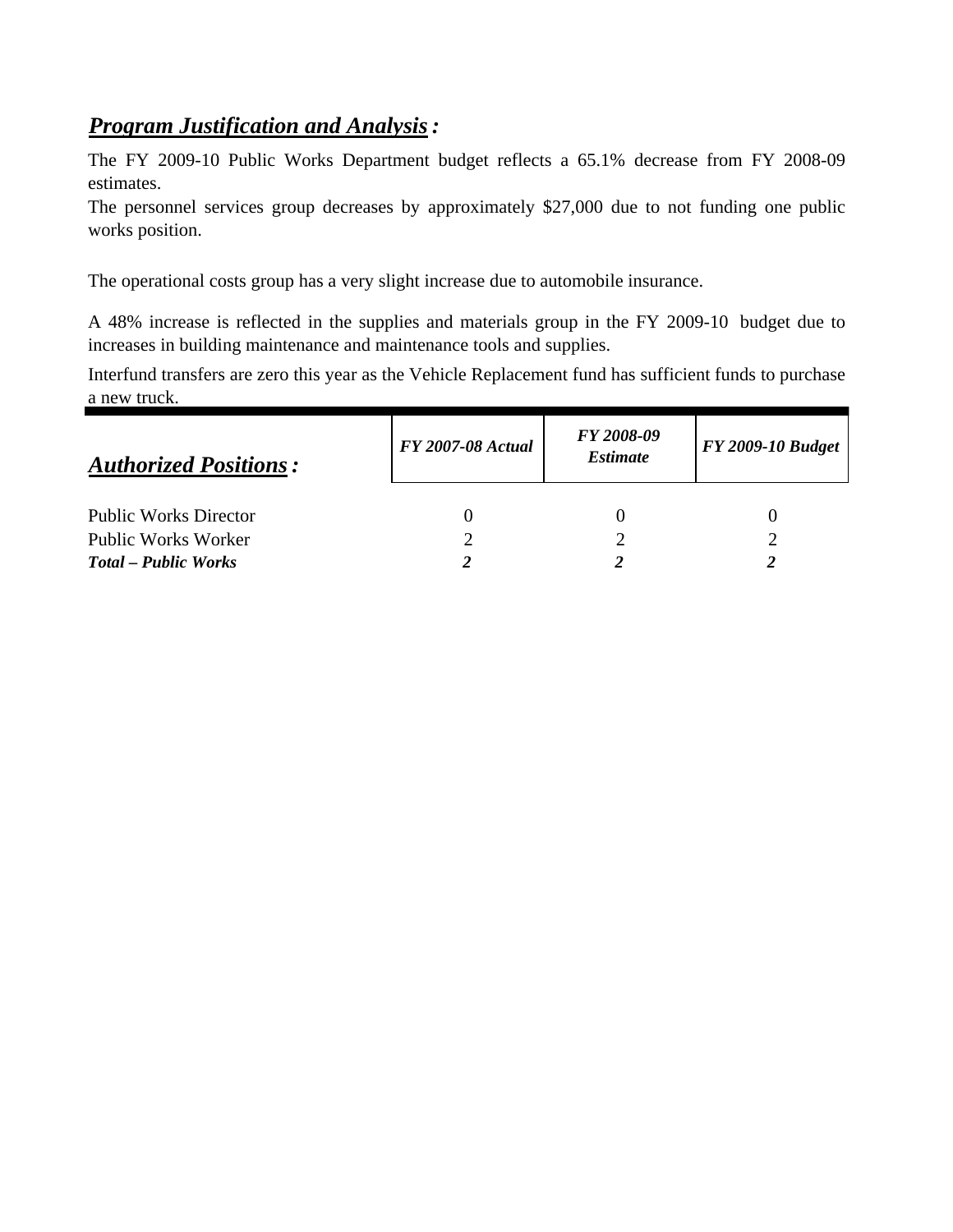### **City of Hill Country Village General Fund--Public Works Department Fiscal Year Ending September 30, 2010**

| Acct<br>$\#$ | <b>Account Description</b>                                   | FY 2007-08<br>Actual | FY 2008-09<br><b>Budget</b> | FY 2008-09<br><b>Estimate</b> | FY 2009-10<br><b>Budget</b> | <b>Estimate to</b><br><b>Budget Diff.</b> |
|--------------|--------------------------------------------------------------|----------------------|-----------------------------|-------------------------------|-----------------------------|-------------------------------------------|
|              | <b>EXPENSES</b>                                              |                      |                             |                               |                             |                                           |
|              |                                                              |                      |                             |                               |                             |                                           |
|              | <b>Personnel Services</b>                                    |                      |                             |                               |                             |                                           |
|              | 5005 · Salaries, Regular Employees                           | 61,482               | 61,130                      | 52,440                        | 31,824                      | (20,616)                                  |
|              | $5013 \cdot$ Medical Exam                                    |                      | 36                          |                               | 36                          | 36                                        |
|              | $5014 \cdot$ Longevity                                       | 402                  | 465                         | 476                           | 436                         | (40)                                      |
|              | 5020 · SS Employer Contributions                             | 4,467                | 4,634                       | 3,993                         | 2,435                       | (1,559)                                   |
|              | 5022 · Retirement                                            | 5,214                | 3,780                       | 3,521                         | 1,511                       | (2,010)                                   |
|              | $5028 \cdot$ Life Insurance                                  | 107                  | 92                          | 78                            | 49                          | (29)                                      |
|              | $5030 \cdot$ Health Insurance                                | 4,998                | 5,146                       | 4,042                         | 2,886                       | (1,156)                                   |
|              | 5034 · Dental Insurance                                      | 685                  | 633                         | 501                           | 335                         | (166)                                     |
|              | 5036 · Disability Insurance                                  | 316                  | 364                         | 272                           | 188                         | (85)                                      |
|              | $5038 \cdot \text{Vision}$                                   | 137                  | 137                         | 114                           | 89                          | (25)                                      |
|              | 5040 · Workers' Compensation                                 | 1,603                | 2,030                       | 2,172                         | 1,163                       | (1,009)                                   |
|              | 5045 · Unemployment Insurance (SUTA)                         | 198                  | 90                          | 90                            | 45                          | (45)                                      |
|              | 5051 · Telephone Allowance                                   | 481                  | 480                         | 406                           | 240                         | (166)                                     |
|              | Total · Personnel Services \$                                | 80,089               | \$<br>79,017 \$             | 68,105 \$                     | 41,236                      | (26, 869)<br>\$                           |
|              |                                                              |                      |                             |                               |                             |                                           |
|              | Travel, Training, & Prof Dues                                |                      |                             |                               |                             |                                           |
|              | $5107 \cdot$ Lodging                                         |                      |                             |                               | 220                         | 220                                       |
|              | $5110 \cdot \text{Meals}$                                    |                      | 20                          |                               | 100                         | 100                                       |
|              | 5112 · Mileage                                               |                      |                             |                               |                             |                                           |
|              | 5114 · Parking                                               |                      | 10                          |                               |                             |                                           |
|              | $5120 \cdot$ Training                                        |                      | 125                         |                               | 40                          | 40                                        |
|              | 5125 · Seminar and Conference Fees                           |                      |                             |                               |                             |                                           |
|              | 5130 · Staff Development                                     |                      |                             |                               |                             |                                           |
|              | 5140 - Professional Dues                                     |                      | 35                          |                               |                             |                                           |
|              | Total · Travel, Training, & Prof Dues \$                     |                      | 190<br>\$                   | \$                            | 360<br>\$                   | \$<br>360                                 |
|              | <b>Operational Costs</b>                                     |                      |                             |                               |                             |                                           |
|              | 5202 · Postage and Delivery                                  | 47                   |                             | 30                            |                             | (30)                                      |
|              | 5206 · Comm-Telephone                                        |                      |                             |                               |                             |                                           |
|              | 5207 · Comm-Long Distance                                    |                      | 10                          |                               | $\overline{0}$              |                                           |
|              | 5208 · Comm-Mobile Phones                                    |                      |                             |                               |                             |                                           |
|              | 5209 · Comm-Pagers                                           | (3)                  |                             |                               |                             |                                           |
|              | 5218 · Street Lighting Services                              | 8,276                | 8,000                       | 8,652                         | 8,000                       | (652)                                     |
|              | 5248 · Uniform Rental                                        |                      |                             |                               |                             |                                           |
|              | 5249 · Uniform Purchase/Replacement                          | 699                  | 800                         | 396                           | $800\,$                     | 404                                       |
|              | 5257 · Floor Mat Rental                                      |                      |                             |                               |                             |                                           |
|              | 5272 · Auto Liability Insurance                              | 921                  | 930                         | 805                           | 930                         | 125                                       |
|              | 5274 · Auto Physical Damage Insurance                        | 741                  | 800                         | 627                           | 800                         | 173                                       |
|              | 5330 · Exterminator                                          |                      | 186                         |                               | 186                         | 186                                       |
|              | 5332 · Housekeeping Services                                 |                      |                             |                               |                             |                                           |
|              | <b>Total • Operational Costs <math>\overline{\\$}</math></b> | $10,681$ \$          | $10,726$ \$                 | $10,510$ \$                   | $10,716$ \$                 | 206                                       |
|              |                                                              |                      |                             |                               |                             |                                           |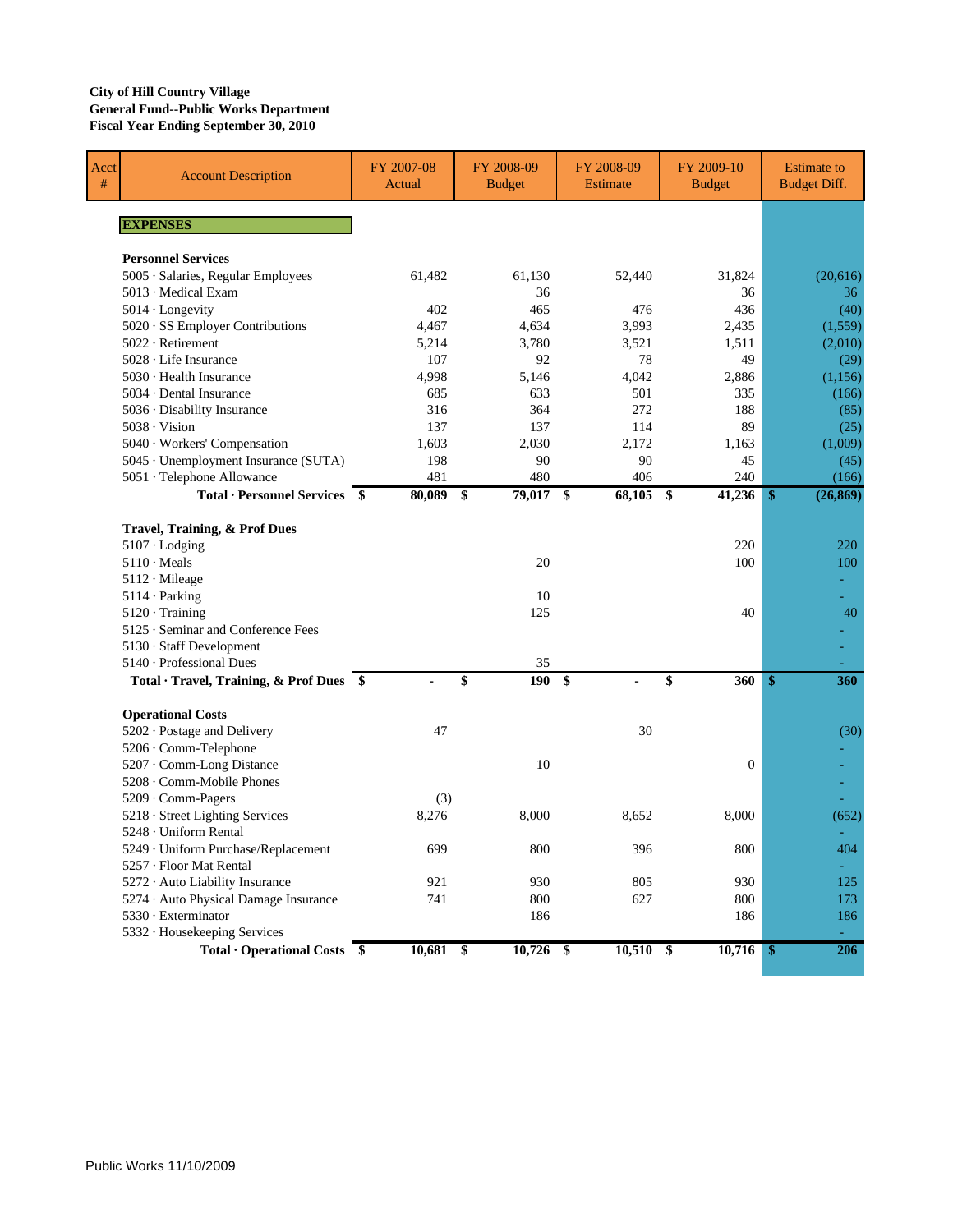### **City of Hill Country Village General Fund--Public Works Department Fiscal Year Ending September 30, 2010**

| Acct<br># | <b>Account Description</b>                                    | FY 2007-08<br>Actual |                         | FY 2008-09<br><b>Budget</b> |                      | FY 2008-09<br><b>Estimate</b> | FY 2009-10<br><b>Budget</b> |               | <b>Estimate to</b><br><b>Budget Diff.</b> |
|-----------|---------------------------------------------------------------|----------------------|-------------------------|-----------------------------|----------------------|-------------------------------|-----------------------------|---------------|-------------------------------------------|
|           | <b>Supplies and Materials</b>                                 |                      |                         |                             |                      |                               |                             |               |                                           |
|           | 5501 Office Supplies                                          | 5                    |                         |                             |                      |                               |                             |               |                                           |
|           | 5505 · Food and Entertainment Supplies                        |                      |                         |                             |                      |                               |                             |               |                                           |
|           | 5507 · Duck & Deer Food and Supplies                          | 210                  |                         | 225                         |                      | 300                           | 350                         |               | 50                                        |
|           | 5508 · Animal Control Expenses                                | 279                  |                         | 175                         |                      | 400                           | 500                         |               | 100                                       |
|           | 5510 · Awards and Memorials                                   |                      |                         |                             |                      |                               |                             |               |                                           |
|           | 5520 · Dues and Subscriptions                                 |                      |                         | 35                          |                      | 29                            | 35                          |               | 6                                         |
|           | 5522 · Publications                                           |                      |                         |                             |                      |                               |                             |               |                                           |
|           | $5600 \cdot$ Maintenance                                      |                      |                         |                             |                      |                               |                             |               |                                           |
|           | 5602 · Building Maintenance                                   | 2,765                |                         | 3,000                       |                      | 3,000                         | 4,000                       |               | 1,000                                     |
|           | 5612 · Sign Maintenance                                       | 207                  |                         | 200                         |                      | 50                            | 900                         |               | 850                                       |
|           | 5616 · Street Maintenance                                     | 820                  |                         | 3,800                       |                      | 1,217                         | 1,000                       |               | (217)                                     |
|           | 5618 · Vehicle Maintenance                                    | 2,871                |                         | 2,500                       |                      | 970                           | 2,500                       |               | 1,530                                     |
|           | 5620 · Maintenance Tools and Supplies                         | 1,545                |                         | 1,000                       |                      | 200                           | 1,500                       |               | 1,300                                     |
|           | 5630 · Small Equip & Parts                                    | 1,235                |                         | 1,500                       |                      | 1,316                         | 1,500                       |               | 184                                       |
|           | 5640 · Vehicle Fuel                                           | 3,700                |                         | 4,600                       |                      | 2,302                         | 3,200                       |               | 898                                       |
|           | 5643 · Vehicle Wash                                           |                      |                         |                             |                      |                               |                             |               |                                           |
|           | 5645 · Vehicle Tires                                          | 443                  |                         | 800                         |                      | 740                           | 800                         |               | 60                                        |
|           | $Total ·$ Supplies and Materials $$$                          | 14,080 \$            |                         | 17,835 \$                   |                      | $10,523$ \$                   | 16,285                      | $\mathbf{\$}$ | 5,762                                     |
|           | <b>Capital Expend. and Projects</b>                           |                      |                         |                             |                      |                               |                             |               |                                           |
|           | 6010 · Heavy Equipment                                        | 7,760                |                         |                             |                      |                               |                             |               |                                           |
|           | 6013 · Vehicle Equipment                                      |                      |                         |                             |                      |                               |                             |               |                                           |
|           | $6015 \cdot$ New Vehicles                                     |                      |                         |                             |                      |                               |                             |               |                                           |
|           | 6017 Computer Equipment                                       |                      |                         |                             |                      |                               |                             |               |                                           |
|           | 6030 Office and Other Equipment                               |                      |                         |                             |                      |                               |                             |               |                                           |
|           | 6040 · Uniform Purchase/Replacement                           |                      |                         |                             |                      |                               |                             |               |                                           |
|           | 6050 · Construction Services                                  |                      |                         | 3,000                       |                      | 935                           |                             |               | (935)                                     |
|           |                                                               |                      |                         |                             |                      |                               |                             |               |                                           |
|           | ADA upgrades to City Hall<br>Remodel City Hall                |                      |                         |                             |                      |                               |                             |               |                                           |
|           | Total · Capital Expend. and Projects \$                       | 7,760                | $\mathbf{\$}$           | $3,000$ \$                  |                      | 935                           | - \$<br>ä,                  | \$            | (935)                                     |
|           | <b>Interfund Transfers</b>                                    |                      |                         |                             |                      |                               |                             |               |                                           |
|           | Transfers to Vehicle Replacement Fund \$                      | 12,000               | \$                      | 12,000                      | \$                   | 12,000                        |                             |               | (12,000)                                  |
|           | <b>Total - Interfund Transfer <math>\overline{\\$}</math></b> | 12,000               | $\sqrt[6]{\frac{1}{2}}$ | 12,000                      | $\sqrt{\frac{2}{5}}$ | $12,000$ \$                   |                             |               | (12,000)                                  |
|           |                                                               |                      |                         |                             |                      |                               |                             |               |                                           |
|           | TOTAL \$                                                      | 124,610              | \$                      | 122,768                     | \$                   | 102,074                       | 68,597<br>S                 | \$            | (33, 477)                                 |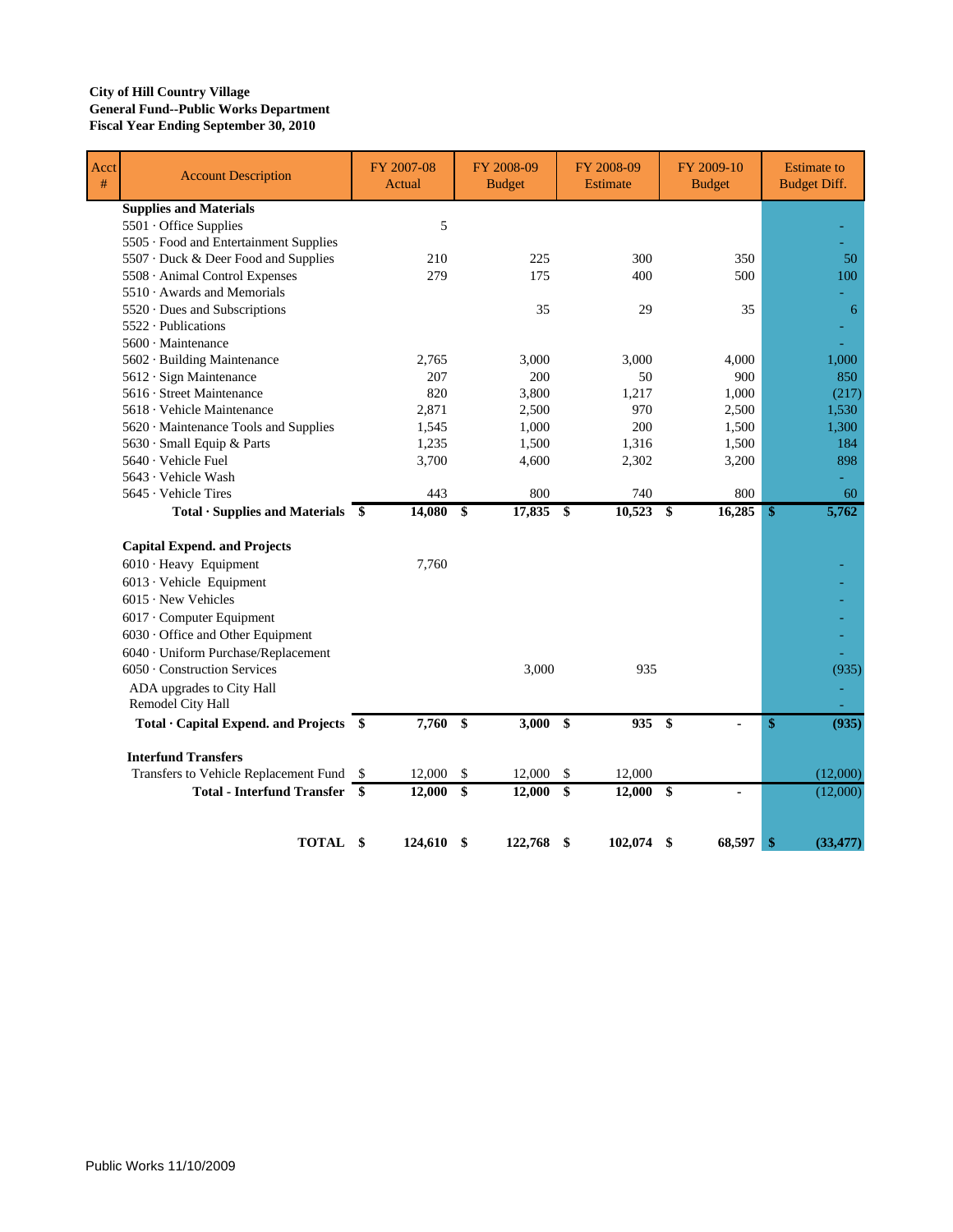# *Capital Project Fund*

## *Program Description :*

 *Fund: 5 Capital Project*

The City's Capital Project Fund is used to fund improvements to the City's road improvement projects including the first phase of an enhanced entry signage project as well as the now-defunct new city hall project. The fund is budgeted by project.

## *Appropriations:*

There are no appropriations for FY 2009-10.

## *Policy Consideration:*

Several potential capital projects exist that will need to be researched and considered in future years as identified by the City's Long Range Financial Planning and Capital Improvement Projects Committee. These projects include planning for additional roadway projects beyond Road Project-Phases II and III which ended in November 2002 including the installation of ribbon curbs, regrading drainage easements and bar ditches, and renovations to the existing City Hall. The City Administrator recommends that City Council set forth a five- to twenty-year plan as to what projects to undertake in the future including their financing.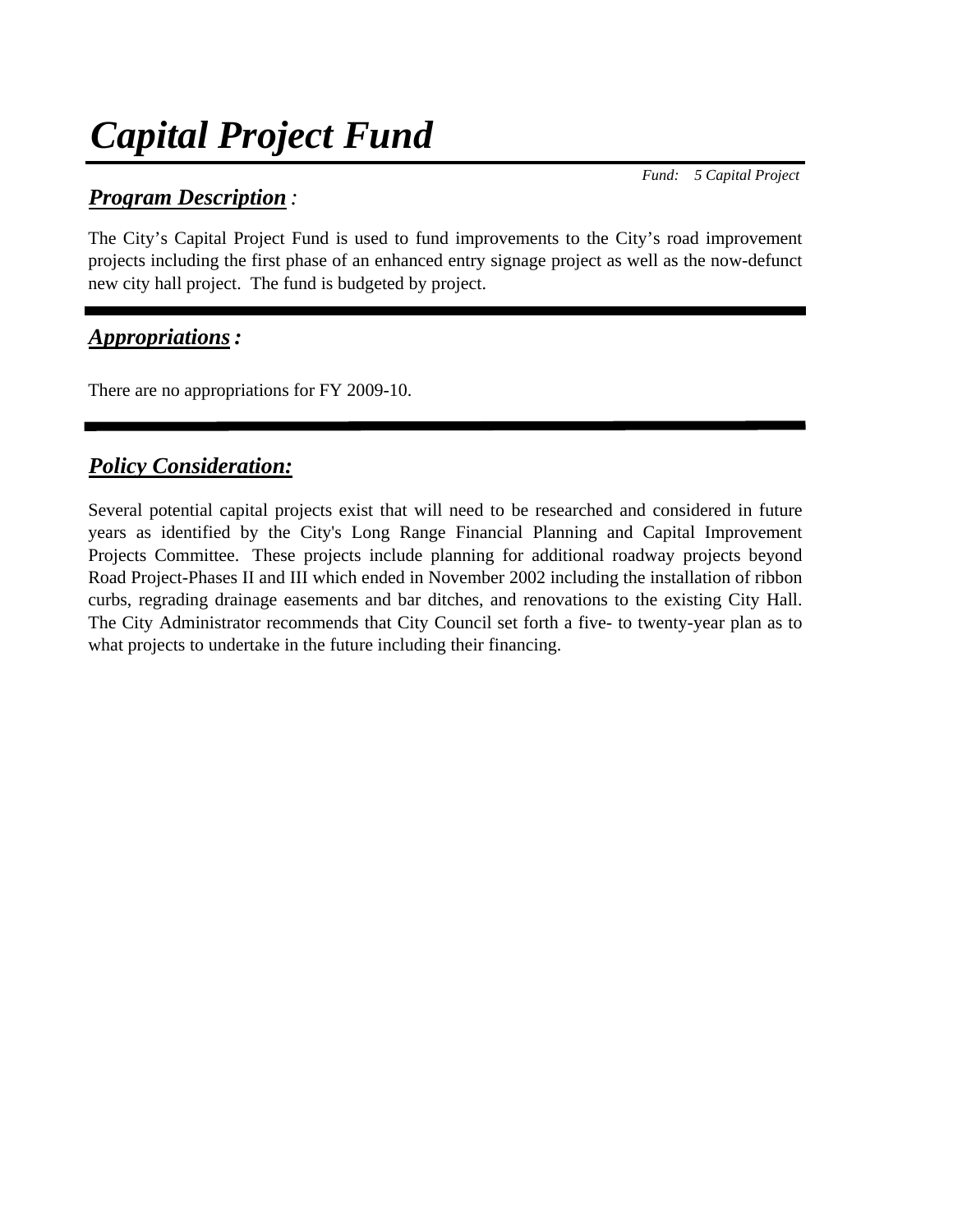## **City of Hill Country Village**

# *Capital Project Fund*

**Fiscal Year Ending September 30, 2010**

| <b>Acct</b><br># | <b>Account Description</b>                                                                           | <b>FY 2007-08</b><br><b>Actual</b> |           | FY 2008-09<br><b>Budget</b> |  | FY 2008-09<br><b>Estimate</b> | FY 2009-10<br><b>Budget</b> | <b>Estimate to</b><br><b>Budget</b><br><b>Difference</b> |
|------------------|------------------------------------------------------------------------------------------------------|------------------------------------|-----------|-----------------------------|--|-------------------------------|-----------------------------|----------------------------------------------------------|
|                  | <b>REVENUES</b>                                                                                      |                                    |           |                             |  |                               |                             |                                                          |
|                  | 4001 Bond Sales                                                                                      |                                    |           |                             |  |                               |                             |                                                          |
|                  | 4015 Miscellaneous Income                                                                            |                                    |           |                             |  |                               |                             |                                                          |
|                  | 4025 Franchise Fees                                                                                  |                                    |           |                             |  |                               |                             |                                                          |
|                  | 4095 Sale of Assets<br>Audit Adjustment                                                              |                                    |           |                             |  |                               |                             |                                                          |
|                  | Interest-Texpool & MBIA                                                                              |                                    | 854       | 750                         |  | 245                           | 250                         | 5                                                        |
|                  | Interest-Bank                                                                                        |                                    |           |                             |  |                               |                             |                                                          |
|                  | 4200 Reimbursements                                                                                  |                                    |           |                             |  |                               |                             |                                                          |
|                  | 4840 Transfer to Capital Project Account<br>4900 Innerfund Transfer (Cap Proj to Cap Proj)           |                                    |           |                             |  |                               |                             |                                                          |
|                  | <b>TOTAL REVENUE \$</b>                                                                              |                                    | 854 \$    | 750 \$                      |  | $245 \quad$ \$                | 250                         | 5                                                        |
|                  |                                                                                                      |                                    |           |                             |  |                               |                             |                                                          |
|                  | 8100 Interfund Transfer from General Fund<br>8630 Interfund Transfer from EDC                        |                                    |           |                             |  |                               |                             |                                                          |
|                  | <b>TOTAL-Interfund Transfers</b>                                                                     |                                    |           |                             |  |                               |                             |                                                          |
|                  |                                                                                                      |                                    |           |                             |  |                               |                             |                                                          |
|                  | <b>TOTAL - Revenues</b> \$                                                                           |                                    | 854 \$    | 750 \$                      |  | $245 \quad$ \$                | 250                         | \$<br>5                                                  |
|                  | <b>EXPENSES</b>                                                                                      |                                    |           |                             |  |                               |                             |                                                          |
|                  | 5342 Architectural Services                                                                          |                                    |           |                             |  |                               |                             |                                                          |
|                  | 5345 Engineering Services                                                                            |                                    |           |                             |  |                               |                             |                                                          |
|                  | 5365 City Attorney Services                                                                          |                                    |           |                             |  |                               |                             |                                                          |
|                  | 5385 Construction Services                                                                           |                                    |           |                             |  |                               |                             |                                                          |
|                  | 6050 Construction Services (City Hall)<br>6050 Construction Services (Public Works/Parking Facility) |                                    |           | 3,000                       |  |                               |                             |                                                          |
|                  | 6050 Construction Services (Entry Sign)                                                              |                                    |           |                             |  |                               |                             |                                                          |
|                  | 6055 Land Improvements (Landscaping)                                                                 |                                    |           |                             |  |                               |                             |                                                          |
|                  | 6060 Building Equipment (Radio Tower Relocation)<br>6060 Building Equipment (Audio Visual)           |                                    |           |                             |  |                               |                             |                                                          |
|                  | 6060 Building Equipment (Network, Data, Phone)                                                       |                                    |           |                             |  |                               |                             |                                                          |
|                  | 6063 Kitchen Equipment                                                                               |                                    |           |                             |  |                               |                             |                                                          |
|                  | 6067 Utility Extensions                                                                              |                                    |           |                             |  |                               |                             |                                                          |
|                  | 6069 Site Work<br>6070 Furnishings                                                                   |                                    |           |                             |  |                               |                             |                                                          |
|                  | 6111 Land Purchase                                                                                   |                                    |           |                             |  |                               |                             |                                                          |
|                  | 7000 Contingencies                                                                                   |                                    |           |                             |  |                               |                             |                                                          |
|                  | 8100 Transfers to General Fund                                                                       |                                    |           |                             |  |                               |                             |                                                          |
|                  | TOTAL - Expenses \$                                                                                  |                                    |           | \$<br>$3,000$ \$            |  |                               | \$                          | \$                                                       |
|                  | Net surplus (deficit)                                                                                |                                    | 854       | (2,250)                     |  | 245                           | 250                         |                                                          |
|                  | <b>Beginning Cash</b>                                                                                |                                    | 25,726    | 26,573                      |  | 26,580                        | 26,825                      |                                                          |
|                  | <b>Ending Cash/Reserves</b>                                                                          |                                    | 26,580    | 24,323                      |  | 26,825                        | 27,075                      |                                                          |
|                  | TOTAL APPROPRIATIONS \$                                                                              |                                    | 26,580 \$ | 27,323 \$                   |  | 26,825 \$                     | 27,075                      |                                                          |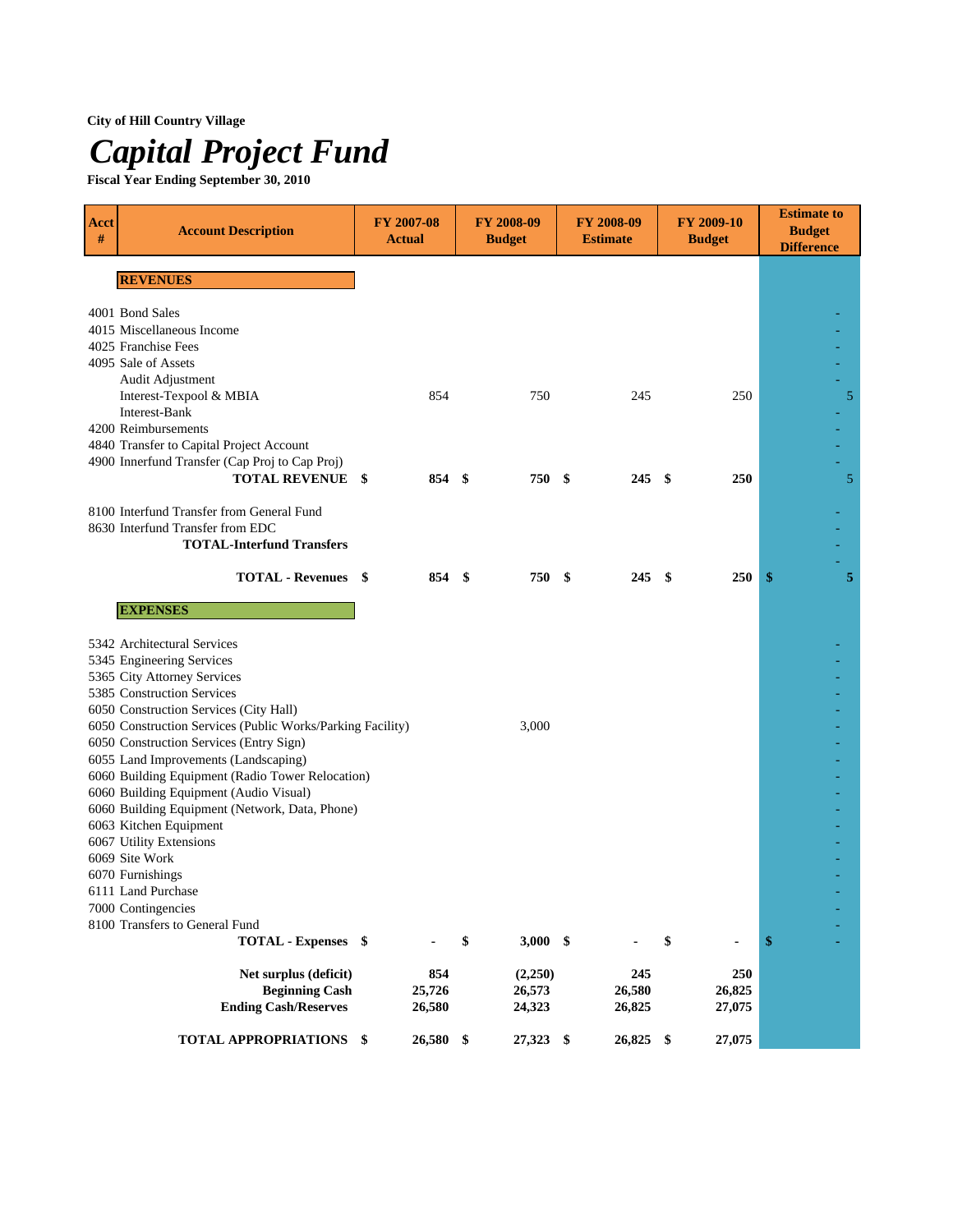# *Debt Service Fund*

 *Fund: 07 Debt Service*

## *Program Description :*

The City of Hill Country Village issues bonds to fund needed capital improvement projects such as road construction and rehabilitation projects. These projects are budgeted in the Capital Project Fund. The budgeted amounts reflect the actual principal and interest payments on all outstanding debt. The following lists each currently outstanding debt issuance, its purpose, issuance date, and type and amount of debt.

The City has been awarded a "Aaa" rating by Moody's. Under the Texas Constitution, Article 11, Section 4, General Law cities with a population of under 5,000 residents (such as Hill Country Village) can levy up to 1.5 percent of its total taxable property value (est. \$294,216,006) for its annual fiscal obligations, including debt service. The Texas Attorney General allows cities up to 1 percent of a City's total taxable property value to be encumbered for debt service, allowing up to 0.5 percent for general use. Debt is backed by property taxes. Though Hill Country Village can impose a property tax to fund its debt service, revenues to fund these expenditures are paid with funds from the Economic Development Corporation, which is funded through sales taxes. \$162,930 is in the FY 2009- 10 budget for debt service and associated fees.

The City of Hill Country Village has general obligation bonds outstanding at this time. The full faith and credit of the City back general obligation bonds; in other words, the bonds are guaranteed by a pledge of property taxes. A schedule of the City's outstanding debt is listed in this section.

|                                                                           | Outstanding at<br>September 30,<br>2010 |
|---------------------------------------------------------------------------|-----------------------------------------|
| Limited Road Construction, Land Acquisition, and Construction Bonds, 2000 | \$1,647,561                             |
| <b>Total Limited Tax Bonds:</b>                                           | \$1,647,561                             |
|                                                                           | TOTAL: \$ 1,647,561                     |

## *Expenses:*

|              |          |              | FY 2007-08<br>Actual  |               | FY 2008-09<br><b>Estimate</b> | FY 2009-10<br><b>Budget</b> |
|--------------|----------|--------------|-----------------------|---------------|-------------------------------|-----------------------------|
| Debt Service | Total \$ | <sup>S</sup> | 170,005 \$<br>170,005 | $\mathcal{S}$ | $164,055$ \$<br>$164,055$ \$  | 162,930<br>162,930          |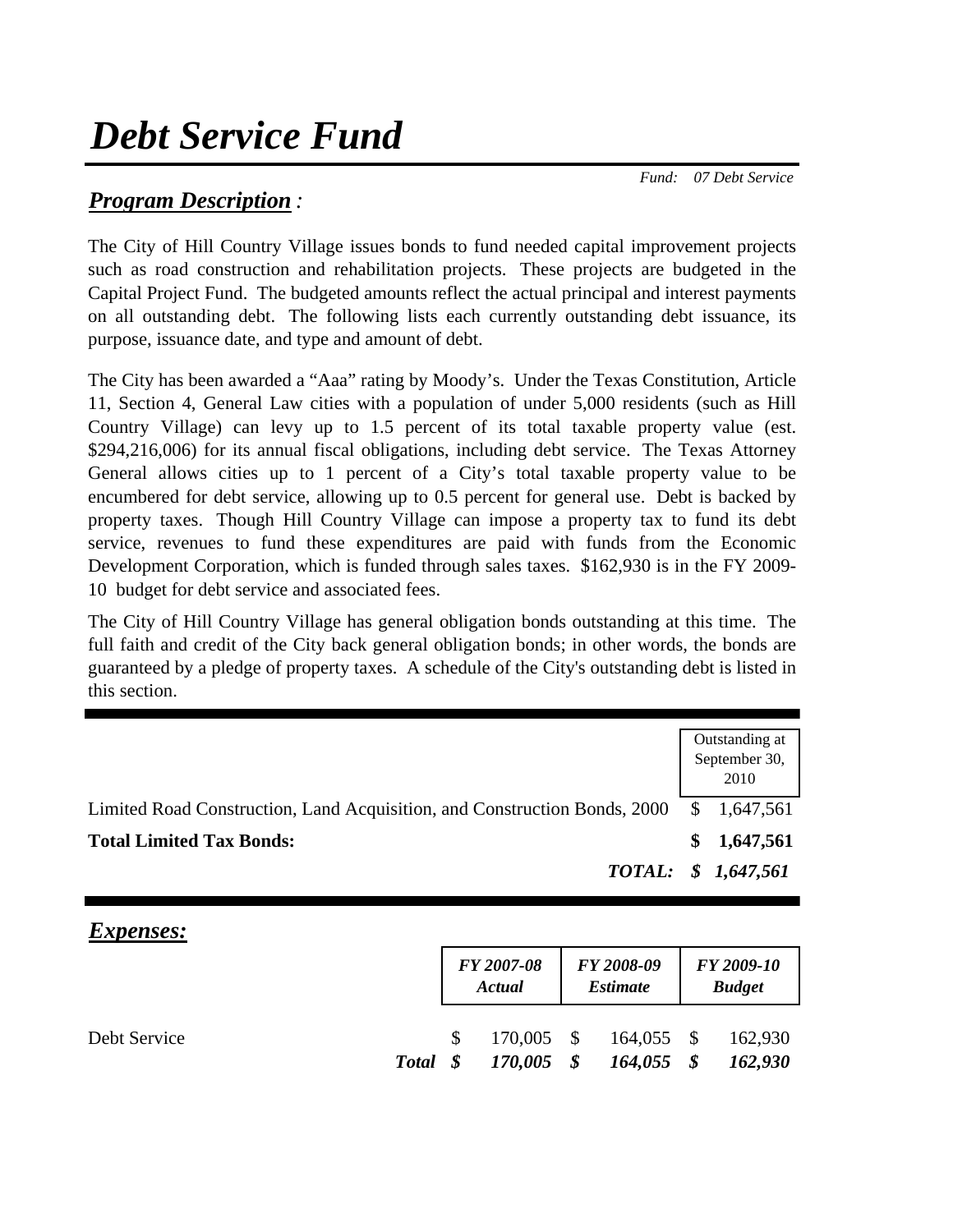# *Program Justification and Analysis:*

The FY 2009-10 budget for all debt service payments totals \$162,930 on \$2,000,000 in bonds. For FY 2009-10, \$72,205330 of the payment will cover interest expense, \$90,000 covers principal expense, and the balance is for bank and other service fees.

## *Policy Consideration:*

On February 2, 2002, City Council held an election to determine the funding of the Road Project-Phase II & III as well as that of a proposed City Hall. Throughout the planning phase of the two projects, costs for both projects increased beyond funds planned. Voters approved transferring funds from the City Hall project to fully fund the Road Project. In addition, voters did not approve the sale of additional bonds to construct a new City Hall. As of press time, additional funds have not been identified to construct a new City Hall. The City's Long Range Financial Planning and Capital Improvement Projects Committee has recommended that the City sell the acreage, invest the money, and pay off the bonds when they become callable in 2011.

In the FY 2004-05 budget process, City Council members discussed several potential projects including planning for additional road construction projects in future years, the installation of flush curbs throughout the City, and drainage issues. Should the City decide to sell Bonds or Notes for these or any other project, the Debt Service Fund will be impacted. During FY 2004-05, voters approved the creation of a Road Maintenance sales tax to fund repair and maintenance on roads. During FY 2005- 06 budget deliberations, Council discussed future road projects and the time needed to accumulate funds to address them through the Road Maintenance Fund. Additional discussion of the Road Maintenance Fund can be found later in this document.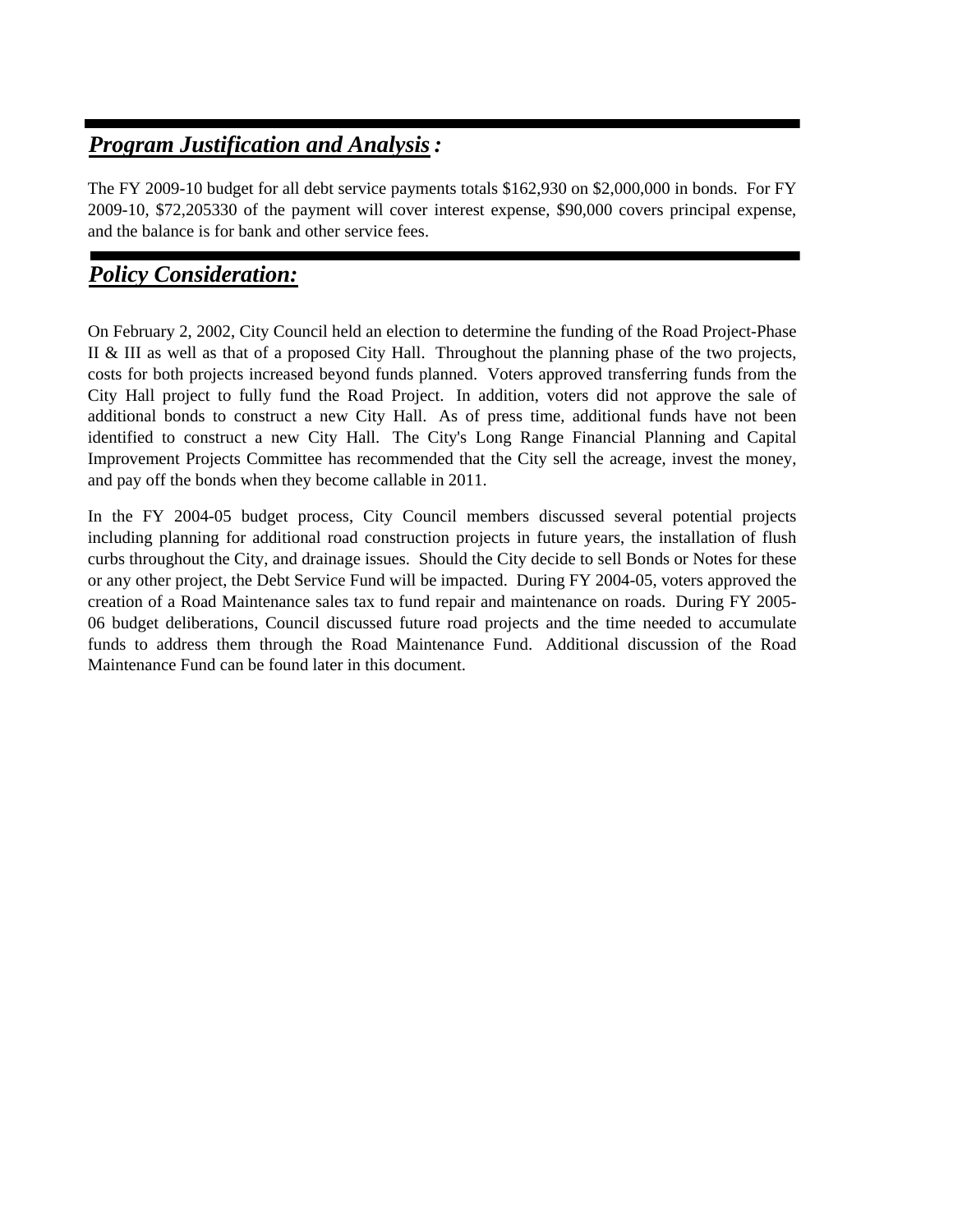## **City of Hill Country Village**

# *Debt Service Fund*

**Fiscal Year Ending September 30, 2010**

| <b>Account</b><br><b>Codes</b> | <b>Account Description</b>               |     | FY 2007-08<br><b>Actual</b> | <b>FY 2008-09</b><br><b>Budget</b> |         |    | FY 2008-09<br><b>Estimate</b> | FY 2009-10<br><b>Budget</b> |         |    | <b>Estimate to</b><br><b>Budget</b><br><b>Difference</b> |  |
|--------------------------------|------------------------------------------|-----|-----------------------------|------------------------------------|---------|----|-------------------------------|-----------------------------|---------|----|----------------------------------------------------------|--|
|                                | <b>REVENUES</b>                          |     |                             |                                    |         |    |                               |                             |         |    |                                                          |  |
|                                |                                          |     |                             |                                    |         |    |                               |                             |         |    |                                                          |  |
| 4006                           | Property Tax                             |     |                             |                                    |         |    |                               |                             |         |    |                                                          |  |
| 4010                           | Interest Income (Checking)               |     |                             |                                    |         |    |                               |                             |         |    |                                                          |  |
| 4820                           | Transfer from EDC (Sales Tax)            |     | 170,005                     |                                    | 164,055 |    | 164,055                       |                             | 162,930 |    | $-1,125$                                                 |  |
|                                | <b>TOTAL - Revenues</b>                  | \$  | 170,006                     | \$                                 | 164,056 | \$ | 164,056                       | \$                          | 162,931 | \$ | (1,125)                                                  |  |
|                                | <b>EXPENSES</b>                          |     |                             |                                    |         |    |                               |                             |         |    |                                                          |  |
|                                |                                          |     |                             |                                    |         |    |                               |                             |         |    |                                                          |  |
|                                | <b>Contractual Obligation 2000</b>       |     |                             |                                    |         |    |                               |                             |         |    |                                                          |  |
| 5295                           | <b>Interest Expense</b>                  |     | 84,280                      |                                    | 85,000  |    | 85,000                        |                             | 72,205  |    | $-12,795$                                                |  |
| 5296                           | Principal Expense-Bond                   |     | 85,000                      |                                    | 78,330  |    | 78,330                        |                             | 90,000  |    | 11,670                                                   |  |
| 5290                           | <b>Bank Service Charges</b>              |     | 725                         |                                    | 725     |    | 725                           |                             | 725     |    |                                                          |  |
| 5294                           | <b>Bond Expenses (Financial Advisor)</b> |     |                             |                                    |         |    |                               |                             |         |    |                                                          |  |
|                                | <b>Transfer to General Fund</b>          |     |                             |                                    |         |    |                               |                             |         |    |                                                          |  |
|                                | <b>Subtotal-Debt Service</b>             | -\$ | 170,005                     | \$                                 | 164,055 | \$ | 164,055                       | \$                          | 162,930 | \$ | (1,125)                                                  |  |
|                                | <b>TOTAL - Expenses</b>                  | \$  | 170,005                     | \$                                 | 164,055 | \$ | 164,055                       | \$                          | 162,930 | \$ | (1,125)                                                  |  |
|                                | Net surplus (deficit)                    |     | 1                           |                                    | 1       |    | 1                             |                             | 1       |    |                                                          |  |
|                                | <b>Beginning Cash</b>                    |     | 6                           |                                    | 7       |    | 7                             |                             | 8       |    |                                                          |  |
|                                | <b>Ending Cash/Reserves</b>              |     | 7                           |                                    | 8       |    | 8                             |                             | 9       |    |                                                          |  |
|                                | <b>TOTAL APPROPRIATIONS</b>              | \$  | 170,012                     | \$                                 | 164,063 | \$ | 164,063                       | \$                          | 162,939 |    |                                                          |  |

| <b>FY</b><br><b>Ending</b><br>Sept 30 | <b>Principal</b> | <b>Interest</b> |                | <b>Year Total</b><br><b>Payment</b> | <b>Net</b><br><b>Outstanding</b><br><b>Debt</b> |              |
|---------------------------------------|------------------|-----------------|----------------|-------------------------------------|-------------------------------------------------|--------------|
| 2000                                  |                  | \$<br>59,902.50 | $\mathfrak{S}$ | 59,902.50                           | \$3,340,135.50                                  |              |
| 2001                                  | 55,000.00        | 117,880.00      |                | 172,880.00                          | 3,167,255.50                                    |              |
| 2002                                  | 60,000.00        | 113,855.00      |                | 173,855.00                          | 2,993,400.50                                    |              |
| 2003                                  | 60,000.00        | 109,655.00      |                | 169,655.00                          | 2,823,745.50                                    |              |
| 2004                                  | 65,000.00        | 105,280.00      |                | 170,280.00                          | 2,653,465.50                                    |              |
| 2005                                  | 70,000.00        | 100,555.00      |                | 170,555.00                          | 2,482,910.50                                    |              |
| 2006                                  | 75,000.00        | 95,480.00       |                | 170,480.00                          | 2,312,430.50                                    |              |
| 2007                                  | 80,000.00        | 90,055.00       |                | 170,055.00                          | 2,142,375.50                                    |              |
| 2008                                  | 85,000.00        | 84,280.00       |                | 169,280.00                          | 1,973,095.50                                    |              |
| 2009                                  | 85,000.00        | 78,330.00       |                | 163,330.00                          | 1,809,765.50                                    |              |
| 2010                                  | 90,000.00        | 72,205.00       |                | 162,205.00                          | 1,647,560.50                                    |              |
| 2011                                  | 100,000.00       | 66,405.00       |                | 166,405.00                          | 1,481,155.50                                    |              |
| 2012                                  | 105,000.00       | 60,920.00       |                | 165,920.00                          | 1,315,235.50                                    | Amount owed  |
| 2013                                  | 110,000.00       | 55,088.00       |                | 165,088.00                          | 1,150,147.50                                    | at end of FY |
| 2014                                  | 115,000.00       | 48,899.00       |                | 163,899.00                          | 986,248.50                                      | 2009-10      |
| 2015                                  | 120,000.00       | 42,347.00       |                | 162,347.00                          | 823,901.50                                      |              |
| 2016                                  | 130,000.00       | 35,315.00       |                | 165,315.00                          | 658,586.50                                      |              |
| 2017                                  | 135,000.00       | 27,825.00       |                | 162,825.00                          | 495,761.50                                      |              |
| 2018                                  | 145,000.00       | 19,882.00       |                | 164,882.00                          | 330,879.50                                      |              |
| 2019                                  | 155,000.00       | 11,875.00       |                | 166,875.00                          | 164,004.50                                      |              |
| 2020                                  | 160,000.00       | 4,004.00        |                | 164,004.00                          | 0.50                                            |              |
|                                       | \$<br>2,000,000  | \$<br>1,400,038 | \$             | 3,400,038                           |                                                 |              |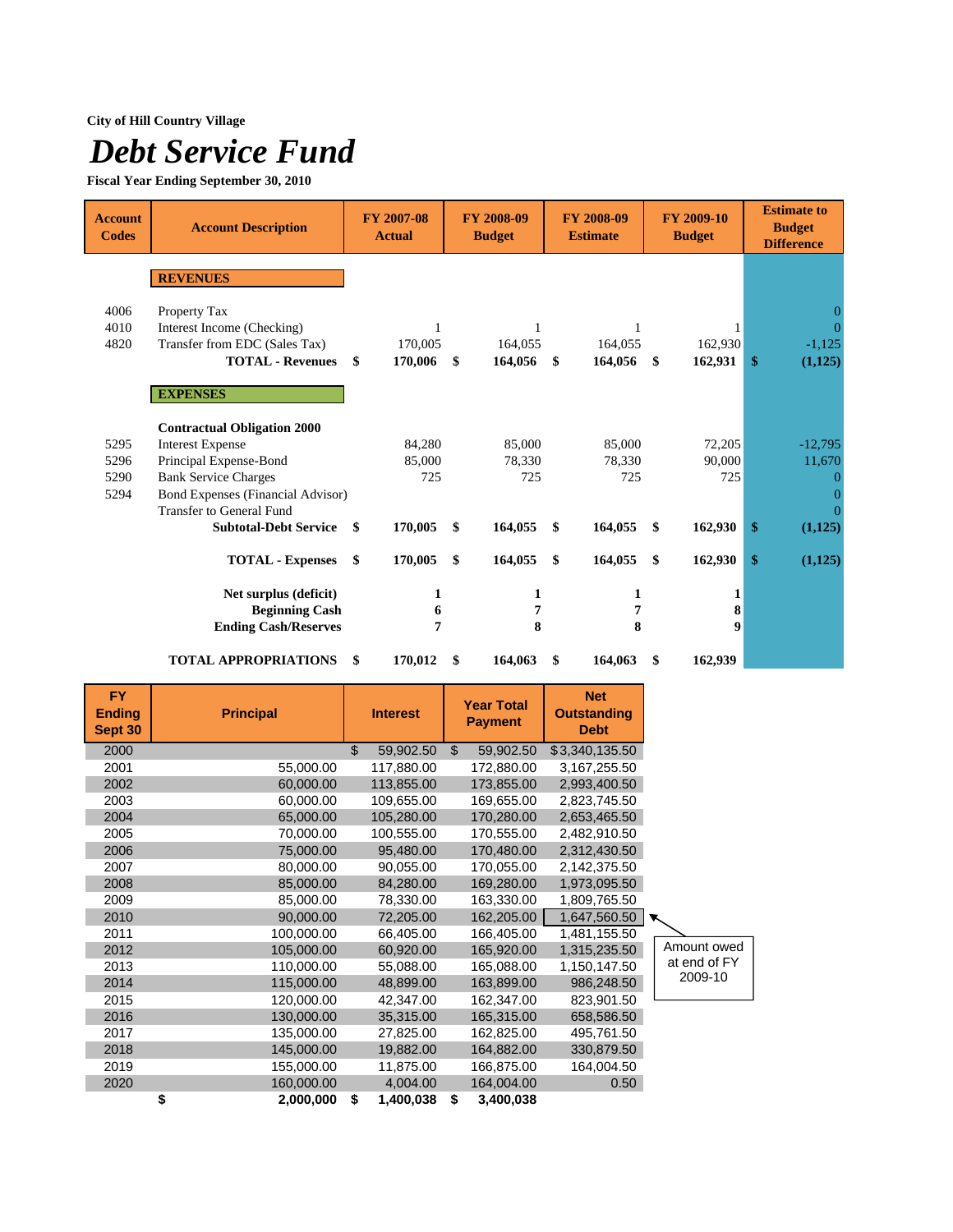# *Economic Development Corporation*

# **Program Description** *: Fund: 9 Economic Development Corporation*

The Hill Country Village Economic Development Corporation (HCV EDC) (a "4B" corporation) is a separate organization from the City, though its operation and funding works closely with the City as its board is partially made up with members of City Council. Its funding comes from a ¼ cent Economic Development Corporation sales tax. The HCV EDC was organized to finance projects for the promotion and development of commercial, industrial, and manufacturing enterprises. The corporation is organized pursuant to the Development Corporation Act of 1979 and Article 5190.6, § 4B, Revised Civil Statutes of the State of Texas as amended.

The HCV EDC funds many projects that support the efforts of the City in its effort to promote economic development including funding infrastructure-related projects that will complement businesses, including road reconstruction and utility projects.

## *Goals and Objectives:*

· Be an advocate for the City's business community.

- · Represent business interests during highway expansion project.
- · Reorganize Hill Country Village Business Council.
- · Target high-end retail operations and assist their location in the City.
- · Fund current bond obligations.

| <i>Expenses:</i>              | FY 2007-08<br>Actual           |   | FY 2008-09<br><b>Estimate</b> |    | FY 2009-10<br><b>Budget</b> |
|-------------------------------|--------------------------------|---|-------------------------------|----|-----------------------------|
| Travel, Training, & Prof Dues | \$<br>$\overline{\phantom{a}}$ | S | 160                           | -S |                             |
| <b>Operational Costs</b>      | $\overline{2}$                 |   | 70                            |    | 70                          |
| <b>Supplies and Materials</b> | 5                              |   |                               |    |                             |
| Capital Expend. And Projects  |                                |   |                               |    |                             |
| <b>Interfund Transactions</b> | 180,005                        |   | 174,055                       |    | 172,930                     |
| <b>Total</b>                  | 180,012                        |   | 174,285                       | S  | 173,000                     |

## *Program Justification and Analysis:*

The FY 2009-10 proposed budget for the Economic Development Corporation decreases .6 percent over FY 2008-09 estimates due to lower bond payments and lower expenditures. Sales taxes are projected to decrease 0.74 percent.

The interfund transfers group contains \$162,930 for transfers to Debt Service to fund interest and principal payments for the Series 2000 general obligation bonds as well as related charges. \$10,000 of this group is budgeted to reimburse the City for providing administrative services to the EDC. State law requires that the City be compensated for services it renders to the EDC.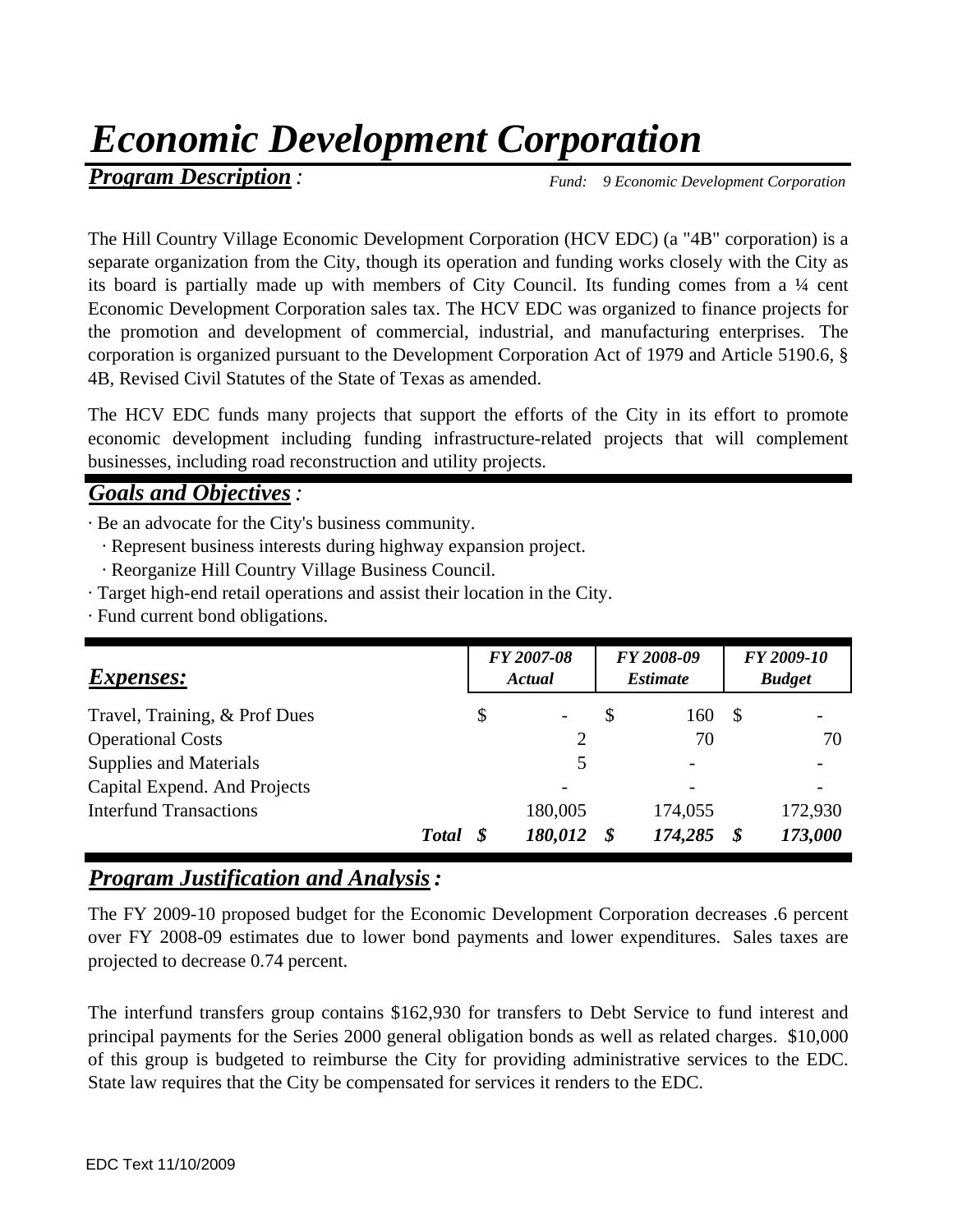### **Hill Country Village Economic Development Corporation**

# *Economic Development Corporation* **Fiscal Year Ending September 30, 2010**

| Acct#      | <b>Account Description</b>                                         | FY 2007-08<br><b>Actual</b> |      | FY 2008-09<br><b>Budget</b> |      | FY 2008-09<br><b>Estimate</b> |    | FY 2009-10<br><b>Budget</b> | <b>Budget</b> to<br>estimate<br>difference |
|------------|--------------------------------------------------------------------|-----------------------------|------|-----------------------------|------|-------------------------------|----|-----------------------------|--------------------------------------------|
|            | <b>REVENUES</b>                                                    |                             |      |                             |      |                               |    |                             |                                            |
|            | Sales Tax                                                          | 154,412                     |      | 150,000                     |      | 139,667                       |    | 136,000                     | (3,667)                                    |
|            | <b>Interfund Transfer</b>                                          |                             |      |                             |      |                               |    |                             |                                            |
|            | Interest-Texpool/MBIA                                              | 9,662                       |      | 11,400                      |      | 2,566                         |    | 5,440                       | 2,874                                      |
|            | Interest-Bank                                                      | 25                          |      | 22                          |      | 13                            |    | 14                          |                                            |
|            | <b>TOTAL - Revenues \$</b>                                         | 164,099                     | \$   | 161,422 \$                  |      | 142,246                       | \$ | 141,454                     | \$<br>(792)                                |
|            | <b>EXPENSES</b>                                                    |                             |      |                             |      |                               |    |                             |                                            |
|            | Travel, Training, & Prof Dues                                      |                             |      |                             |      |                               |    |                             |                                            |
|            | 5107 Lodging                                                       |                             |      |                             |      |                               |    |                             |                                            |
| 5110 Meals |                                                                    |                             |      |                             |      |                               |    |                             |                                            |
|            | 5112 Mileage                                                       |                             |      | 30                          |      |                               |    |                             |                                            |
|            | 5114 Parking                                                       |                             |      | 50                          |      | 10                            |    |                             | (10)                                       |
|            | 5120 Training                                                      |                             |      | 150                         |      |                               |    |                             |                                            |
|            | 5125 Seminar and Conference Fees                                   |                             |      | 150                         |      | 150                           |    |                             | (150)                                      |
|            | 5140 Professional Dues<br>Total - Travel, Training, & Prof Dues \$ |                             |      | 380                         | - \$ | 160                           | S  |                             | \$<br>(160)                                |
|            |                                                                    |                             |      |                             |      |                               |    |                             |                                            |
| 5202       | <b>Operational Costs</b><br>Postage and Delivery                   | $\overline{c}$              |      | 30                          |      |                               |    |                             |                                            |
| 5240       | Public Notice                                                      |                             |      | 140                         |      | 70                            |    | 70                          |                                            |
| 5245       | Printing and Reproduction                                          |                             |      | 100                         |      |                               |    |                             |                                            |
| 5290       | <b>Bank Service Charges</b>                                        |                             |      |                             |      |                               |    |                             |                                            |
| 5365       | <b>City Attorney Services</b>                                      |                             |      |                             |      |                               |    |                             |                                            |
|            | Small Business Development                                         |                             |      |                             |      |                               |    |                             |                                            |
|            | Water Main Land Acquisition                                        |                             |      |                             |      |                               |    |                             |                                            |
|            | 5367 Computer Consultant Services                                  |                             |      |                             |      |                               |    |                             |                                            |
|            | <b>Total - Operational Costs \$</b>                                |                             | 2 \$ | 270 \$                      |      | 70S                           |    | 70                          |                                            |
|            | <b>Supplies and Materials</b>                                      |                             |      |                             |      |                               |    |                             |                                            |
| 5505       | Food and Entertainment Supplies                                    |                             |      |                             |      |                               |    |                             |                                            |
| 5520       | Dues and Subscriptions                                             | 5                           |      | 455                         |      |                               |    |                             |                                            |
| 5522       | Publications                                                       |                             |      |                             |      |                               |    |                             |                                            |
| 5580       | Computer Equipment                                                 |                             |      |                             |      |                               |    |                             |                                            |
| 5603       | Computer Software                                                  |                             |      |                             |      |                               |    |                             |                                            |
| 5630       | Small Equip & Parts                                                |                             | 5S   | 455                         |      |                               | \$ |                             | \$                                         |
|            | Total - Supplies and Materials \$                                  |                             |      |                             | - \$ |                               |    |                             |                                            |
| 6025       | <b>Capital Expend. and Projects</b><br>Radio Units                 |                             |      |                             |      |                               |    |                             |                                            |
| 6030       | Office and Other Equipment                                         |                             |      |                             |      |                               |    |                             |                                            |
|            | Total - Capital Expend. and Projects \$                            |                             | \$   |                             | \$   |                               | Ŝ  |                             | \$                                         |
|            | <b>Interfund Transfers</b>                                         |                             |      |                             |      |                               |    |                             |                                            |
| 8100       | Transfer to General Fund                                           | 10,000                      |      | 10,000                      |      | 10,000                        |    | 10,000                      |                                            |
| 8611       | Transfer to Debt Service                                           | 170,005                     |      | 164,055                     |      | 164,055                       |    | 162,930                     | (1, 125)                                   |
| 8611       | Transfer to Debt Service (Tax Notes 2001)                          |                             |      |                             |      |                               |    |                             |                                            |
| 8620       | Transfer to Grants-In-Aid                                          |                             |      |                             |      |                               |    |                             |                                            |
| 8630       | Transfer to Venue Tax Fund<br>Transfer to Capital Project Fund     |                             |      |                             |      |                               |    |                             |                                            |
|            | <b>Total - Interfund Transfers \$</b>                              | 180,005 \$                  |      | 174,055 \$                  |      | 174,055 \$                    |    | 172,930                     | \$<br>(1, 125)                             |
|            | TOTAL - Expenses \$                                                | 180,012 \$                  |      | 175,160 \$                  |      | 174,285 \$                    |    | 173,000                     |                                            |
|            | Net surplus (deficit)                                              | (15, 913)                   |      | (13,738)                    |      | (32, 039)                     |    | (31, 546)                   |                                            |
|            | <b>Beginning Cash</b>                                              | 372,550                     |      | 356,999                     |      | 356,637                       |    | 324,598                     |                                            |
|            | <b>Ending Cash/Reserves</b>                                        | 356,637                     |      | 343,261                     |      | 324,598                       |    | 293,051                     |                                            |
|            | TOTAL APPROPRIATIONS                                               | 536,649                     | \$   | 518,421 \$                  |      | 498,883                       | \$ | 466,051                     |                                            |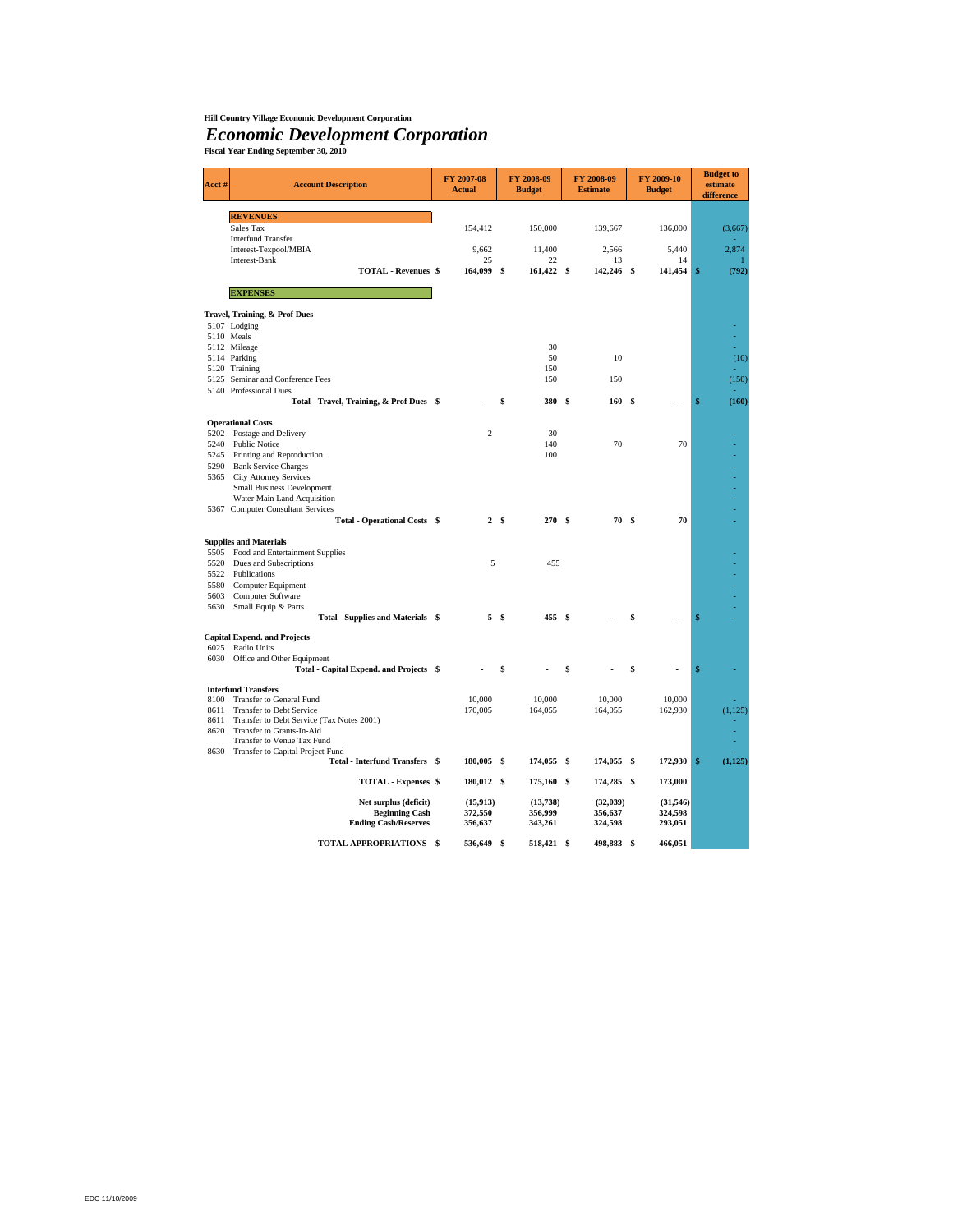# *Road Maintenance Fund*

The Road Maintenance Fund is used to maintain and repair municipal streets that existed on the date of the election to adopt the tax, November 2, 2004. It may not be used to build new streets. "Street" is defined as the entire width of right of way designated by a city for vehicular travel. The term does not include a designated state or federal highway or road or a designated county road. The funding source for these funds come from a ¼ cent sales tax on goods sold in the City. Funds began to be collected in April 2005 and were first deposited in the City Treasury in June 2005 (Comptroller's two-month turn-around time). These funds are budgeted and controlled by City Council. Under current law, this tax expired four years after it takes effect (March 31, 2009) and may be re-authorized by voters prior to the expiration date. The City held an election on November 4, 2008 for this purpose and the voters re-authorized the tax. The tax now expires on March 31, 2013.

The City Engineer provided an estimate to repair the roads in 2006 that totaled \$1,014,003. The City Council may wish to supplement the Road Maintenance Fund with other funding sources, such as allocations from the General Fund or increased property taxes.

## *Policy Consideration:*

On February 2, 2002, City Council held an election to determine the funding of the Road Project-Phase II & III as well as that of a proposed City Hall. Throughout the planning phase of the two projects, costs for both projects increased beyond funds planned. Voters approved transferring funds from the City Hall project to fully fund the Road Project. Although the Road Maintenance Fund continues to build at a rate of \$150-175,000 per year, street repairs are costly and the City Council should consider tapping into the General Fund or raising additional property taxes.

#### **City of Hill Country Village Road Maintenance Fund - 22 Fiscal Year Ending September 30, 2010**

| Acct.# | <b>Account Description</b>           | <b>FY 2007-08</b><br><b>Actual</b> | <b>FY 2008-09</b><br><b>Budget</b> | FY 2008-09<br><b>Estimate</b> | <b>FY 2009-10</b><br><b>Budget</b>        | <b>Budget to</b><br><b>Estimate</b><br><b>Difference</b> |
|--------|--------------------------------------|------------------------------------|------------------------------------|-------------------------------|-------------------------------------------|----------------------------------------------------------|
|        | <b>REVENUES</b>                      |                                    |                                    |                               |                                           |                                                          |
|        | 4005 Sales Tax                       | 154,412                            | 150,000                            | 139,667                       | 136,000                                   | (3,667)                                                  |
|        | Interest (Checking, MBIA, TexPool)   | 14,251                             | 14,000                             | 5,286                         | 5,440                                     | 154                                                      |
|        | <b>Total Revenues</b>                | \$168,663                          | \$164,000                          | \$144,953                     | \$141,440                                 | (3,513)                                                  |
|        | <b>EXPENSES</b>                      |                                    |                                    |                               |                                           |                                                          |
|        | Capital Expend. and Projects         |                                    |                                    |                               |                                           |                                                          |
|        | 6017 Computer Equipment              |                                    |                                    |                               |                                           |                                                          |
|        | 6050 Construction Services           |                                    |                                    |                               |                                           |                                                          |
|        | Total - Capital Expend. and Projects |                                    |                                    |                               |                                           |                                                          |
|        | <b>TOTAL - Expenses</b>              | \$<br>$\sim$                       | <b>S</b><br>$\sim$                 | $\mathcal{S}$                 | <sup>\$</sup><br>$\overline{\phantom{a}}$ |                                                          |
|        | Net surplus (deficit)                | \$168,663                          | \$164,000                          | \$144,953                     | \$141,440                                 |                                                          |
|        | <b>Beginning Cash</b>                | \$392,978                          | \$560,459                          | \$561,641                     | \$706,594                                 |                                                          |
|        | <b>Ending Cash/Reserves</b>          | \$561,641                          | \$724,459                          | \$706,594                     | \$848,034                                 |                                                          |
|        | <b>TOTAL APPROPRIATIONS</b>          | \$561,641                          | \$724,459                          | \$706,594                     | \$848,034                                 |                                                          |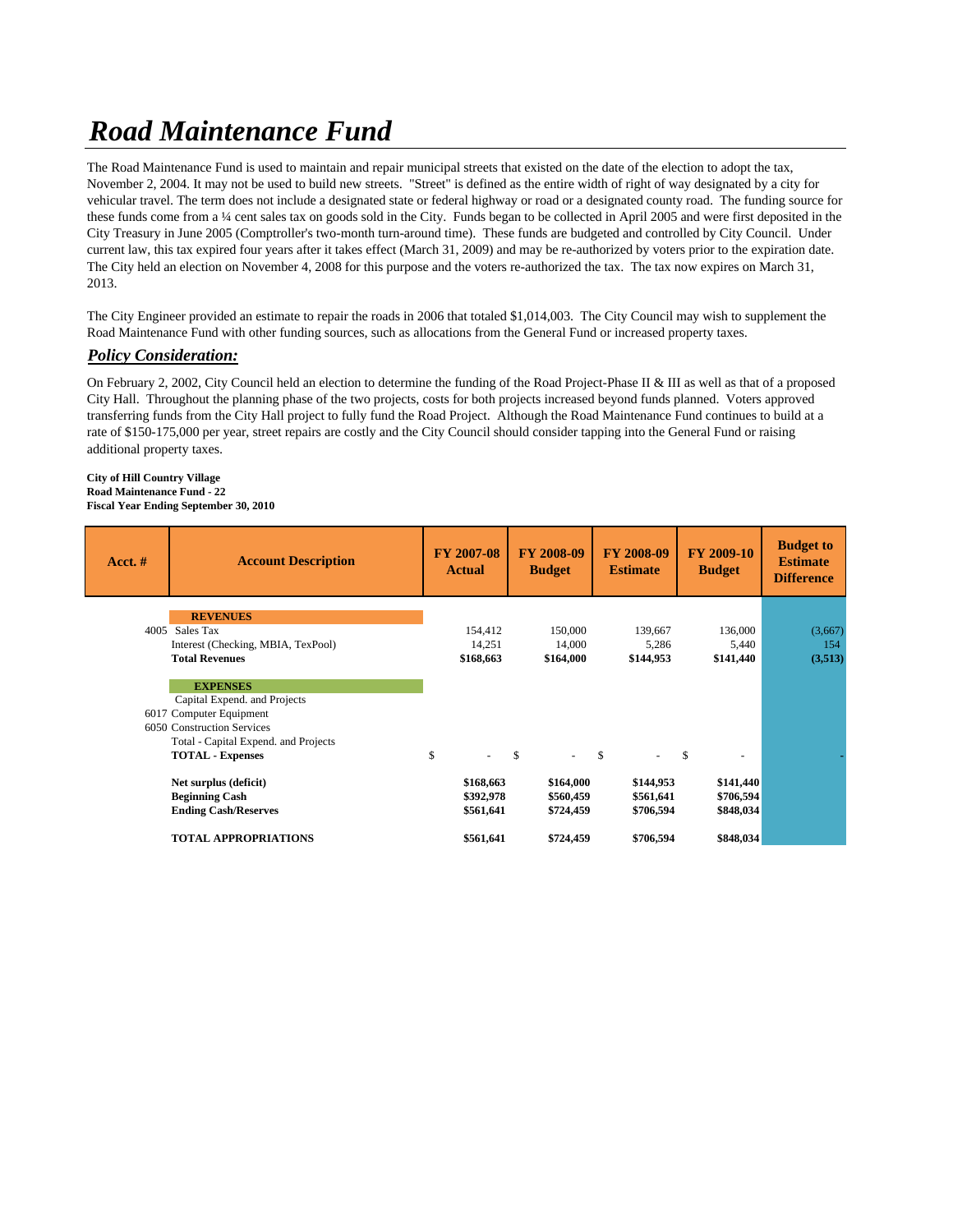# *Special Revenue Funds*

## *Program Description :*

Though the Special Revenue Funds only account for a fraction of the City's revenues and expenses, the majority of the City's funds are grouped together in this category to provide a quick summary of programs. Each fund exists for a special purpose and must be accounted for separately from the City's other funds. Each fund listed in the coming pages is a selfbalancing chart of accounts. The subsequent pages contain a description, use, revenues, expenditures, and balances by fund.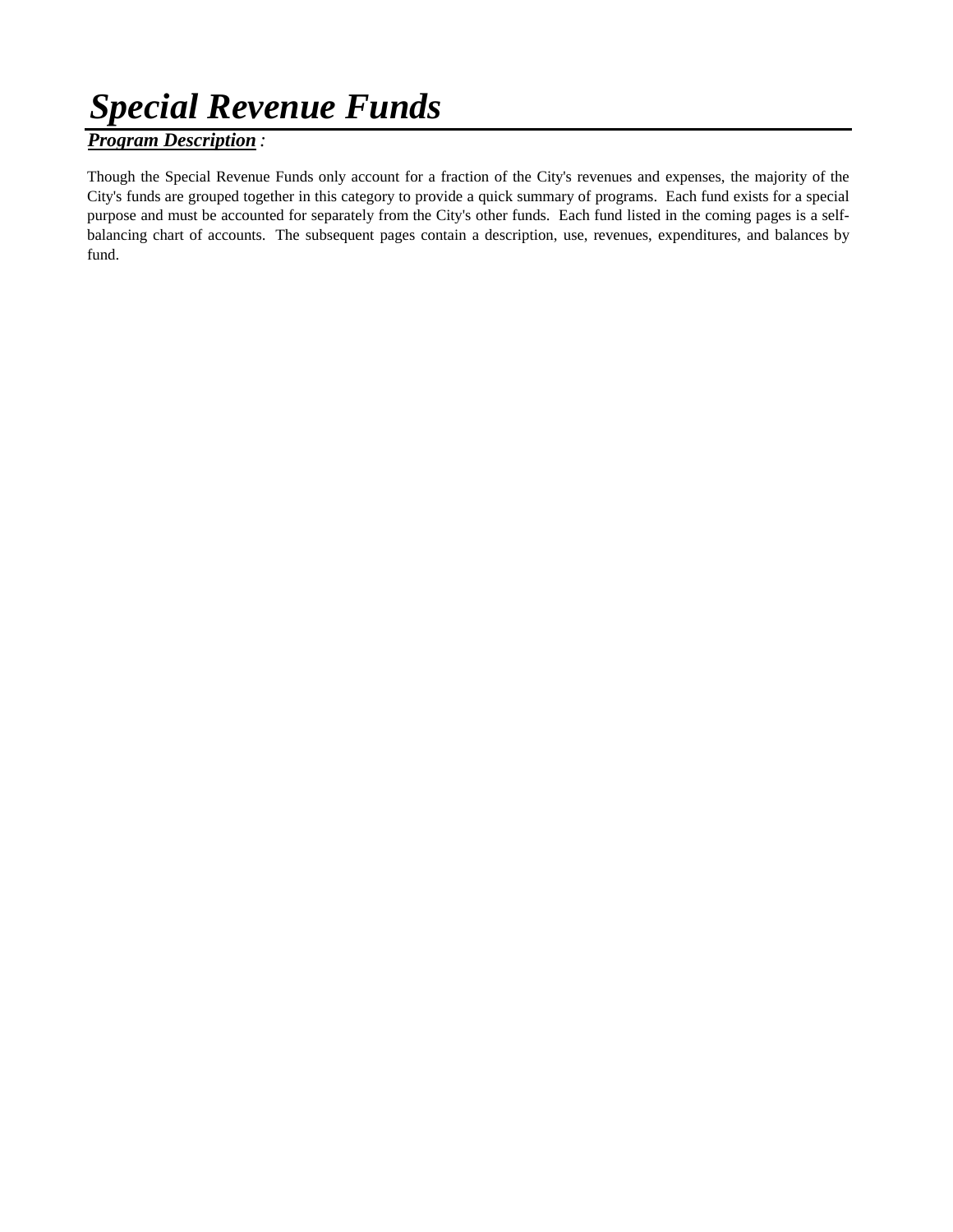# *Grants-in-Aid*

The City receives grants to help fund special projects. Funds from federal and local sources support such programs as officer redeployment and emergency management operations. Grants appearing in this fund vary from year to year as some expire and new ones become active. Currently, all grants' budgets appear under this blanket fund. The City's cash match, if any, for all grants are appropriated through a transfer of funds from another fund such as the General Fund or Economic Development Corporation. The FY 2009-10 proposed budget reflects no new grant applications. This fund also represents the School Crossing Guard and Police Training funds and expenditures which does reflect appropriations. These two funds are on-going and have no ending date. All appropriations are controlled by individual grant.

### **City of Hill Country Village Grants-in-Aid Fund - 13 Fiscal Year Ending September 30, 2010**

| <b>Account Number</b>          | <b>Account Description</b>                     | FY 2007-08<br>Actual |          | FY 2008-09<br><b>Budget</b> |            | FY 2008-09<br>Estimate |                | FY 2009-10<br><b>Budget</b> |        | <b>Budget</b> to<br>Estimate<br><b>Difference</b> |
|--------------------------------|------------------------------------------------|----------------------|----------|-----------------------------|------------|------------------------|----------------|-----------------------------|--------|---------------------------------------------------|
|                                | <b>REVENUES</b>                                |                      |          |                             |            |                        |                |                             |        |                                                   |
| 4009                           | School Crossing Guard                          |                      | 1,211    |                             | 1,200      |                        | 1,104          |                             | 1,200  | 96                                                |
| 4012                           | Grants                                         |                      |          |                             |            |                        |                |                             |        |                                                   |
|                                | Department of Justice-Bulletproof Vest         |                      |          |                             |            |                        |                |                             |        |                                                   |
|                                | Texas Eng. Ext. Service (Homeland Sec.)        |                      |          |                             |            |                        |                |                             |        | ÷.                                                |
| 4016                           | <b>State Training Grant</b>                    |                      | 1,317    |                             | 1,300      |                        | 1,360          |                             | 1,300  | (60)                                              |
|                                | Interest (Checking & MBIA)                     |                      | 880      |                             | 800        |                        | 261            |                             | 400    | 139                                               |
|                                | <b>TOTAL - Revenues</b> \$                     |                      | 3,408 \$ |                             | 3,300      | \$                     | $2,725$ \$     |                             | 2,900  | \$<br>175                                         |
|                                | <b>EXPENSES</b>                                |                      |          |                             |            |                        |                |                             |        |                                                   |
| Travel, Training, & Prof. Dues |                                                |                      |          |                             |            |                        |                |                             |        |                                                   |
| 5120                           | Training                                       |                      | 995      |                             | 1,200      |                        | 714            |                             | 1,200  | 486                                               |
|                                | Total · Travel, Training, & Prof Dues \$       |                      | 995      | \$                          | $1,200$ \$ |                        | 714 \$         |                             | 1,200  | \$<br>486                                         |
|                                |                                                |                      |          |                             |            |                        |                |                             |        |                                                   |
| <b>Supplies and Materials</b>  |                                                |                      |          |                             |            |                        |                |                             |        |                                                   |
| 5501                           | Office Supplies                                |                      |          |                             |            |                        |                |                             |        |                                                   |
| 5503                           | <b>School Safety Fund Purchases</b>            |                      | 540      |                             | 1,200      |                        | 1,000          |                             | 1,200  | 200                                               |
| 5630                           | Small Equipment and Parts                      |                      |          |                             |            |                        |                |                             |        |                                                   |
|                                | Total $\cdot$ Supplies and Materials $\$       |                      | 540      | - \$                        | $1,200$ \$ |                        | $1,000$ \$     |                             | 1,200  | \$<br>200                                         |
| <b>Capital Expenditures</b>    |                                                |                      |          |                             |            |                        |                |                             |        |                                                   |
| 6025                           | Radio Units                                    |                      |          |                             |            |                        |                |                             |        |                                                   |
| 6027                           | Other Public Safety Equipment                  |                      |          |                             |            |                        |                |                             |        |                                                   |
|                                |                                                |                      |          |                             |            |                        |                |                             |        |                                                   |
|                                | Total $\cdot$ Captial Expenditures $\$         |                      |          | \$                          |            | \$                     |                | \$                          |        |                                                   |
|                                |                                                |                      |          |                             |            |                        |                |                             |        |                                                   |
|                                | TOTAL - Expenses \$                            |                      | 1,535    | - \$                        | 2,400      | \$                     | $1,714$ \$     |                             | 2,400  | \$<br>686                                         |
|                                |                                                |                      | 1,873    |                             | 900        |                        |                |                             | 500    |                                                   |
|                                | Net surplus (deficit)<br><b>Beginning Cash</b> |                      | 7,352    |                             | 9,075      |                        | 1,011<br>9,225 |                             | 10,236 |                                                   |
|                                | <b>Ending Cash/Reserves \$</b>                 |                      | 9,225    | -\$                         | 9,975      | \$                     | 10,236         | - \$                        | 10,736 |                                                   |
|                                |                                                |                      |          |                             |            |                        |                |                             |        |                                                   |
|                                | <b>TOTAL APPROPRIATIONS</b>                    | \$                   | 10,760   | \$                          | 12,375     |                        |                |                             |        |                                                   |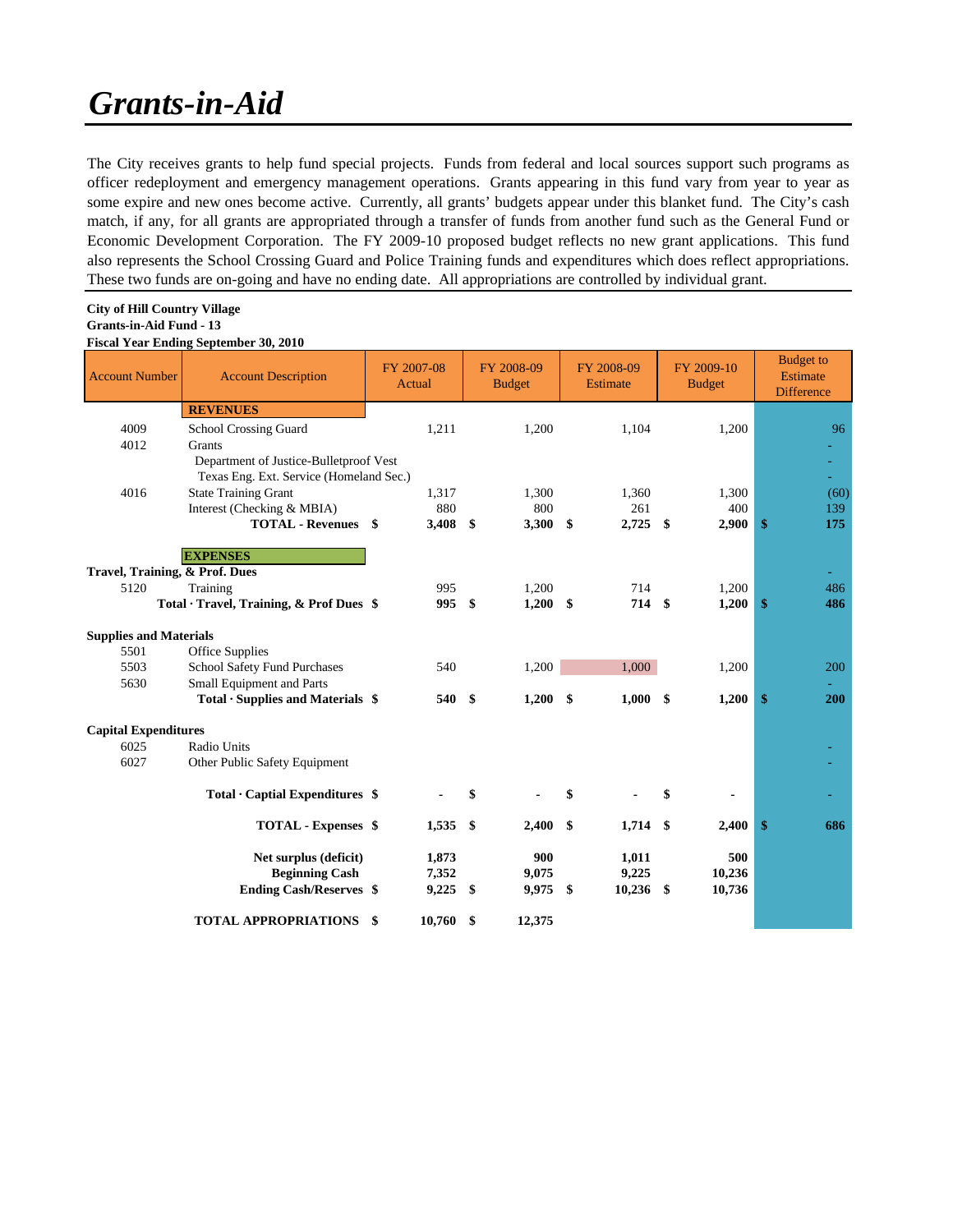# *Court Technology Fund*

The City of Hill Country Village established a special fund to provide monies for improvements in court technology on August 19, 1999 (Ord. 756). Due to in-house bookkeeping issues, no funds were actually recorded to the fund until the audit of FY 2000-01. Fees are imposed upon all defendants convicted of offenses in the municipal court and deposited into this fund. Monies may only be used in accordance with the Texas Code of Criminal Procedure, Article 102.0172(b) for items such as computer systems, computer networks, computer hardware, computer software, imaging systems, electronic kiosks, electronic ticket writers, and docket management systems.

As per state statute, these funds are budgeted and controlled by City Council.

#### **City of Hill Country Village Court Technology Fund - 15 Fiscal Year Ending September 30, 2010**

| <b>Account Number</b>               | $100$ and $100$ and $100$ and $100$ and $100$<br><b>Account Description</b> |    | FY 2007-08<br>Actual |     | FY 2008-09<br><b>Budget</b> |      | FY 2008-09<br><b>Estimate</b> | FY 2009-10<br><b>Budget</b> |       | <b>Budget to</b><br>Estimate |
|-------------------------------------|-----------------------------------------------------------------------------|----|----------------------|-----|-----------------------------|------|-------------------------------|-----------------------------|-------|------------------------------|
|                                     | <b>REVENUES</b>                                                             |    |                      |     |                             |      |                               |                             |       |                              |
| 4050                                | Municipal Court                                                             |    | 2,329                |     | 2,100                       |      | 1,698                         |                             | 2,100 | 402                          |
|                                     | Interest (Checking)                                                         |    | 2                    |     |                             |      |                               |                             |       | $\Omega$                     |
|                                     | <b>TOTAL - Revenues</b>                                                     | S. | $2,331$ \$           |     | 2,101                       | - \$ | 1,699                         | -\$                         | 2,101 | \$<br>402                    |
|                                     | <b>EXPENSES</b>                                                             |    |                      |     |                             |      |                               |                             |       |                              |
| <b>Operational Costs</b>            |                                                                             |    |                      |     |                             |      |                               |                             |       |                              |
| 5203                                | Comm-Court Program                                                          |    | 1,995                |     | 1,995                       |      | 1,259                         |                             | 2,158 | 899                          |
| 5630                                | Small equipment & parts                                                     |    | 799                  |     |                             |      |                               |                             |       |                              |
|                                     | Court upgrade                                                               |    |                      |     |                             |      |                               |                             |       |                              |
|                                     | <b>TOTAL - Operational Costs \$</b>                                         |    | $2,794$ \$           |     | 1,995                       | \$   | $1,259$ \$                    |                             | 2,158 | \$<br>899                    |
| <b>Capital Expend. and Projects</b> |                                                                             |    |                      |     |                             |      |                               |                             |       |                              |
| 6017                                | Computer Equipment                                                          |    |                      |     |                             |      | 700                           |                             |       | (700)                        |
|                                     | <b>TOTAL - Capital Expend. and Projects</b>                                 |    |                      | \$  |                             | \$   | 700 \$                        |                             |       | \$<br>(700)                  |
|                                     | TOTAL - Expenses \$                                                         |    | $2,794$ \$           |     | 1,995                       | -\$  | 1,959 \$                      |                             | 2,158 | \$<br>199                    |
|                                     | Net surplus (deficit)                                                       |    | (463)                |     | 106                         |      | (260)                         |                             | (57)  |                              |
|                                     | <b>Beginning Cash</b>                                                       |    | 3,293                |     | 2,705                       |      | 2,830                         |                             | 2,570 |                              |
|                                     | <b>Ending Cash/Reserves \$</b>                                              |    | $2,830$ \$           |     | 2,811                       | \$   | $2,570$ \$                    |                             | 2,513 |                              |
|                                     | <b>TOTAL APPROPRIATIONS</b>                                                 | \$ | 5,624                | -\$ | 4,806                       | \$   | 4,529                         | - \$                        | 4,671 |                              |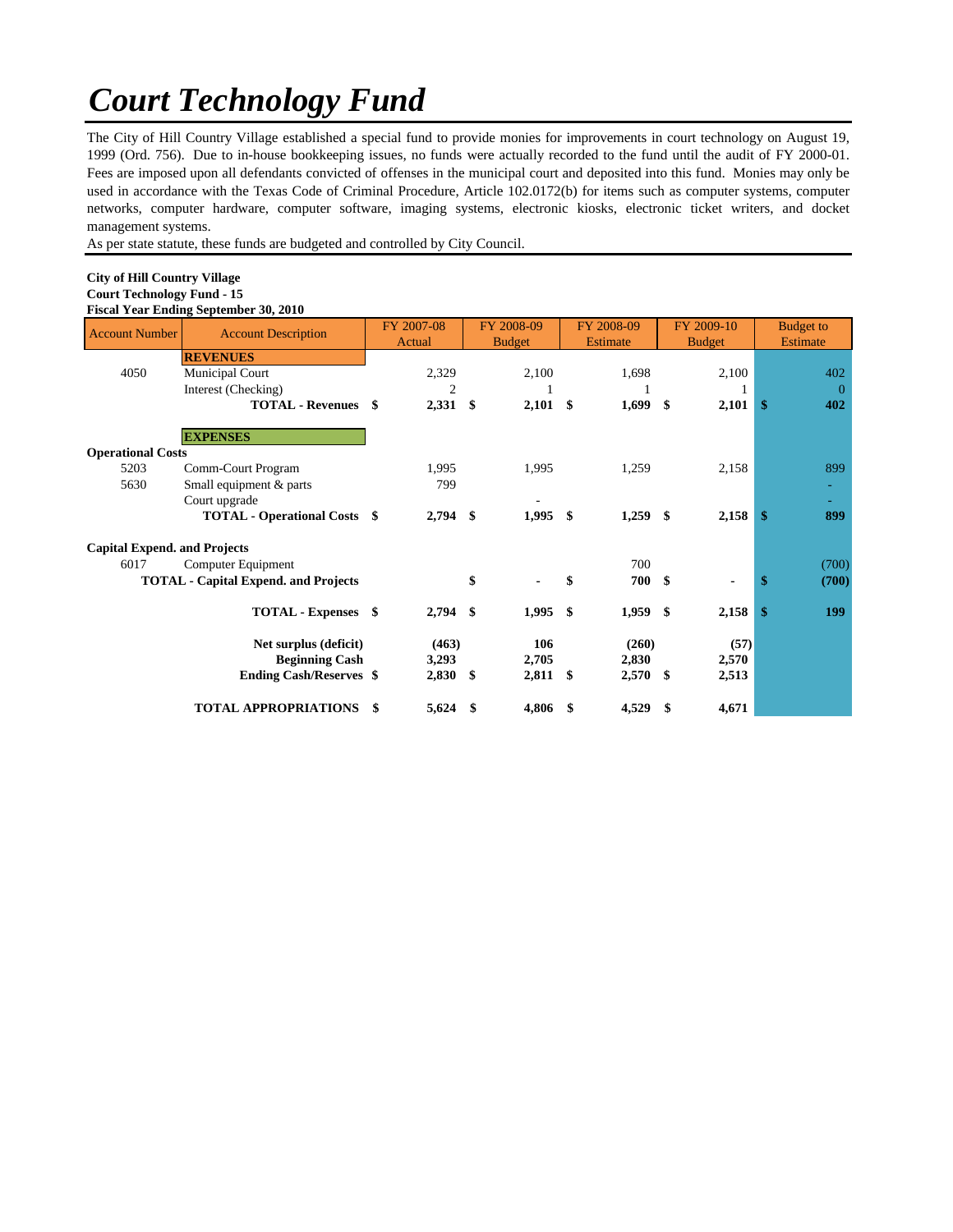# *Court Security Fund*

The City of Hill Country Village established a special fund to fund improvements in court building security on August 19, 1999 (Ord. 757). Due to in-house bookkeeping issues, no funds were actually recorded to the fund until the audit of FY 2000-01. Funds may be used for:

- (1) the purchase or repair of X-ray machines and conveying systems;
- (2) handheld metal detectors;
- (3) walkthrough metal detectors;
- (4) identification cards and systems;
- (5) electronic locking and surveillance equipment;

(6) bailiffs, deputy sheriffs, deputy constables, or contract security personnel during times when they are providing appropriate security services;

(7) signage;

- (8) confiscated weapon inventory and tracking systems;
- (9) locks, chains, alarms, or similar security devices;
- (10) the purchase or repair of bullet-proof glass; and
- (11) continuing education on security issues for court personnel and security personnel.

As per state statute, these funds are budgeted and controlled by City Council. For FY 2009-10, funds are budgeted to pay for alarm system services and system upgrades.

### **City of Hill Country Village Court Security Fund - 16**

### **Fiscal Year Ending September 30, 2010**

| <b>Account Number</b>               | <b>Account Description</b>                               | FY 2007-08<br>Actual | FY 2008-09<br><b>Budget</b> |                   | FY 2008-09<br>Estimate |               | FY 2009-10<br><b>Budget</b> |              | <b>Budget</b> to<br>Estimate<br><b>Difference</b> |            |
|-------------------------------------|----------------------------------------------------------|----------------------|-----------------------------|-------------------|------------------------|---------------|-----------------------------|--------------|---------------------------------------------------|------------|
|                                     | <b>REVENUES</b>                                          |                      |                             |                   |                        |               |                             |              |                                                   |            |
| 4050                                | Municipal Court                                          | 1,746                |                             | 1,600             |                        | 1,274         |                             | 1,600        |                                                   | 326        |
|                                     | Interest (Checking & MBIA)<br><b>TOTAL - Revenues</b> \$ | 222<br>1,968 \$      |                             | 200<br>$1,800$ \$ |                        | 9<br>1,283 \$ |                             | 200<br>1,800 | \$                                                | 191<br>517 |
|                                     |                                                          |                      |                             |                   |                        |               |                             |              |                                                   |            |
|                                     | <b>EXPENSES</b>                                          |                      |                             |                   |                        |               |                             |              |                                                   |            |
|                                     | Travel, Training, & Professional Dues                    |                      |                             |                   |                        |               |                             |              |                                                   |            |
| 5120                                | Training                                                 |                      |                             | 100               |                        |               |                             | 100          |                                                   | 100        |
|                                     | Total · Travel, Training, & Professional Dues \$         |                      | \$                          | 100S              |                        |               |                             | 100          | $\mathbf{\$}$                                     | <b>100</b> |
| <b>Operational Costs</b>            |                                                          |                      |                             |                   |                        |               |                             |              |                                                   |            |
| 5220                                | Alarm System Services                                    | 592                  |                             | 650               |                        |               |                             | 650          |                                                   | 650        |
|                                     | $Total \cdot Operational \text{ Costs }$ \$              | 592                  | \$                          | 650 \$            |                        |               |                             | 650          | \$                                                | 650        |
| <b>Supplies and Materials</b>       |                                                          |                      |                             |                   |                        |               |                             |              |                                                   |            |
| 5602                                | <b>Building Maintenance</b>                              |                      |                             |                   |                        |               |                             |              |                                                   |            |
| 5630                                | Small Equip & Parts                                      |                      |                             |                   |                        |               |                             |              |                                                   |            |
|                                     | $Total ·$ Supplies and Materials $$$                     |                      | \$                          |                   | \$                     |               |                             |              | \$                                                |            |
| <b>Capital Expend. and Projects</b> |                                                          |                      |                             |                   |                        |               |                             |              |                                                   |            |
| 6030                                | Office and Other Equipment                               |                      |                             |                   |                        |               |                             |              |                                                   |            |
|                                     | Video monitoring system                                  |                      |                             |                   |                        |               |                             |              |                                                   |            |
|                                     | Total - Capital Expend. and Projects \$                  |                      |                             |                   | \$                     |               |                             |              | \$                                                |            |
|                                     | 6060 Building Equipment                                  |                      |                             |                   |                        |               |                             |              |                                                   |            |
|                                     | Video System                                             | 8,331                |                             |                   |                        |               |                             |              |                                                   |            |
|                                     | Total - Building Equipment \$                            | 8,331 \$             |                             |                   | \$                     |               |                             |              | S                                                 |            |
|                                     | TOTAL - Expenses \$                                      | 8,923 \$             |                             | 750               | -\$                    |               | \$                          | 750          | \$                                                | 750        |
|                                     | Net surplus (deficit)                                    | (6,955)              |                             | 1,050             |                        | 1,283         |                             | 1,050        |                                                   |            |
|                                     | <b>Beginning Cash</b>                                    | 9,570                |                             | 2,746             |                        | 2,615         |                             | 3,898        |                                                   |            |
|                                     | <b>Ending Cash/Reserves \$</b>                           | 2,615                | - \$                        | 3,796             | \$                     | 3,898 \$      |                             | 4,948        |                                                   |            |
|                                     | <b>TOTAL APPROPRIATIONS</b>                              | \$<br>11,538         | \$                          | 4,546             | \$                     | 3,898         | \$                          | 5,698        |                                                   |            |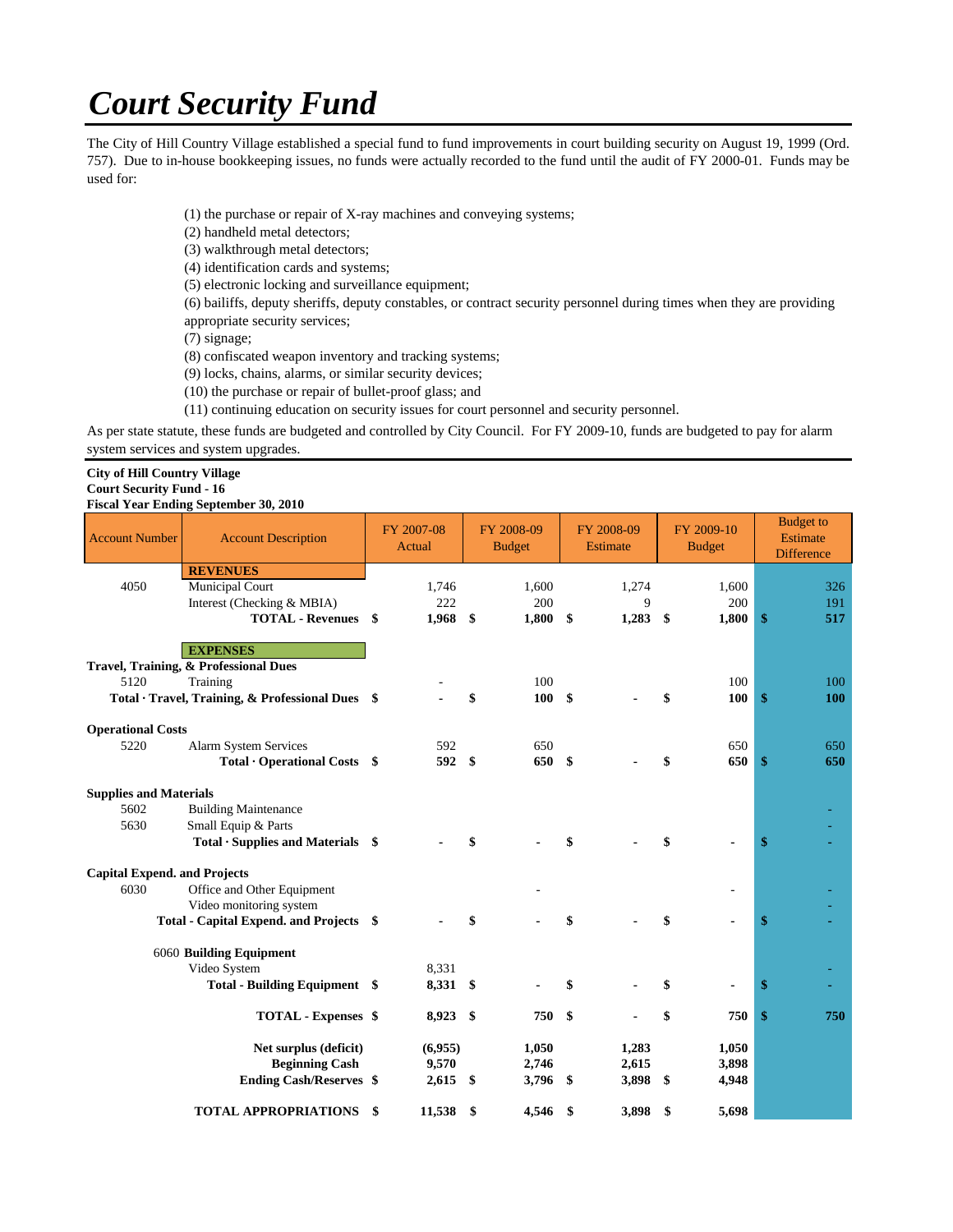# *Vehicle Replacement Fund*

The Vehicle Replacement Fund, formally known as the Capital Replacement Fund, was started in FY 2003-04 and allows for the accumulation of money over time to replace certain big-ticket capital items such as vehicles and computers. By budgeting a fixed amount each year, a single year's budget will not be impacted when large-ticket items need replacement. FY 2005-06 saw the first expenditures out of the fund for the replacement of four patrol cars. Public Works began budgeting for a new truck in FY 2006-07. The Fund will track Police and Public Works funds separately.

| <b>City of Hill Country Village</b>          |
|----------------------------------------------|
| <b>Vehicle Replacement Fund - 18</b>         |
| <b>Fiscal Year Ending September 30, 2010</b> |
|                                              |

| <b>Account Number</b>               | <b>Account Description</b>              |    | FY 2007-08  |      | FY 2008-09    | FY 2008-09       | FY 2009-10    | <b>Budget</b> to |
|-------------------------------------|-----------------------------------------|----|-------------|------|---------------|------------------|---------------|------------------|
|                                     |                                         |    | Actual      |      | <b>Budget</b> | <b>Estimate</b>  | <b>Budget</b> | <b>Estimate</b>  |
|                                     | <b>REVENUES</b>                         |    |             |      |               |                  |               |                  |
|                                     | <b>Police</b>                           |    |             |      |               |                  |               |                  |
|                                     | <b>Transfer from General Fund</b>       |    | 35,500      |      | 35,500        | 35,500           | 35,500        |                  |
|                                     | Other Income - 4015 Misc Income         |    | 16,200      |      |               |                  |               |                  |
|                                     | Interest (Checking & MBIA)              |    | 1,637       |      | 1,600         | 596              | 500           | (96)             |
|                                     |                                         |    |             |      |               |                  |               |                  |
|                                     | <b>Public Works</b>                     |    |             |      |               |                  |               |                  |
|                                     | <b>Transfer from General Fund</b>       |    | 12,000      |      | 12,000        | 12,000           | ä,            | (12,000)         |
|                                     | Other Income                            |    |             |      |               |                  |               |                  |
|                                     | Interest (Checking & MBIA)              |    | 489         |      | 470           | 191              | 150           | (41)             |
|                                     | <b>TOTAL - Revenues</b> \$              |    | 65,827      | - \$ | 49,570        | \$<br>48,287 \$  | 36,150        | \$<br>(12, 137)  |
|                                     |                                         |    |             |      |               |                  |               |                  |
|                                     | <b>EXPENSES</b>                         |    |             |      |               |                  |               |                  |
| <b>Supplies and Materials</b>       |                                         |    |             |      |               |                  |               |                  |
| 5630                                | Small Equipment and Parts               |    | 16,345      |      |               |                  |               |                  |
|                                     | Total - Supplies and Materials \$       |    | $16,345$ \$ |      |               | \$               | \$            |                  |
| <b>Capital Expend. and Projects</b> |                                         |    |             |      |               |                  |               |                  |
| 6010                                | Heavy Equipment                         |    |             |      |               |                  |               |                  |
| 6013                                | Vehicle Equipment                       |    |             |      |               |                  |               |                  |
| 6027                                | Other Public Safety Equipment           |    |             |      |               |                  |               |                  |
| 6015                                | New Vehicles                            |    | 27,197      |      |               |                  | 87,000        | 87,000           |
|                                     | Total - Capital Expend. and Projects \$ |    | 27,197 \$   |      |               | \$               | \$<br>87,000  | \$<br>87,000     |
|                                     |                                         |    |             |      |               |                  |               |                  |
|                                     | <b>TOTAL - Expenses \$</b>              |    | 43,542 \$   |      |               | \$               | \$<br>87,000  | \$<br>87,000     |
|                                     | Net surplus (deficit)                   |    | 22,285      |      | 49,570        | 48,287           | (50, 850)     |                  |
|                                     | <b>Beginning Cash</b>                   |    | 44,966      |      | 67,908        | 67,251           | 115,538       |                  |
|                                     | <b>Ending Cash/Reserves \$</b>          |    | $67,251$ \$ |      | 117,478       | \$<br>115,538 \$ | 64,688        |                  |
|                                     | <b>TOTAL APPROPRIATIONS</b>             | \$ | 110,793     | \$   | 117,478       | \$<br>115,538    | \$<br>151,688 |                  |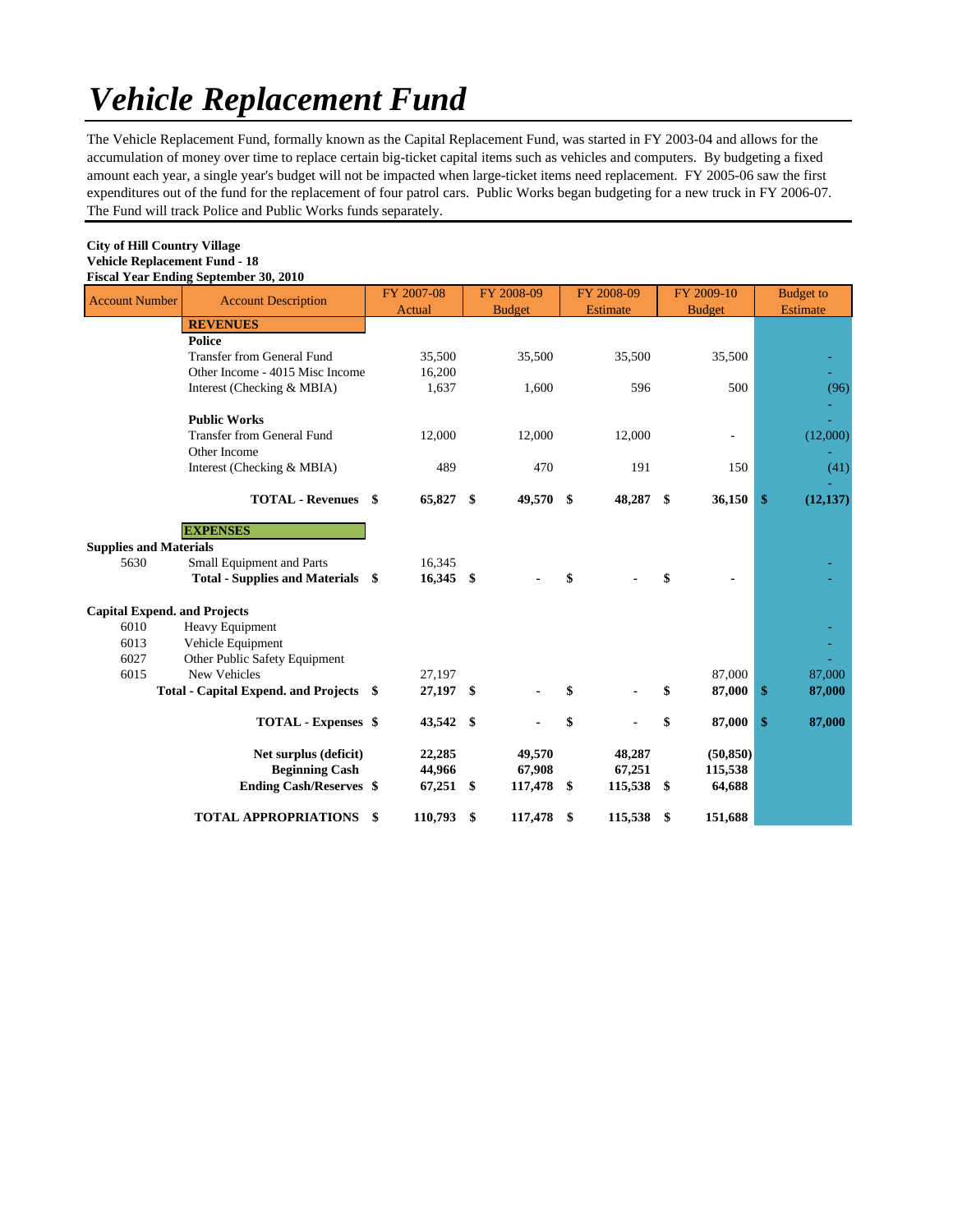# *Venue Tax Fund*

The Venue Tax Fund (a.k.a. Motor Vehicle Rental Tax) accounts for revenues and expenditures collected from car rentals in the City. Chapter 334 of the Texas Local Government Code describes a venue project to include the planning, acquisition, establishment, development, construction, and renovation of a venue project or "a project authorized under Section 4A or 4B of the Economic Development Corporation Act of 1979 (Article 5190.6, Vernon's Texas Civil Statutes), as that Act existed on September 1, 1997." The act at the time allowed for the funding of Public Safety items such as fire, police, and ambulance services and related equipment. The act also allowed for these funds to be used for infrastructure projects benefiting businesses. As per state statute, these funds are budgeted and controlled by City Council.

The Motor Vehicle Rental Tax, also known as the Venue Tax, may be imposed by jurisdictions on rentals of motor vehicles for items including public safety. This 2 percent tax on motor vehicle rentals was adopted by the City Council on September 21, 2000 and made effective November 1, 2000 following an election held August 12, 2000. The City Council may increase this tax up to 5 percent as per enabling vote. Prior to May 2003, this tax was accounted for in the Economic Development Corporation. At that point, City Council elected to utilize these funds to help pay for the Emergency Services Interlocal Agreement with the Town of Hollywood Park. A new fund was created to account for these monies.

Policy Consideration: The current tax rate is 2 percent. The City may raise this tax up to 5 percent based on the wording in the enabling vote by voters of Hill Country Village. The City has one rental car location. Hill Country Village can increase this tax, but should be mindful that by increasing this tax, it may affect the decision of this one firm to continue to do business in the City.

#### **City of Hill Country Village Venue Tax Fund - 19**

#### **Fiscal Year Ending September 30, 2010**

| <b>Account Number</b>            | <b>Account Description</b>                                                       |    | FY 2007-08<br>Actual       |           | FY 2008-09<br><b>Budget</b> |     | FY 2008-09<br>Estimate        | FY 2009-10<br><b>Budget</b>  | <b>Budget to</b><br><b>Estimate</b> |
|----------------------------------|----------------------------------------------------------------------------------|----|----------------------------|-----------|-----------------------------|-----|-------------------------------|------------------------------|-------------------------------------|
| 4004                             | <b>REVENUES</b><br>Venue Tax                                                     |    | 40,358                     |           | 38,400                      |     | 40,354                        | 36,480                       | (3,874)                             |
|                                  | Interest (Checking & MBIA)<br><b>TOTAL - Revenues</b>                            | \$ | 528<br>40,886              | $\bullet$ | 500<br>38,900               | \$  | 262<br>$40,616$ \$            | 182<br>36,662                | (80)<br>(3,954)                     |
| <b>Operational Costs</b><br>5350 | <b>EXPENSES</b><br><b>Fire Department Services</b>                               |    | 30,000                     |           | 30,000                      |     | 30,000                        | 60,000                       | 30,000                              |
|                                  | <b>Total - Operational Costs \$</b>                                              |    | 30,000                     | - \$      | 30,000                      | \$  | $30,000$ \$                   | 60,000                       | 30,000                              |
|                                  | <b>TOTAL - Expenses</b> \$                                                       |    | $30,000$ \$                |           | <b>30,000</b>               | -\$ | $30,000$ \$                   | 60,000                       | 30,000                              |
|                                  | Net surplus (deficit)<br><b>Beginning Cash</b><br><b>Ending Cash/Reserves \$</b> |    | 10,886<br>46,954<br>57,840 | - \$      | 8,900<br>51,494<br>60,394   | \$  | 10,616<br>57,840<br>68,456 \$ | (23,338)<br>68,456<br>45,118 |                                     |
|                                  | <b>TOTAL APPROPRIATIONS</b>                                                      | -S | 87,840 \$                  |           | 90,394                      | \$  | 98,456 \$                     | 105,118                      |                                     |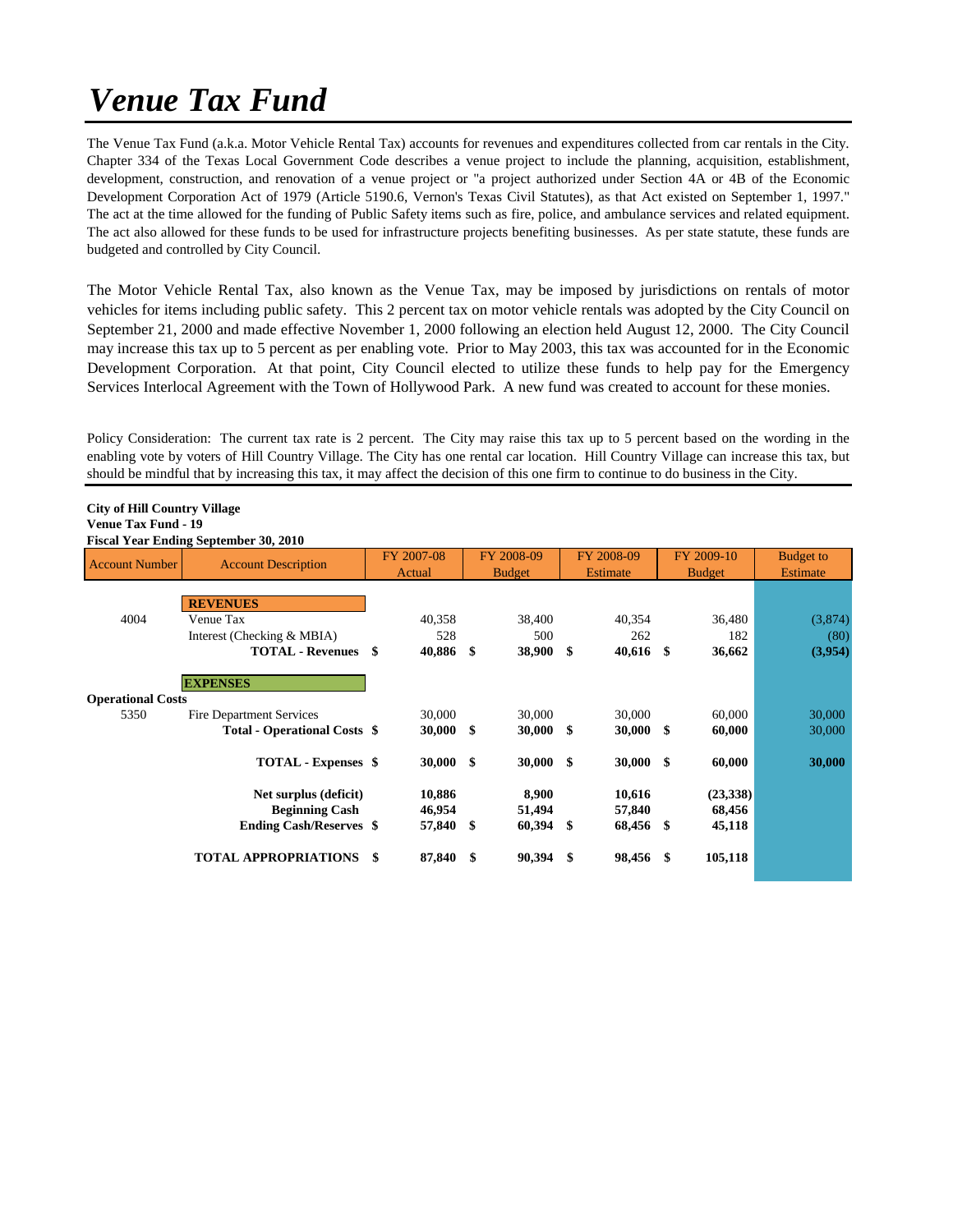# *Ad Valorem Tax Information*

# *Tax Rate*

All taxable property within the City is subject to the assessment, levy and collection of a continuing, direct annual ad valorem tax sufficient to provide for the payment for the maintenance and operations expenditures and principal and interest on all general obligation tax debt within the limits prescribed by law. Article XI, Section 5, of the Texas Constitution is applicable to the City and limits its maximum ad valorem tax rate to \$2.50 per \$100 assessed valuation for all City purposes.

By September 30 or by the 60th day after the taxing unit receives the certified appraisal roll (whichever is later), the City Council adopts a tax rate per \$100 assessed valuation for the current year. The tax rate consists of two components: (1) a rate for funding of maintenance and operations expenditures and (2) a rate for debt service.

## *Ad Valorem Tax Rate Computation*

| FY 2009-10                                |               |               |
|-------------------------------------------|---------------|---------------|
| Appraised Value \$ 367,165,246            |               |               |
| <b>Taxable Value</b>                      | 294,216,006   |               |
|                                           |               | Revenue       |
| <b>Tax Rate without Sales Tax Subsidy</b> |               |               |
| <b>Tax Rate</b>                           | $0.191329$ \$ | 562,921       |
|                                           |               |               |
| Tax Rate with Sales Tax Subsidy           |               |               |
| <b>Tax Rate</b>                           | 0.095000      | \$<br>279,505 |

## *Sales Tax Subsidy*

Beginning October 1, 1998, Hill Country Village enacted a ½ percent sales tax to offset property tax. Had this tax not been enacted, residents would be paying a property tax rate between two to three times the current year's rate as reflected in the chart above and the graph below. Sales tax revenue is made up of three components: a 1 percent general sales tax that is unrestricted General Fund revenue, a  $\frac{1}{2}$ percent sales tax to offset property tax (a property tax subsidy) that is unrestricted General Fund revenue, a ¼ percent sales tax for Economic Development that primarily funds bond payments and other economic development activity, and a ¼ percent for Road Maintenance.

The sales tax to offset property tax accounts for the substantial dip in property tax rate between FY 1997-98 and FY 1998-99 as reflected in the graph on the next page.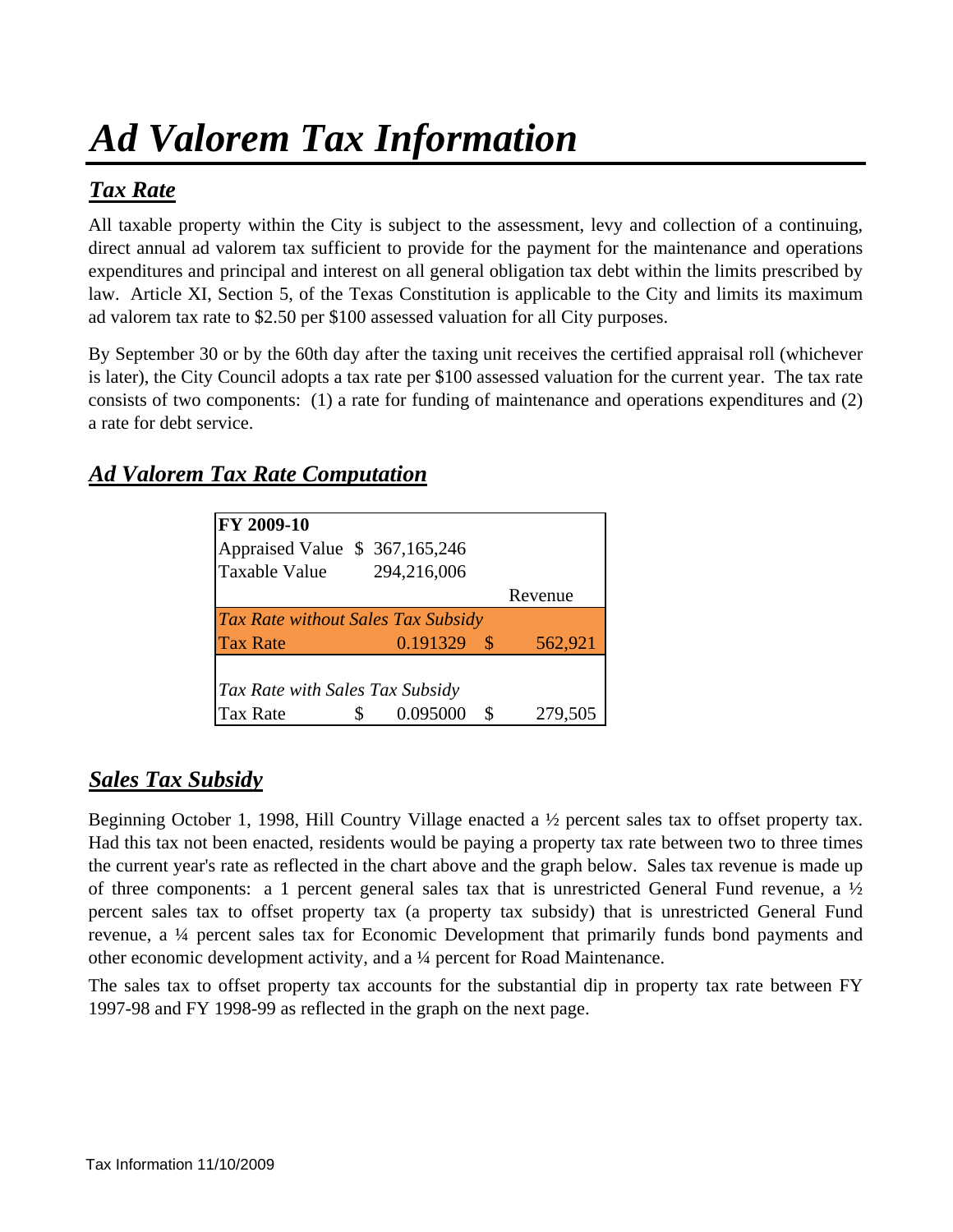

# Ad Valorem (Property) Tax Sources

## *State Requirements*

Under the State Tax Code, the City must annually calculate and publicize its proposed tax rate and by how much that increases property tax revenues. The hearing is held following a published notice to the taxpayers in compliance with the Tax Code. If the adopted tax rate exceeds the rollback tax rate, the qualified voters of the City by petition may require that an election be held to determine whether or not to reduce the tax rate adopted for the current year to the rollback rate.

"Effective tax rate" means the rate that will produce last year's maintenance and operation tax levy (adjusted) from this year's values (adjusted). "Adjusted" means lost values are not included in the calculation of last year's taxes and new values are not included in this year's taxable values.

"Rollback tax rate" means the rate that will produce last year's maintenance and operation tax levy (adjusted) multiplied by 1.08 plus a rate that will produce this year's debt service from this year's values (unadjusted) divided by the anticipated tax collection rate.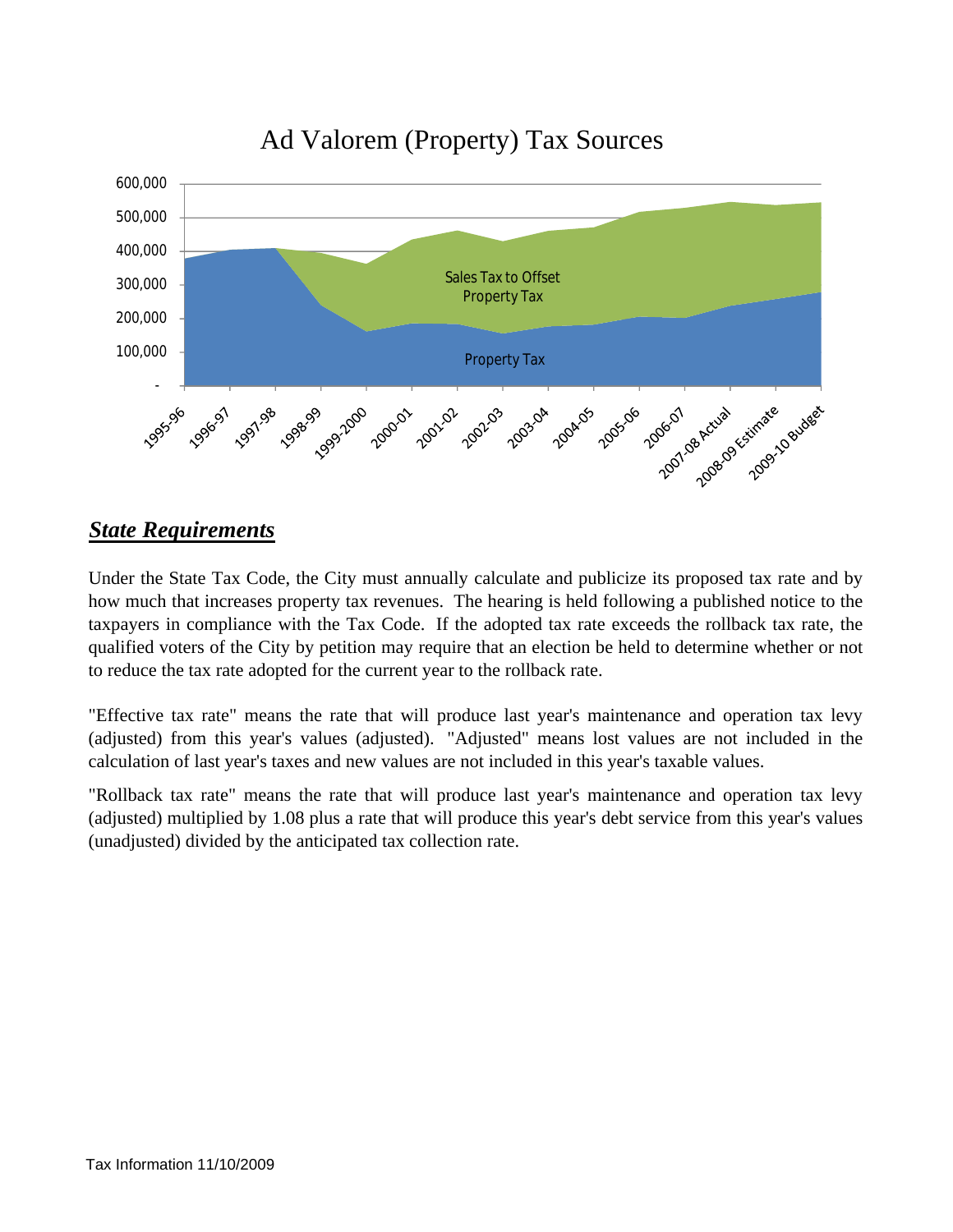

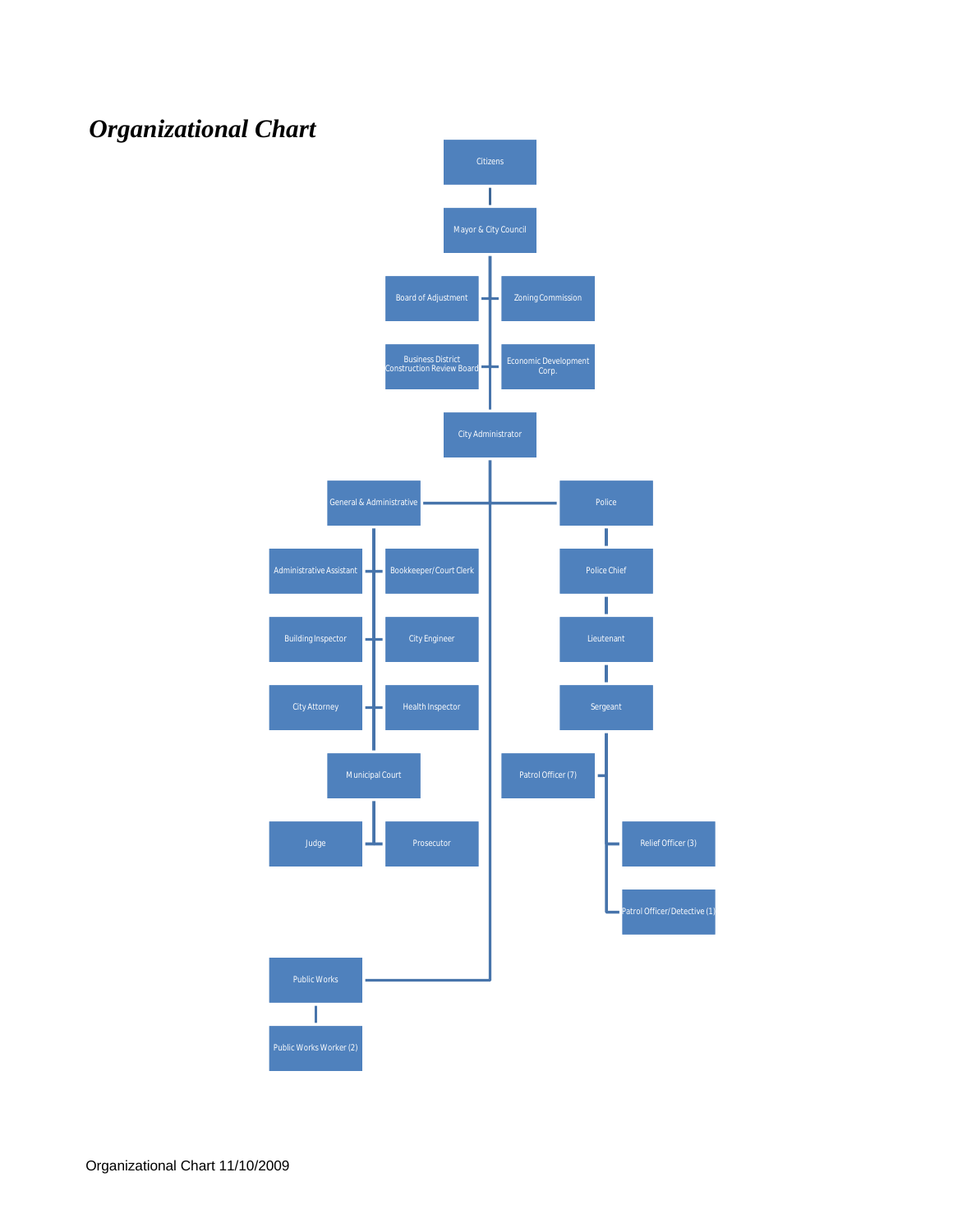# *Personnel Salary Tables & Ranges*

The City strives to provide competitive wages and benefits for the region. Prior to the adoption of the FY 2001-02 budget, the City conducted a comprehensive salary study. A minimum salary for a particular position was based on the average salary in the region. The maximum salary was based on the minimum salary of the top quartile.

As a policy consideration, the City Council should consider increasing the retirement rate contributions for employees in order for the City to provide competitive benefits relative to other entities. The City's retirement program is administered by the Texas Municipal Retirement System.

## **City of Hill Country Village General Fund Salary Tables and Ranges Fiscal Year Ending September 30, 2010 Professional/Managerial/Administrative Min Midpoint Max** Bookkeeper/Court Clerk, Administrative Assisstant 28,550 32,500 37,500 City Administrator 67,500 74,000 80,250 Police Chief 65,500 65,500 65,500 72,500 **Public Safety Min Midpoint Max** Patrol Officer/Detective, Patrol Officer 35,000 38,500 42,000 Sergeant 42,000 48,000 52,500 Lieutenant 57,500 57,500 57,500 57,500 **Labor/Trades Min Midpoint Max** Public Works Worker 24,500 26,750 32,000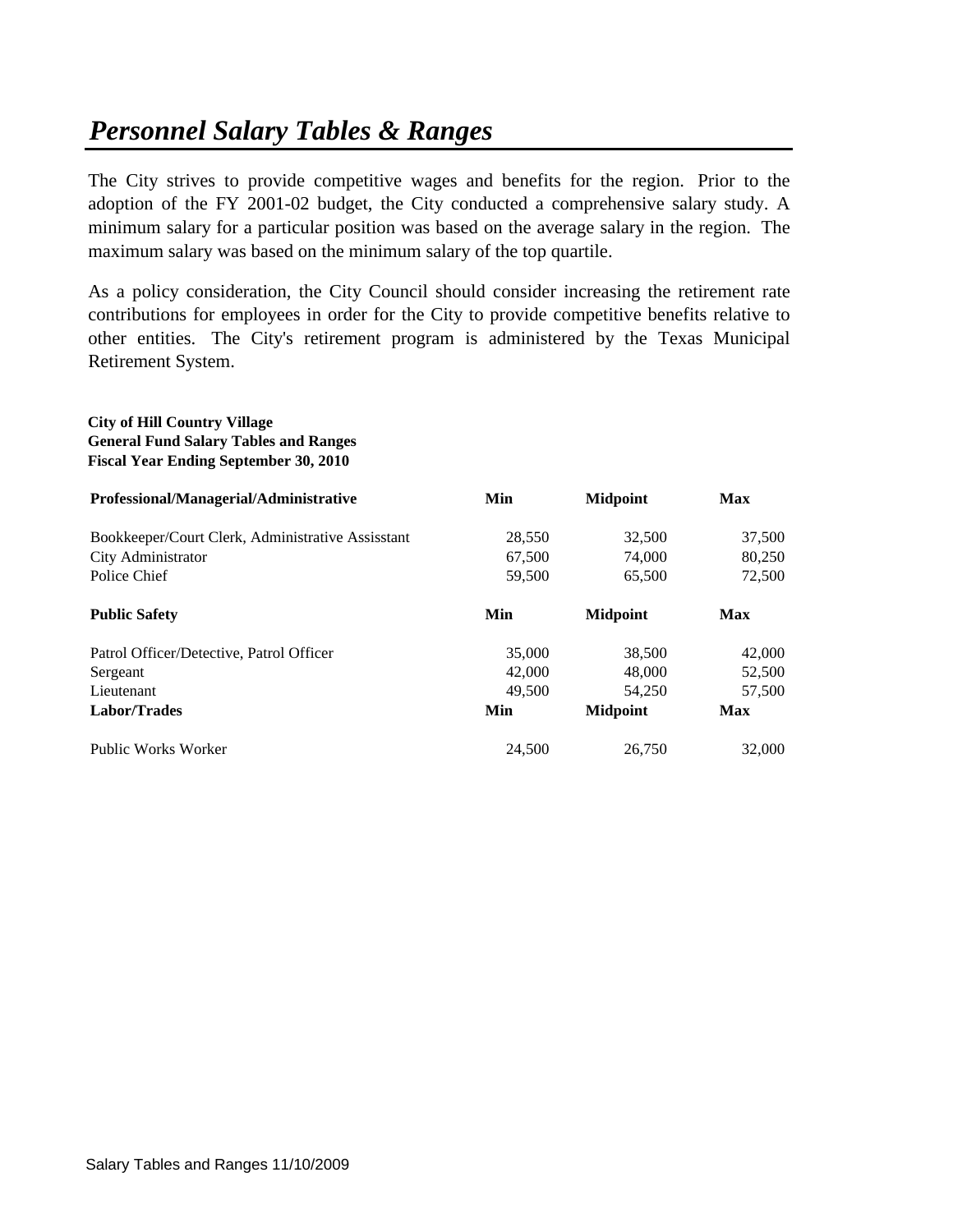# *Elected and Appointed Officials*

The 2005 Legislature enacted HB 914, subsequently amended by the H.B. 1491 in 2007, enumerated in the Local Government Code, Chapter 176, requires that officers of the City and its boards and commissions (including EDC) must file a "conflicts disclosure statement" with the local government records administrator with seven days of becoming aware of:

1. the officer or a family member of the officer has an employment or business relationship that results in taxable income of \$2,500 or more with a person who has executed a contract with the City or with whom the City is considering doing business; or

2. the officer or a family member of the officer has accepted one or more gifts (other than food, lodging, transportation, or entertainment) with an aggregate value of \$250 from a person who has executed a contract with the City or who is being considered for business with the City.

For the purposes of the law, this list of elected and appointed officials shall serve as the City's list of persons subject to this law.

| <b>Name</b>                                 | <b>Title</b>              |                           | <b>Term Start</b> | <b>Term End</b> |
|---------------------------------------------|---------------------------|---------------------------|-------------------|-----------------|
| <b>City Council</b>                         |                           |                           |                   |                 |
|                                             |                           |                           |                   |                 |
| Kirk W. Francis                             | Mayor                     | Elected                   | 5/06              | 5/10            |
| Carl A. Register                            | Council Member, Place 1   | Elected                   | 5/07              | 5/11            |
| <b>Gabriel Durand-Hollis</b>                | Council Member, Place 2   | Elected                   | 5/06              | 5/10            |
| Elizabeth Worley                            | Council Member, Place 3   | Elected                   | 5/09              | 5/11            |
| George F. "Rick" Evans                      | Council Member, Place 4   | Elected                   | 5/06              | 5/10            |
| Margaret Mayberry                           | Council Member, Place 5   | Elected                   | 5/07              | 5/11            |
| <b>Appointed Officials/Department Heads</b> |                           |                           |                   |                 |
| <b>Frank Morales</b>                        | City Administrator        | Appointed                 | 10/14/06          |                 |
| <b>Frank Morales</b>                        | Chief of Police           | Appointed                 | 12/13/01          |                 |
| Marc J. Schnall                             | <b>City Attorney</b>      | Appointed                 | 12/14/06          |                 |
| L. David Givler                             | <b>City Engineer</b>      | Appointed                 | 11/1/99           |                 |
| Jim Clark                                   | <b>Health Inspector</b>   | Appointed                 | 6/1/97            |                 |
| <b>Bruce Bealor</b>                         | <b>Building Inspector</b> | Appointed                 | 10/16/03          |                 |
| Mario Treviño                               | Judge                     | Appointed                 | 10/1/06           | 9/30/11         |
| Richard Corrigan                            | Prosecutor                |                           | 10/1/06           | 9/30/11         |
|                                             |                           |                           |                   |                 |
| <b>Economic Development Corporation</b>     |                           |                           |                   |                 |
|                                             |                           |                           |                   |                 |
| Doug Boom                                   | President                 | Appointed                 | 8/09              | 8/11            |
| Lonnie Wulfe                                | <b>Vice President</b>     | Appointed                 | 8/09              | 8/11            |
| <b>Jeff Garvens</b>                         | <b>Vice President</b>     | Appointed                 | 5/08              | 5/10            |
| Greg Blasko                                 | Treasurer                 | Appointed                 | 9/07              | 8/11            |
| Carl A. Register                            | Member                    | Re-Appointed<br>Appointed | 9/07              | 9/11            |
| Judi Frerichs                               | Secretary                 |                           | 6/06              | 8/11            |
| Vacant                                      |                           |                           |                   |                 |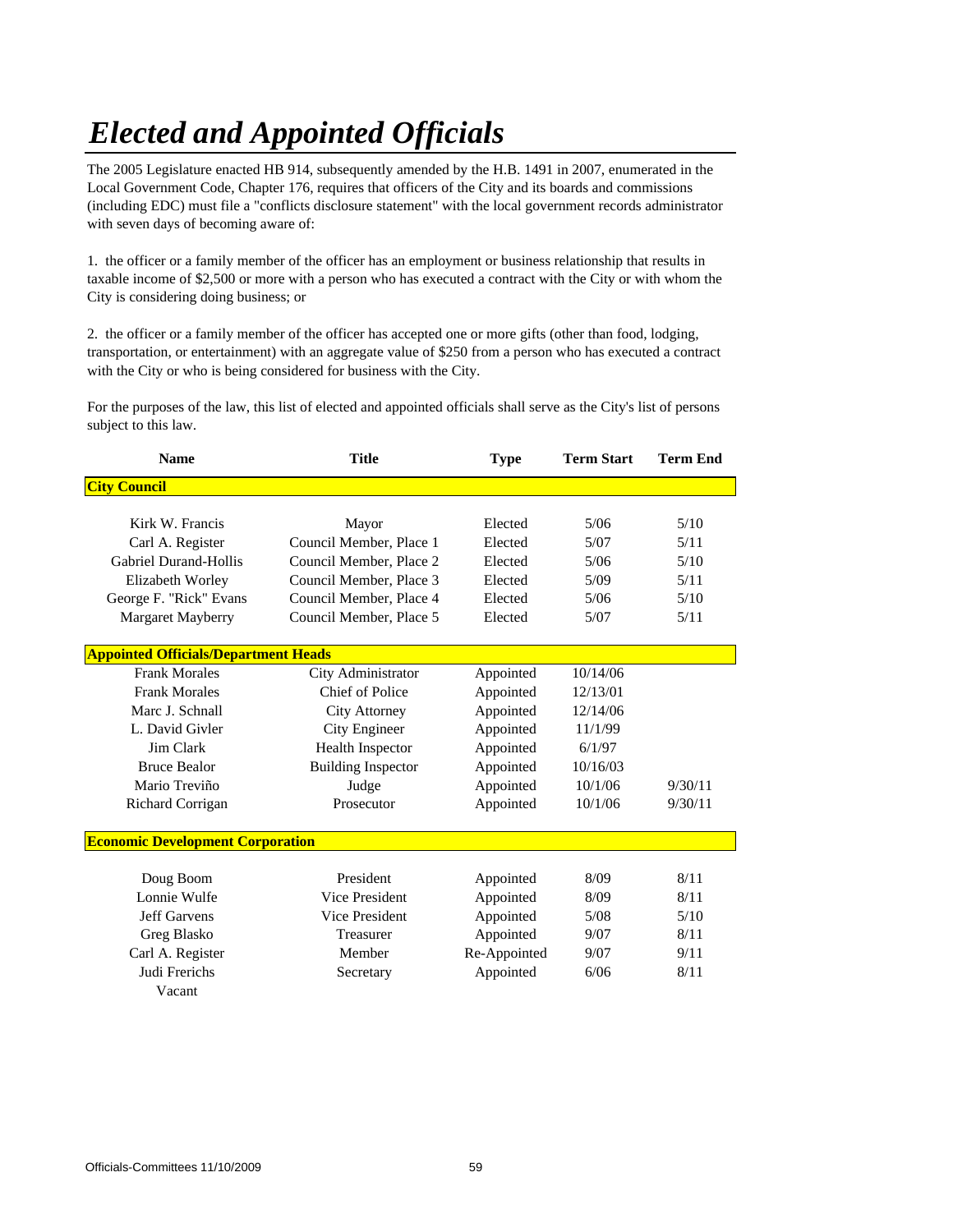| <b>Zoning Commission</b>                          |                         |                           |        |       |
|---------------------------------------------------|-------------------------|---------------------------|--------|-------|
|                                                   |                         |                           |        |       |
| <b>Steve Marceau</b>                              | Chair/Reg Member        | Re-Appointed              | 12/07  | 12/09 |
| Roger Simpson                                     | Vice Chair/Reg Member   | Re-Appointed              | 12/05  | 12/09 |
| <b>Bill Aniol</b>                                 | Regular Member          | Re-Appointed              | 12/06  | 12/10 |
| Deanna Yates                                      | Regular Member          | Re-Appointed              | 12/06  | 12/10 |
| Dean Perry                                        | Regular Member          | Re-Appointed              | 12/06  | 12/10 |
| Chuck Japhet                                      | Alternate Member        | Re-Appointed              | 12/05  | 12/09 |
| <b>Brett Rowe</b>                                 | <b>Alternate Member</b> | Appointed                 | 12/06  | 12/10 |
| Greg Blasko                                       | Alternate Member        | Re-Appointed              | 12/06  | 12/10 |
| Melissa Mayoral                                   | <b>Alternate Member</b> | Re-Appointed              | 12/06  | 12/10 |
| <b>Brad Smith</b>                                 | <b>Alternate Member</b> | Re-Appointed              | 12/06  | 12/10 |
| Vacant                                            | <b>Alternate Member</b> |                           |        |       |
| <b>Board of Adjustment</b>                        |                         |                           |        |       |
|                                                   |                         |                           | 12/04  | 12/10 |
| Paul Wiegand<br>Dan Hansen                        | Chair/Reg Member        | Re-Appointed<br>Appointed | 12/05  |       |
| John Dulske                                       | Vice Chair/Reg Member   |                           |        | 12/09 |
|                                                   | Regular Member          | Appointed                 | 12/05  | 12/09 |
| Harry Mazal                                       | Regular Member          | Re-Appointed              | 12/05  | 12/09 |
| John Whitehurst                                   | Regular Member          | Appointed                 | $5/07$ | 12/09 |
| Fernando Esparza                                  | <b>Alternate Member</b> | Re-Appointed              | 12/04  | 12/10 |
| Doug Boom                                         | Alternate Member        | Appointed                 | 12/07  | 12/09 |
| <b>Bill McGehee</b>                               | <b>Alternate Member</b> | Re-Appointed              | 12/04  | 12/10 |
| <b>Buddy Swift</b>                                | Alternate Member        | Re-Appointed              | 12/04  | 12/10 |
| Vacant                                            | <b>Alternate Member</b> |                           |        |       |
| <b>Ben Culpepper</b>                              | <b>Alternate Member</b> | Re-Appointed              | 12/05  | 12/09 |
| <b>Business District Contruction Review Board</b> |                         |                           |        |       |
| <b>Buddy Swift</b>                                | Chair/Reg Member        | Re-Appointed              | 1/05   | 1/10  |
| Deanna Yates                                      | Vice Chair/Reg Member   | Re-Appointed              | 1/05   | 1/10  |
| Vacant                                            | Regular Member          |                           |        |       |
| Roger Simpson                                     | Regular Member          | Re-Appointed              | 1/05   | 1/11  |
| Dean Perry                                        | Regular Member          | Re-Appointed              | 1/05   | 1/11  |
| <b>Bill Aniol</b>                                 | Alternate Member        | Re-Appointed              | $1/05$ | 1/10  |
| Greg Blasko                                       | Alternate Member        | Appointed                 | 1/07   | 1/10  |
| <b>Steve Marceau</b>                              | <b>Alternate Member</b> | Appointed                 | 1/07   | 1/10  |
| Chuck Japhet                                      | <b>Alternate Member</b> | Appointed                 | 1/07   | 1/11  |
| <b>Brad Smith</b>                                 | <b>Alternate Member</b> | Appointed                 | 1/07   | 1/11  |
| <b>Jeff Garvens</b>                               | Alternate Member        | Appointed                 | $1/07$ | 1/11  |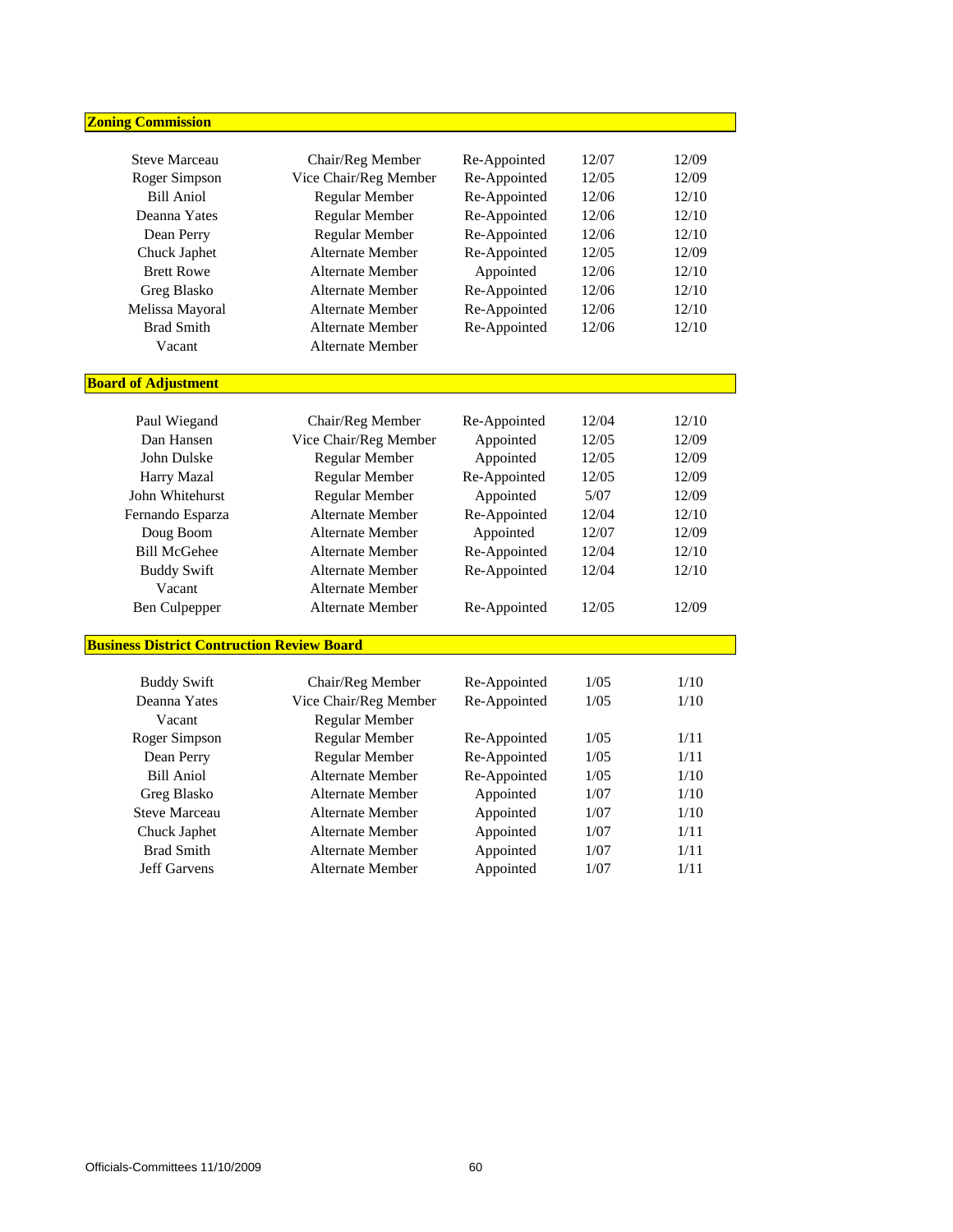ORDINANCE 1051

## AN ORDINANCE APPROVING THE BUDGET OF THE CITY OF HILL COUNTRY VILLAGE, TEXAS, FOR FISCAL YEAR 2009-10, BEGINNING OCTOBER 1, 2009 AND ENDING SEPTEMBER 30, 2010, AND ORDERING SAME FILED WITH THE CITY ADMINISTRATOR AND COUNTY CLERK

ر<br>وفي

 $\mathbf{r}$ 

WHEREAS, the budget for the fiscal year beginning October 1, 2009 and ending September 30, 2010 was duly presented and a Public Hearing was held by the City Council of the City of Hill Country Village, Texas, and public notice of said Public Hearing was caused to be given by the City Council and modifications have been made to said proposed budget and are incorporated herein.

BE IT ORDAINED BY THE CITY COUNCIL OF THE CITY OF HILL COUNTRY **VILLAGE, TEXAS:** 

The proposed budget for the City of Hill Country Village, Bexar County, Texas, for the fiscal year beginning October 1, 2009 and ending September 30, 2010, be, is hereby adopted, and it is ordered that a true copy of the budget as approved be attached to this ordinance and made part of and be filed with the City Administrator and County Clerk with the following stipulations:

- 1. The budget includes revised fiscal appropriations for revenue, appropriated fund balance and expenditures, salary table, pay ranges for positions, and authorized positions summarized in the attached document.
- 2. Expenditures in the General Fund shall be controlled at the fund level;

3. The Capital Project Fund shall be budgeted by project;

4. The Grants-in-Aid Fund shall be budgeted by each grant's project date;

- 5. Funds other than the General Fund and Capital Project Fund shall be controlled by line item;
- 6. The Economic Development Corporation budget is not included in the adoption of the City's budget;
- 7. No expenditure of funds of the City of Hill Country Village shall be made during said fiscal year except in compliance with such adopted budget;
- 8. The City's Investment Policy, contained herein, has been reviewed and is reaffirmed:
- 9. The City's Investment Officers are the City Administrator, Administrative Assistant, and Bookkeeper/Court Clerk; and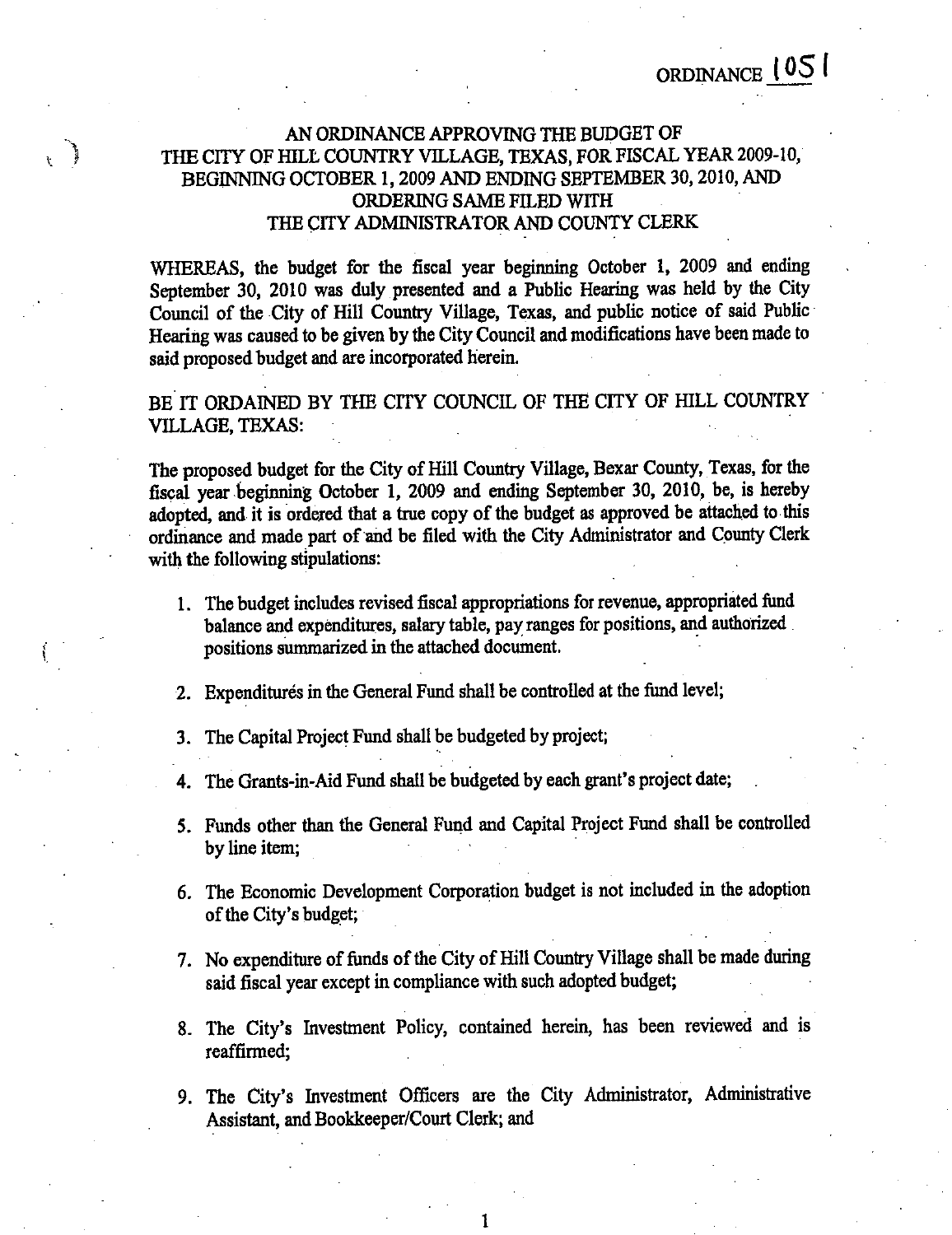10. All sections of ordinances in conflict with this ordinance are hereby repealed.

PASSED AND APPROVED THIS THE  $17^{\rm th}$  DAY OF SEPTEMBER 2009. Kirk W. Francis

Mayor

| <b>ATTEST:</b>        |  |  |
|-----------------------|--|--|
|                       |  |  |
| <b>Frank Morales</b>  |  |  |
| City Administrator    |  |  |
| Acting City Secretary |  |  |

 $\begin{pmatrix} 1 & 1 \\ 1 & 1 \end{pmatrix}$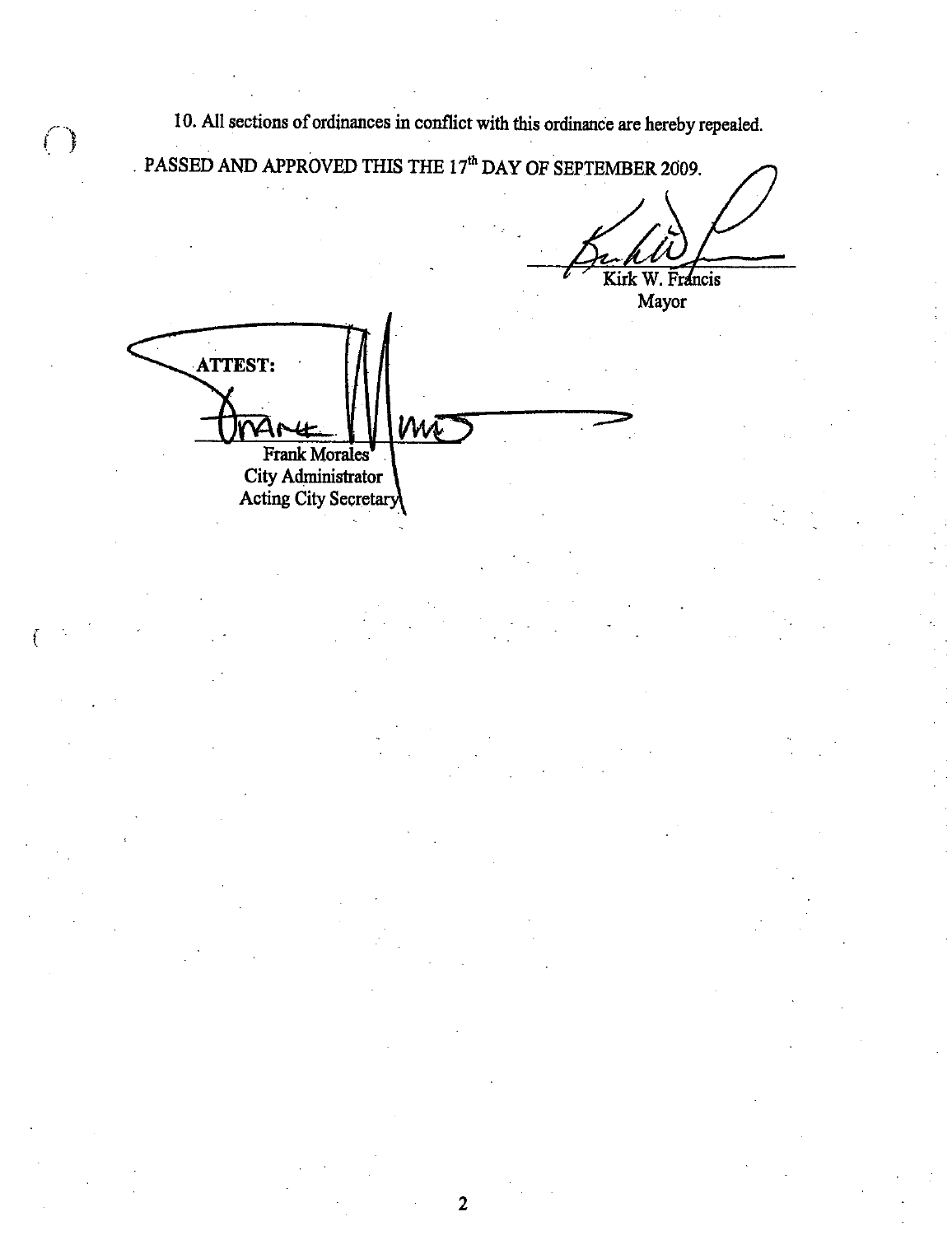## AN ORDINANCE APPROVING THE BUDGET OF THE HILL COUNTRY VILLAGE ECONOMIC DEVELOPMENT CORPORPORATION FOR FISCAL YEAR 2009-10, BEGINNING OCTOBER 1, 2009 AND ENDING SEPTEMBER 30, 2010, AND ORDERING SAME FILED WITH THE CITY ADMINISTRATOR AND COUNTY CLERK

 $\cdot$  ,  $\cdot$ 

WHEREAS, the budget for the fiscal year beginning October 1, 2009 and ending September 30, 2010 was duly presented to the Hill Country Village Economic Development Corporation and approved on August 19, 2009.

WHEREAS, Public Notice concerning proposed expenditures of the Hill Country Village Economic Development Corporation was placed in the North Central News on July 30, 2009;

WHEREAS, expenditures may not be made from the Hill Country Village Economic Development Corporation until sixty (60) days following the publication of these notices; and

WHEREAS, a Public Hearing was held on August 20, 2009, by the City Council of the City of Hill Country Village, Texas, and the Hill Country Village Economic Development Corporation and public notice of said Public Hearing was caused to be given by the City Council on August 6, 2009 in the North San Antonio Times, the City's newspaper of record; NOW THEREFORE

BE IT ORDAINED BY THE CITY COUNCIL OF THE CITY OF HILL COUNTRY **VILLAGE, TEXAS:** 

The attached budget for Hill Country Village Economic Development Corporation for the fiscal year beginning October 1, 2009 and ending September 30, 2010, be, is hereby adopted, and it is ordered that a true copy of the budget as approved be attached to this ordinance and made part of and be filed with the City Administrator and County Clerk with the following stipulations:

- 1. No expenditure of funds of the Hill Country Village Economic Development Corporation shall be made during said fiscal year except in compliance with such adopted budget.
- 2. All sections of ordinances in conflict with this ordinance are hereby repealed.

| PASSED AND APPROVED THIS THE 17 <sup>th</sup> DAY OF SEPTEMBER 2009. |                          |
|----------------------------------------------------------------------|--------------------------|
| <b>ATTEST:</b>                                                       | Kirk W. Francis<br>Mayor |
| <b>Frank Morales</b>                                                 |                          |
| City Administrator                                                   |                          |

лгу ж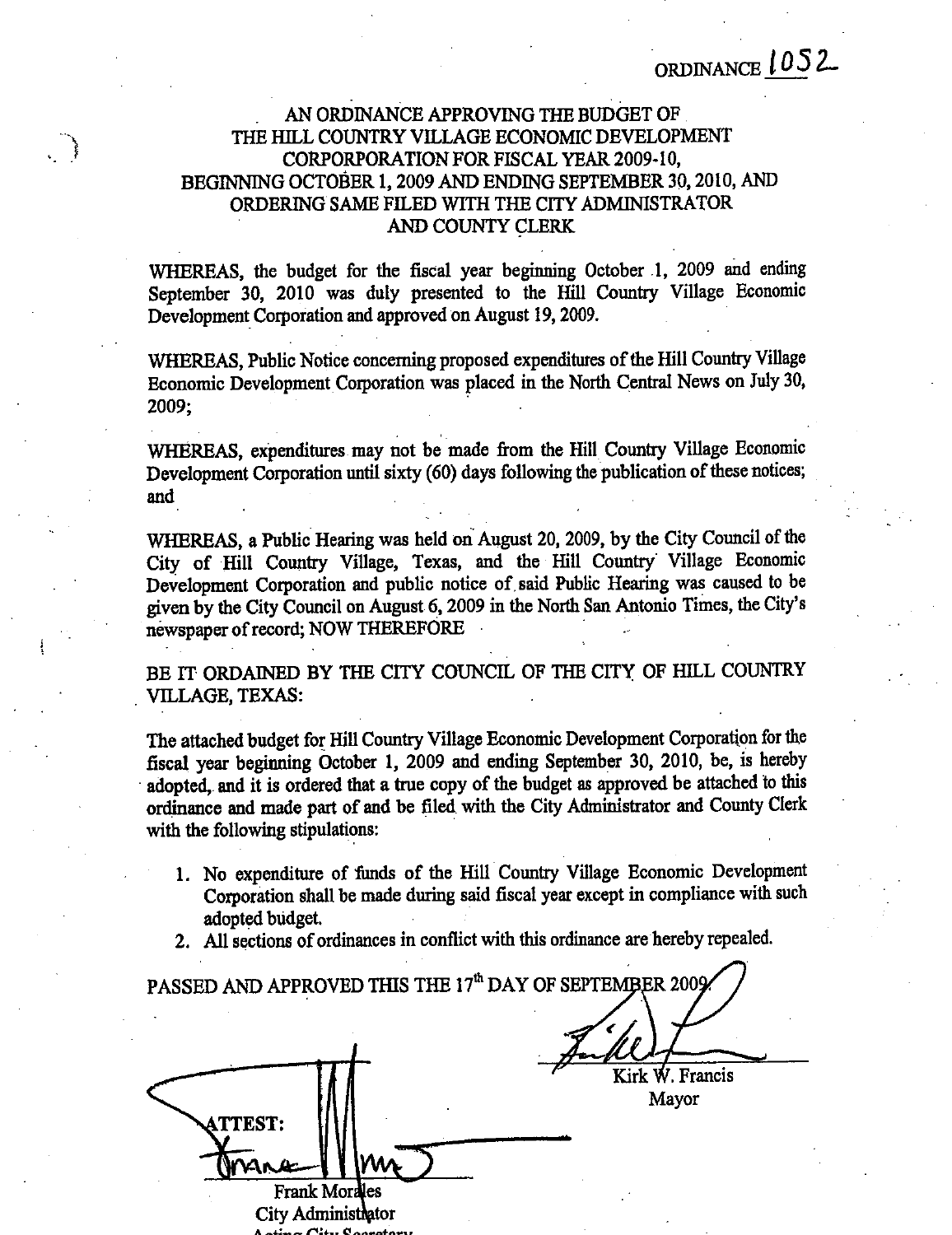## AN ORDINANCE ADOPTING THE 2009 TAX RATE FOR THE CITY OF HILL COUNTRY VILLAGE, TEXAS

BE IT ORDAINED BY THE CITY COUNCIL OF THE CITY OF HILL COUNTRY VILLAGE, TEXAS:

The City Council of the City of Hill Country Village, Texas, does hereby levy and adopt the following tax rate on each \$100.00 valuation of all taxable property in this city for tax year 2009;

0.0950000 for the purpose of maintenance and operation

 $-0$ for the payment of principal and interest on debt

0.0950000 total tax rate

This tax rate will raise more taxes for maintenance and operations than last year's tax rate. The tax rate will raise taxes for maintenance and operations on a \$100,000 home by approximately \$5.31.

PASSED AND APPROVED THIS THE 17<sup>th</sup> DAY OF SEPTEMBER 2009.

Kirk W. Francis Mayor

**ATTEST:** nare Frank Morales

City Administrator **Acting City Secretary**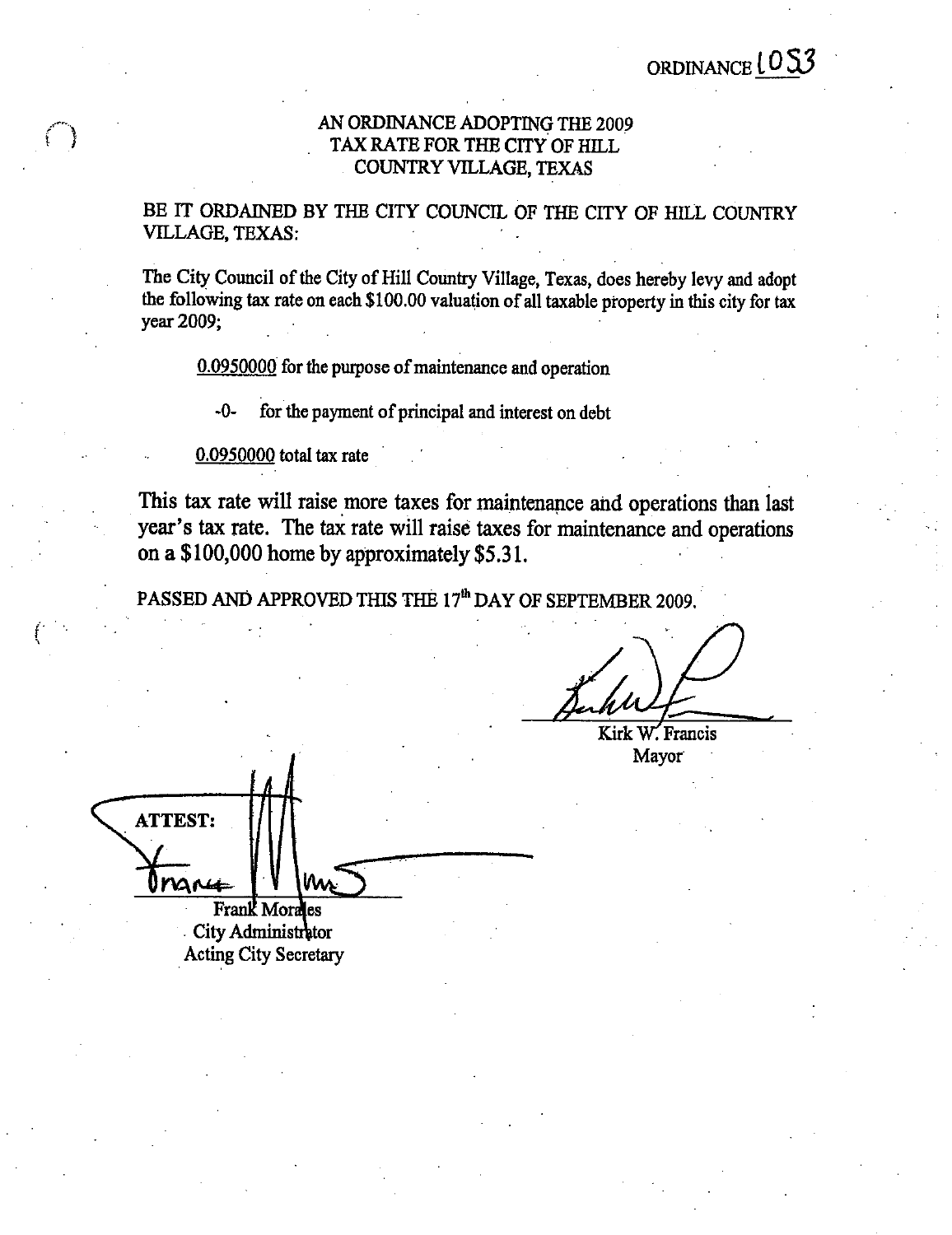## A RESOLUTION RATIFYING THE PROPERTY TAX INCREASE REFLECTED IN THE FISCAL YEAR 2009-10 BUDGET

BE IT RESOLVED BY THE CITY COUNCIL OF THE CITY OF HILL COUNTRY VILLAGE, TEXAS:

The City Council of the City of Hill Country Village, Texas, does hereby ratify the property tax increase reflected in the adopted fiscal year 2009-10 budget of the City of Hill Country Village.

PASSED AND APPROVED THIS THE 17<sup>th</sup> DAY OF SEPTEMBER 2009.

Kirk W. Francis

Mayor

**ATTEST: Frank Morales** City Administrator Acting City Secretary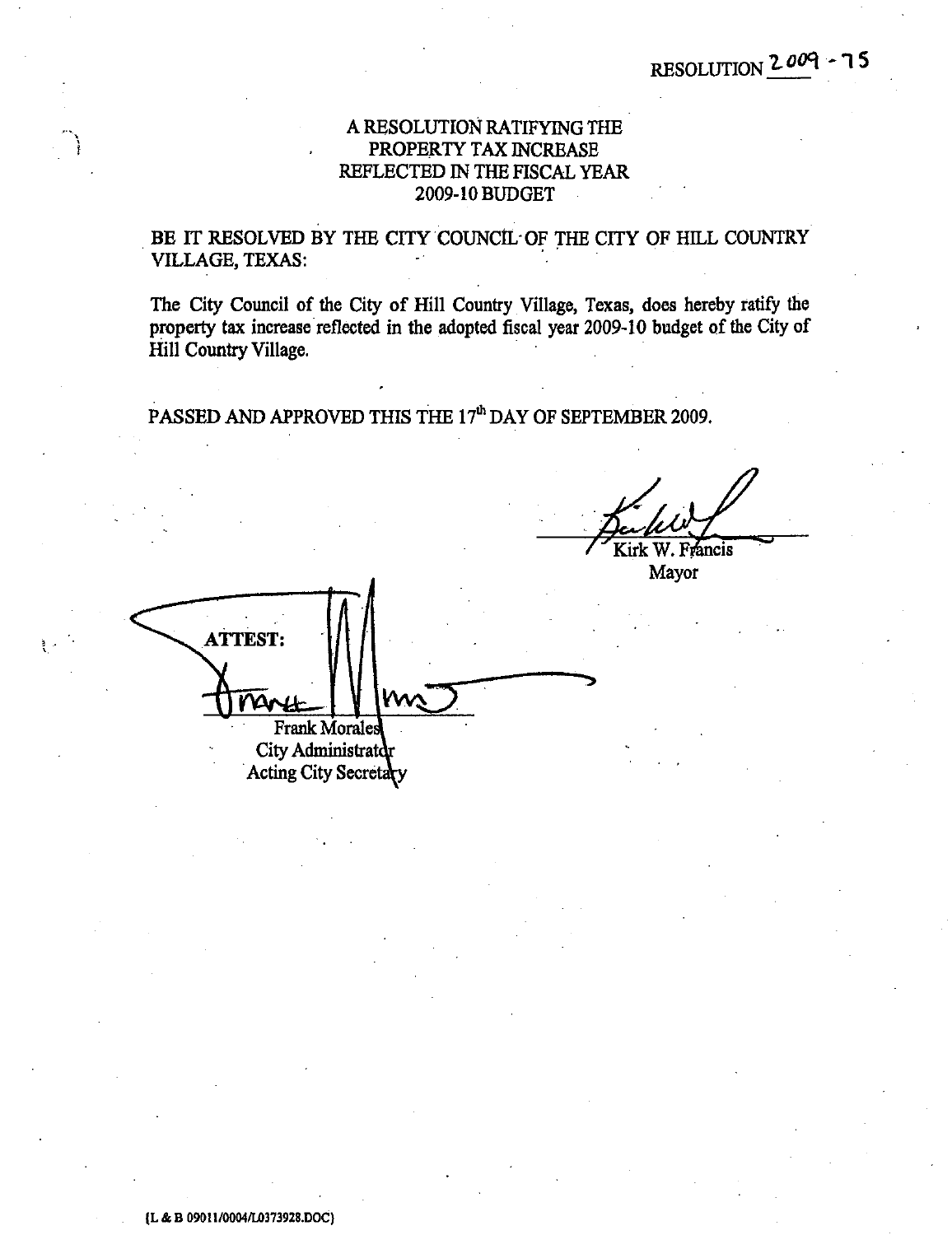### ADMINISTRATION

purchases for the purpose of meeting said emergency; but the city administrator shall file promptly with council a certificate showing such emergency and the necessity for such action, together with an itemized account of all expenditures. (Ord. No. 825, § 6, 7-19-2001)

### Sec. 2-72. Bond.

The city administrator shall furnish a surety bond to be approved by the council, said bond to be conditioned on the faithful performance of all the administrator's duties. The premium of the bond shall be paid by the city.  $(Ord. No. 825, § 7, 7-19-2001)$ 

Sec. 2-73. Compensation.

The city administrator shall receive such compensation as the council shall fix from time to time by ordinance or resolution.  $\cdot$  (Ord. No. 825, § 8, 7-19-2001)

#### Sec. 2-74. Definitions.

With regard to this and other city ordinances, the terms "city councilmember," "citycouncilman," "city councilwoman" shall have the same meaning and intent as "alderman" as described in Texas Local Government Code. Additionally, the term "city council" shall have the same meaning and intent as "board of aldermen." (Ord. No. 825, § 10, 7-19-2001)

Secs. 2-75-2-83. Reserved.

## **ARTICLE IV. FINANCE**

## DIVISION 1. GENERALLY

## Secs. 2-84-2-91. Reserved.

## DIVISION 2. INVESTMENT POLICY\*

#### Sec. 2-92. Generally.

It is the policy of the city to invest public funds in a manner which will provide the highest investment return with the maximum security while meeting the daily cash flow demands of the city and conforming to all state statutes governing investment of public funds. The city shall adopt, by resolution, its investment strategies and policy not less than annually. The

\*State law reference-Public Funds Investment Act, V.T.C.A., Government Code § 2256.001 et seq.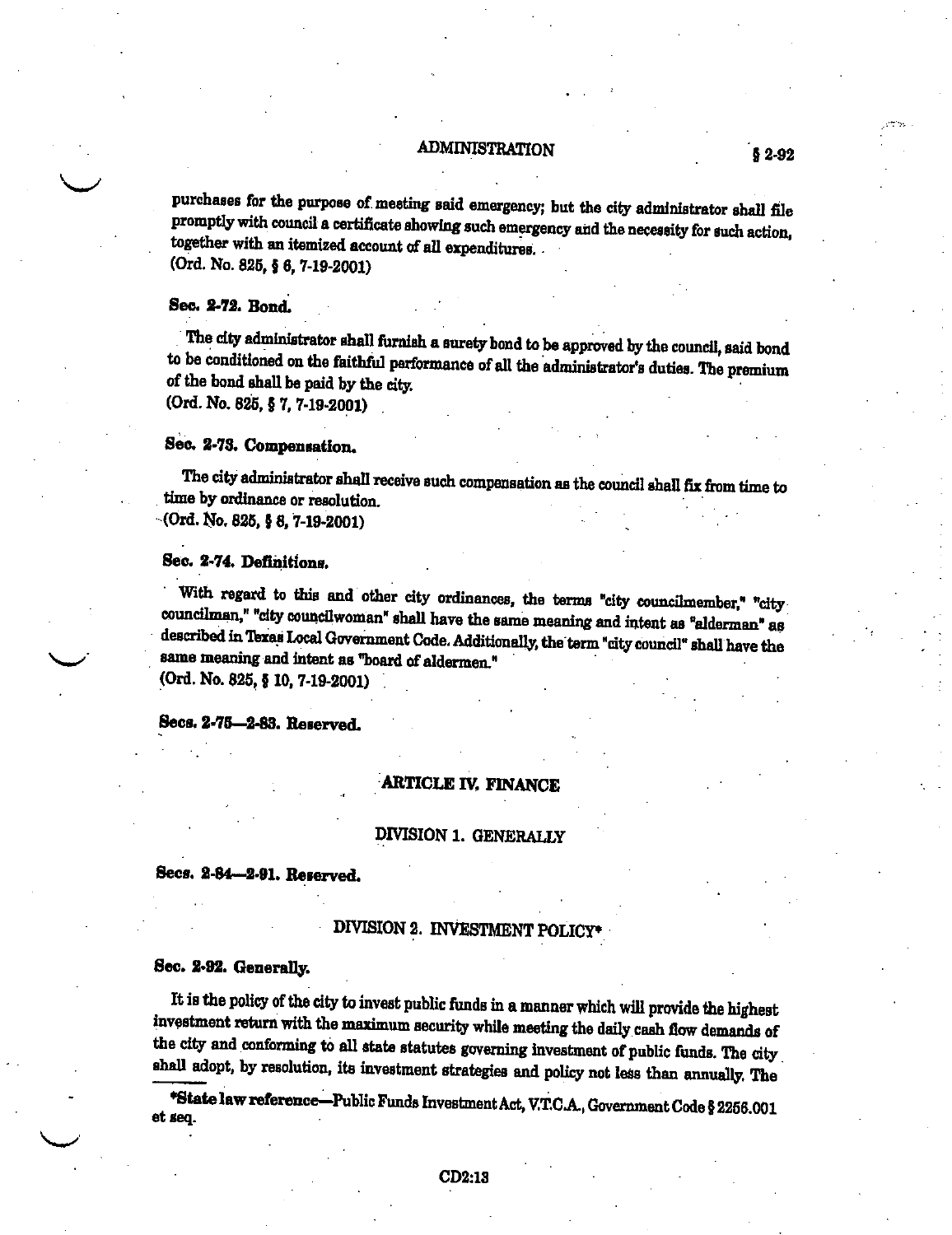### HILL COUNTRY VILLAGE CODE

resolution shall include a record of changes made to either the investment policy or strategy. This policy serves to satisfy the statutory requirements of the Public Funds Investment Act to define, adopt and review a formal investment strategy and policy. (Ord. No. 881, 6-19-2003)

#### Sec. 2-93. Scope.

 $$2-92$ 

This investment policy applies to all financial assets of the city. These funds are accounted for in the city's annual financial audit report and include:

**General Fund;**  $\Omega$ 

**Capital Projects Fund:**  $(2)$ 

(3) Debt Service Fund;

Grants-in-Aid Fund;  $(4)$ 

Oakwilt Fund:  $(5)$ 

Court Technology Fund;  $(6)$ 

Court Security Fund;  $(7)$ 

(8) Venue Tax Fund;

(9) Economic Development Corporation Fund. (Ord. No. 881, § 1, 6-19-2003)

#### Sec. 2-94. Prudence.

(a) Investments shall be made with judgment and care, under circumstances then prevailing, which persons of prudence, discretion and intelligence exercise in the management of their own affairs, not for speculation, but for investment, considering the probable safety of their capital as well as the probable income to be derived.

(b) The standard of prudence to be used by investment officials shall be the "prudent person" standard and shall be applied in the context of managing an overall portfolio. Investment officers acting in accordance with written procedures and the investment policy and exercising due diligence shall be relieved of personal responsibility for an individual security's credit risk or market price changes, provided deviations from expectations are reported in a timely fashion and appropriate action is taken to control adverse developments. (Ord. No. 881, § 2, 6-19-2003)

#### Sec. 2-95. Objectives.

The city shall manage and invest its cash with four objectives:

(1) Safety: The primary objective of the city's investment activity is the preservation of capital. Each investment transaction shall be conducted in a manner to avoid capital losses, whether they are from securities defaults or erosion of market value.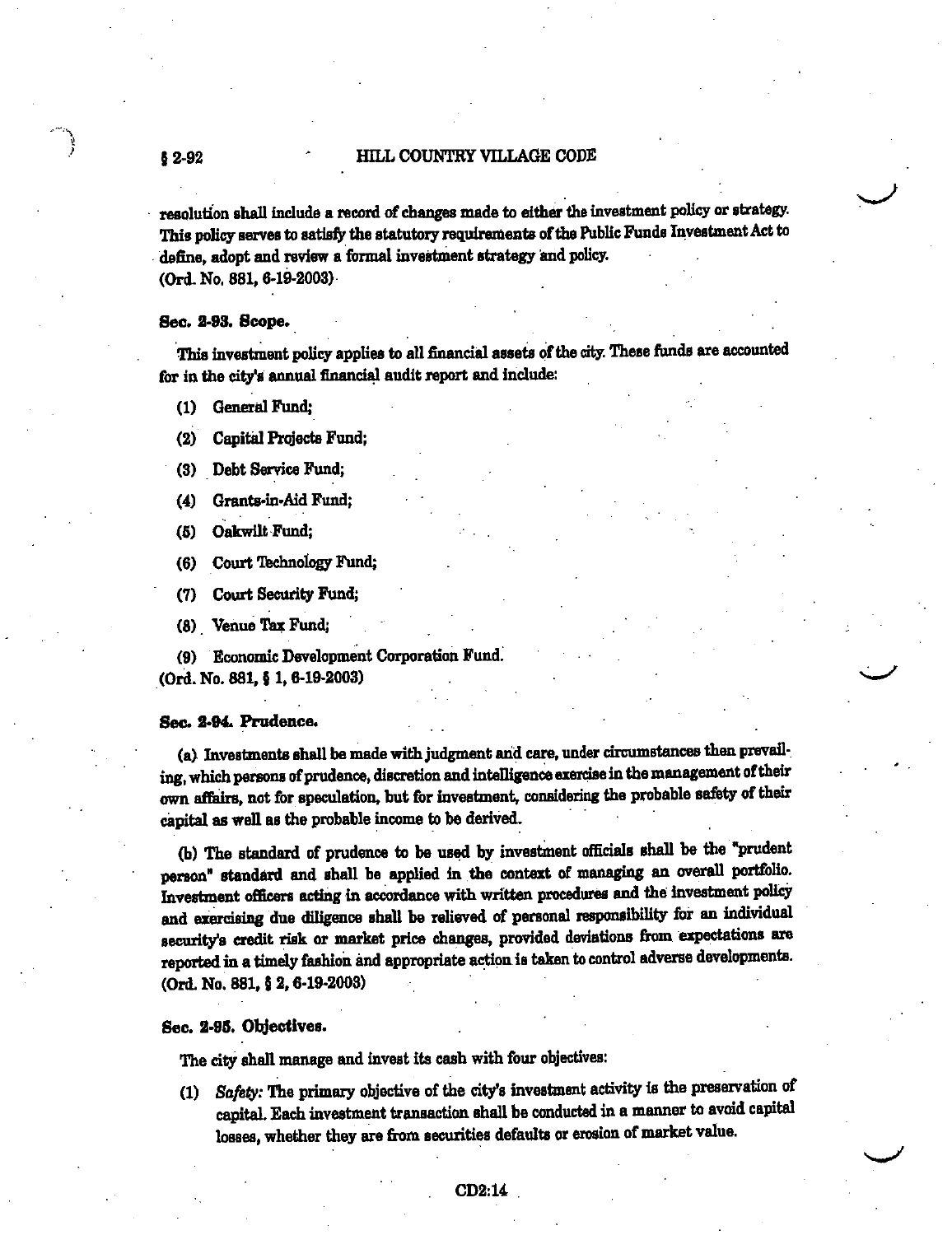### **ADMINISTRATION**

- (2) Liquidity: The city's investment portfolio will remain sufficiently liquid to enable the city to meet all operating requirements that might reasonably be anticipated. This will be achieved by matching investment maturities with forecasted cash flow requirements.
- (3) Return on investment: The city's investment portfolio shall be designed with the objective of attaining a rate of return throughout budgetary and economic cycles that is commensurate with the city's investment risk constraints and cash flow characteristics.
- (4) Public trust: All participants in the city's investment process shall act responsibly as custodians of the public trust.

(Ord. No. 881, § 3, 6-19-2003)

#### Sec. 2-96. Delegation of authority.

Management responsibility for the investment program is hereby delegated to the city administrator who shall be responsible for all transactions undertaken and shall establish a system of controls to regulate the program.

(Ord. No. 881, § 4, 6-19-2003)

## Sec. 2-97. Ethics and conflict of interest.

Officers and employees involved in the investment process shall refrain from personal business activity that could conflict with proper execution of the investment program, or which could impair their ability to make impartial investment decisions. Employees and investment officials shall disclose to the mayor and city council any material financial interests in financial institutions that conduct business within this jurisdiction, and they shall further disclose any large personal financial/investment positions that could be related to the performance of the city.

(Ord. No. 881, § 5, 6-19-2003)

## Sec. 2-98. Authorized financial dealers institutions.

The city administrator shall maintain a list of financial institutions authorized to provide investment services as approved by the city council. No public funds shall be deposited except in a qualified public depository as established by state law. All financial institutions and broker/dealers who desire to become qualified bidders for investment transactions must supply the city administrator with audited financial statements, proof of National Association of Security Dealers certification, and depository agreements. They also shall acknowledge receipt of and agree to comply with the city investment policy. (Ord. No. 881, § 6, 6-19-2003)

#### Sec. 2-99. Authorized and suitable investments.

Investments are restricted to:

(1) FDIC-insured bank deposits, including certificates of deposit;

 $$2-99$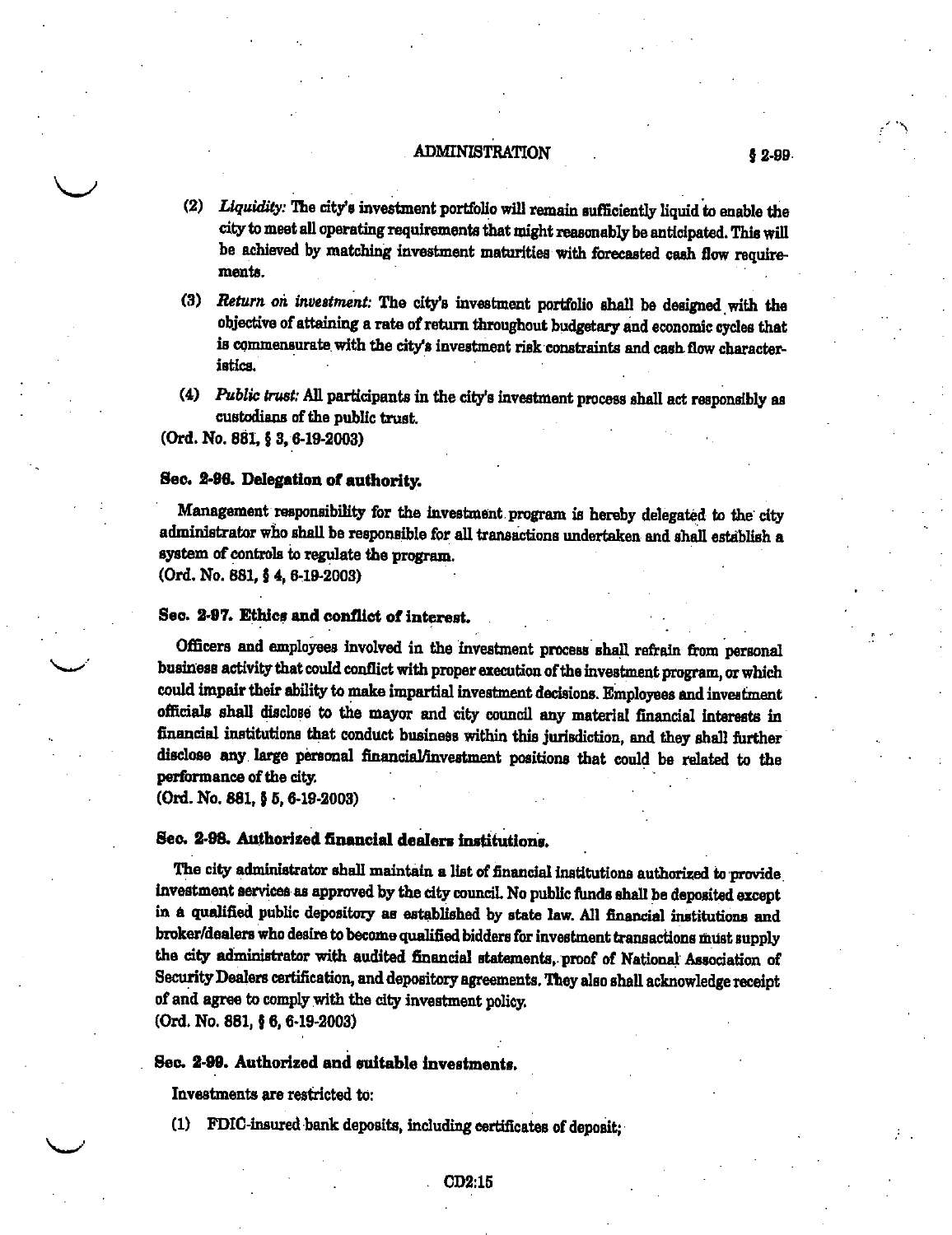#### HILL COUNTRY VILLAGE CODE

- $$2-99$ 
	- $(2)$ Collateralized bank deposits:
	- (3) U.S. Government Treasury bills and notes, including SWEEP accounts that invest in U.S. Treasury obligations:
	- (4) Government agencies;
	- (5) Local government investment pools, such as TexPool, which are rated in the highest investment category by at least one nationally recognized rating service.

No other investments will be made without authorization of the city council. (Ord. No. 881, § 7, 6-19-2003)

#### Sec. 2-100. Collateralization.

Deposits of public funds in checking, savings, and certificates of deposit shall be secured by eligible securities in an amount not less than 102 percent of the total uninsured deposits. Collateral will be held by an independent third party and evidence of ownership naming the city as pledgee shall be provided by the depository. The depository will have the responsibility of maintaining adequate collateral as required in this policy. The right of collateral substitution is granted.

(Ord. No. 881, § 8, 6-19-2003)

#### Sec. 2-101. Safekeeping and custody.

All security transactions entered into by the city shall be purchased using the delivery vs. payment method. Securities, including collateral, shall be held by a third party custodian in the name of the city or on behalf of the city as evidenced by safekeeping receipts. (Ord. No. 881, § 7, 6-19-2003)

Sec. 2-102. Diversification and maximum maturities.

(a) The city administrator will retain sufficient cash working funds to cover anticipated expenditures plus a surplus to handle most emergency situations. Excess funds will be invested in approved instruments, with maturities matching anticipated cash flow requirements. The city generally will not invest directly in securities maturing more than one year from the date of purchase. However, the city administrator may elect to invest not more than 50 percent of excess funds in investments with maturities from one to three years.

(b) No longer term investments will be made directly by the city without written authorization of the city council and then only if the maturity coincides as nearly as practicable with the expected use of the funds.

(Ord. No. 881, § 8, 6-19-2003)

#### Sec. 2-103. Internal controls.

The city administrator shall establish an annual process of independent review by an external auditor. This review will provide internal control by assuring compliance with policies and procedures.

(Ord. No. 881, § 9, 6-19-2003)